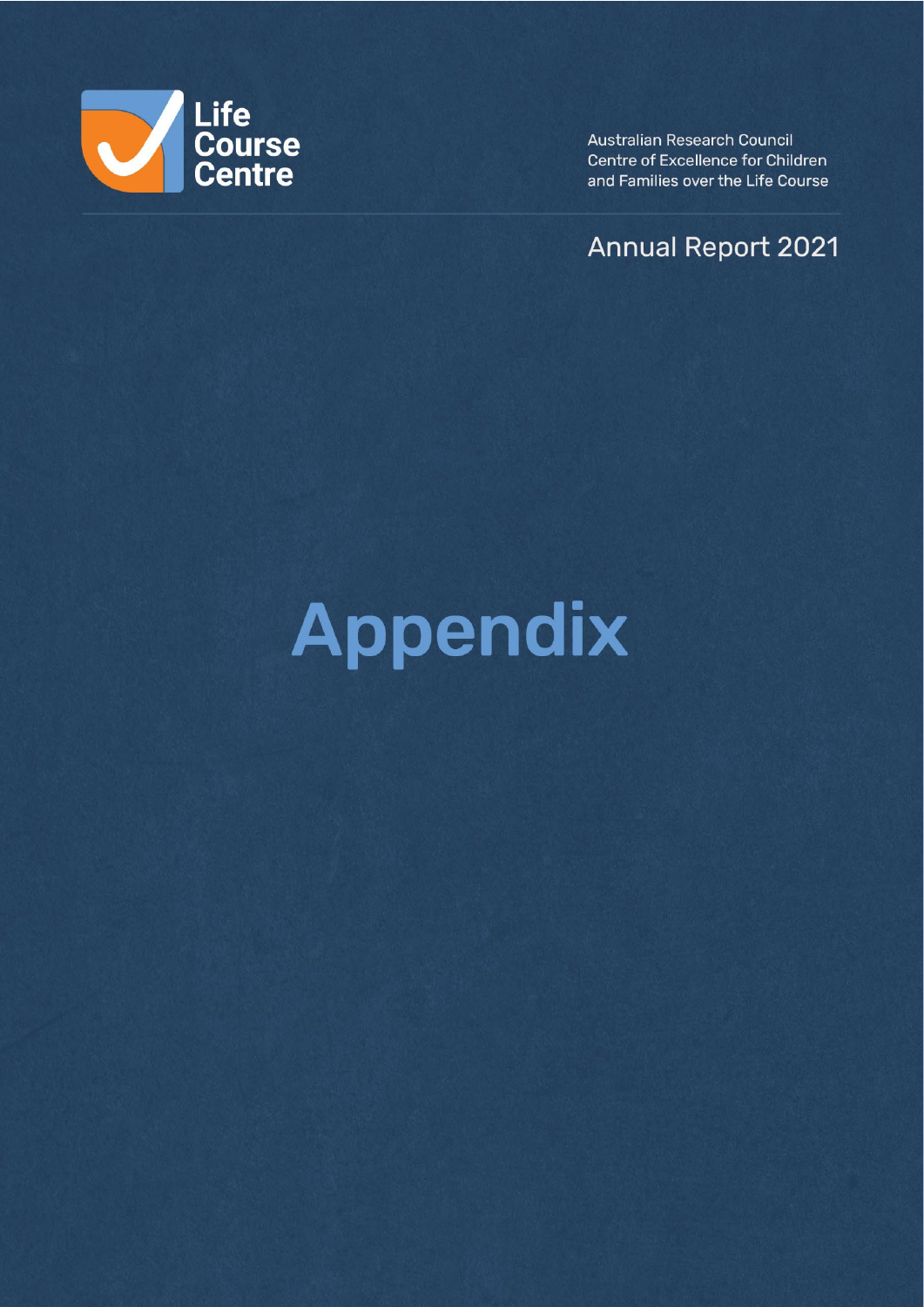# Contents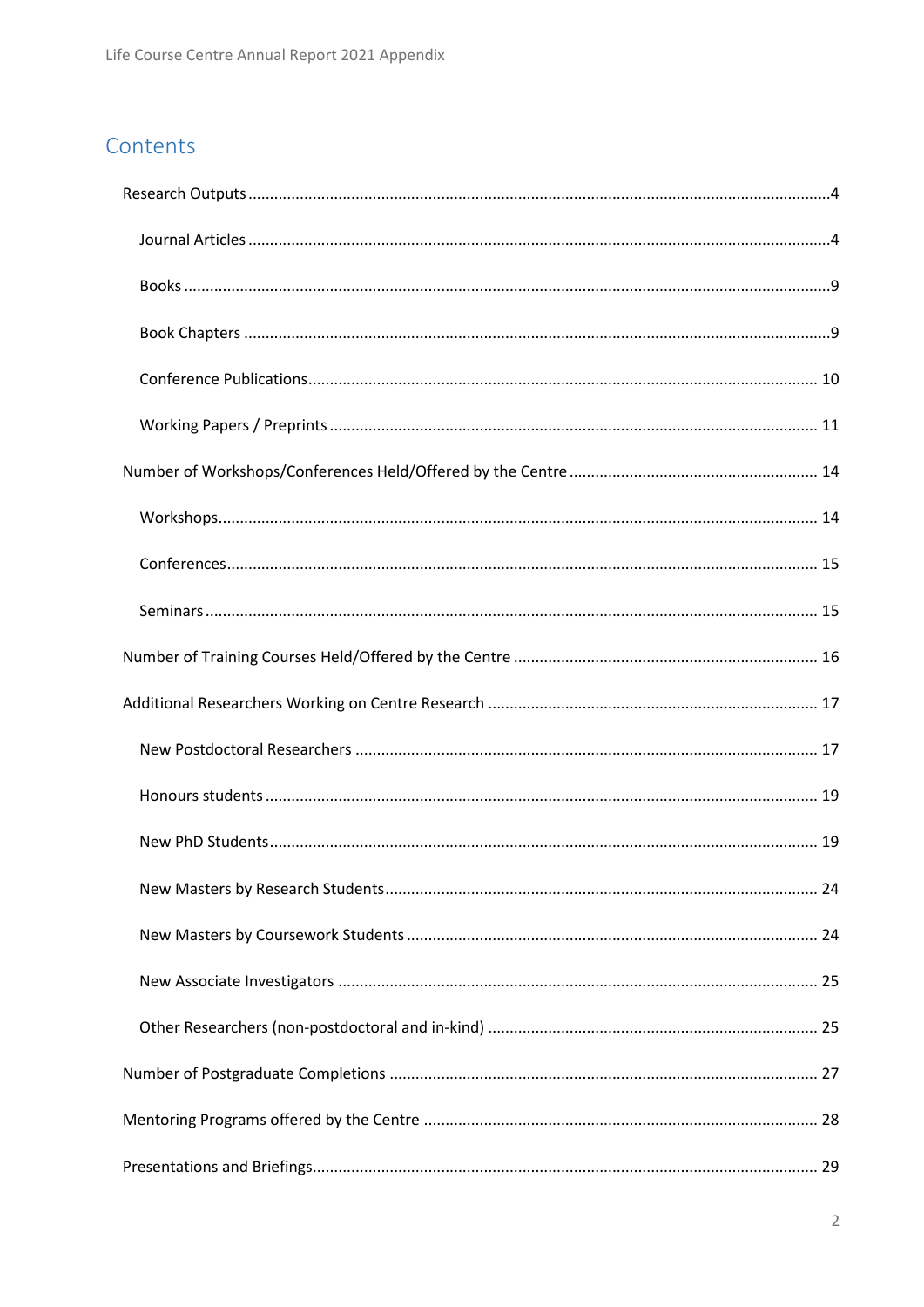| Increasing participation in research: undergraduate researchers, community researchers and |  |
|--------------------------------------------------------------------------------------------|--|
|                                                                                            |  |
|                                                                                            |  |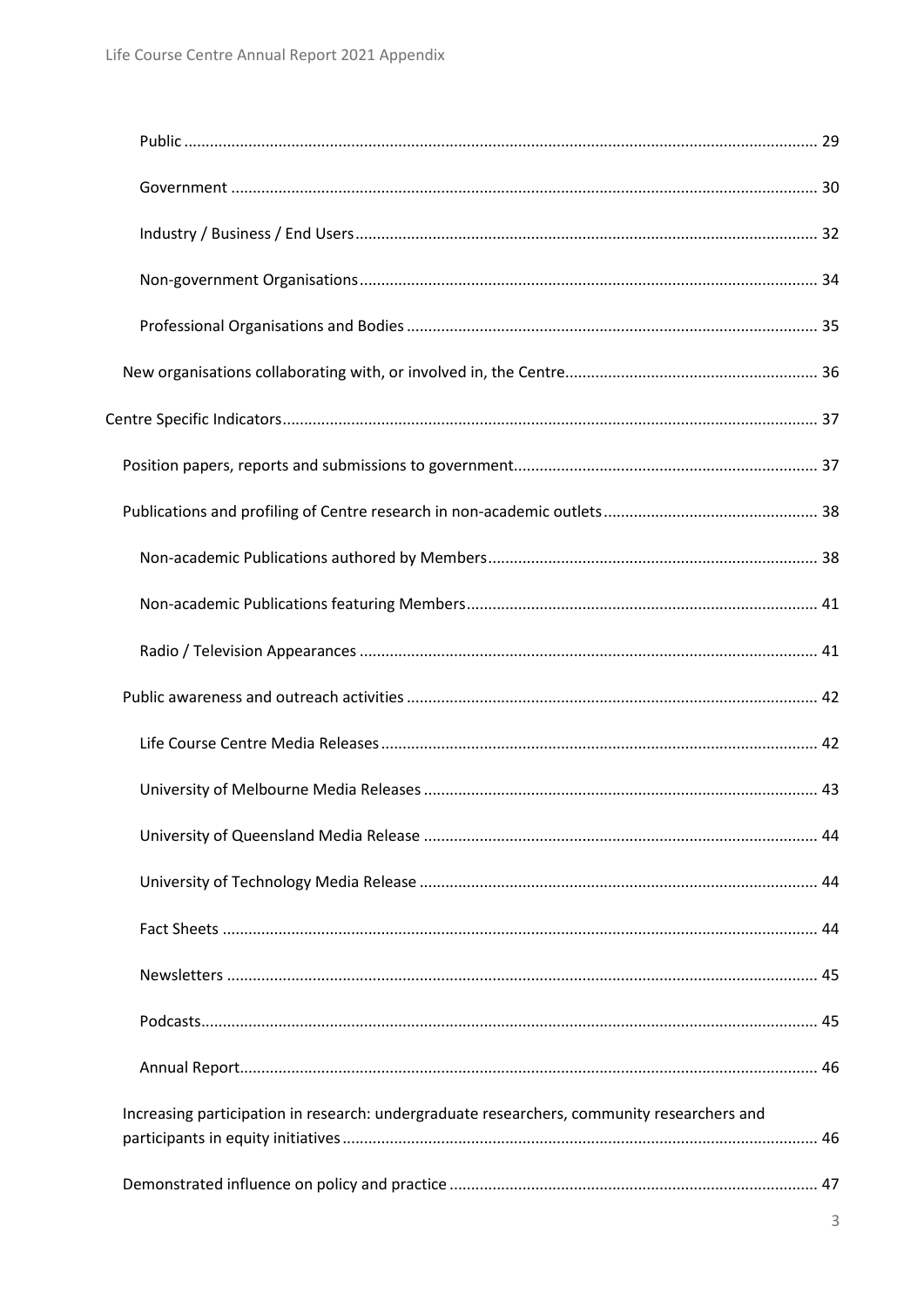# <span id="page-3-0"></span>Research Outputs

## <span id="page-3-1"></span>Journal Articles

Journal Articles published in Top 10% Journals by Scival-SJR indicated by \*\* Journal Articles published in Top quartile Journals by Scival-SJR indicated by \* Journal Articles published in Journals not indexed by Scival-SJR indicated by ^

- 1. \*\*Atalay, K., Edwards, R., Schurer, S., & Ubilava, D. (2021). Lives saved during economic downturns: *Evidence from Australia. Health Economics*, 30(10), 2452–2467.<https://doi.org/10.1002/hec.4394>
- 2. \*Barnard, S., Chiavenna, C., Fox, S., Charlett, A., Waller, Z., Andrews, N., Goldblatt, P., Burton, P., & De Angelis, D. (2021). Methods for modelling excess mortality across England during the COVID-19 pandemic. *Statistical Methods in Medical Research*, 09622802211046384. <https://doi.org/10.1177/09622802211046384>
- 3. \*Barnard S, Fryers P, Fitzpatrick J, et al. (2021), Inequalities in excess premature mortality in England during the COVID-19 pandemic: a cross-sectional analysis of cumulative excess mortality by area deprivation and ethnicity. *BMJ Open 2021*;11:e052646. doi:10.1136/bmjopen-2021-052646
- 4. Baxter, J., Cobb-Clark, D., Cornish, A., Ho, T., Kalb, G., Mazerolle, L., Parsell, C., Pawson, H., Thorpe, K., Silva, L. D., & Zubrick, S. R. (2021). Never Let a Crisis Go to Waste: Opportunities to Reduce Social Disadvantage from COVID-19. *Australian Economic Review,* <https://doi.org/10.1111/1467-8462.12428>
- 5. \*\*Bernard, A., & Perales, F. (2021). Is Migration a Learned Behavior? Understanding the Impact of Past Migration on Future Migration. *Population and Development Review*, 47(2), 449–474. <https://doi.org/10.1111/padr.12387>
- 6. \*\*Botha, F., de New, J. P., de New, S. C., Ribar, D. C., & Salamanca, N. (2021). Implications of COVID-19 labour market shocks for inequality in financial wellbeing. *Journal of Population Economics*, 34(2), 655–689[. https://doi.org/10.1007/s00148-020-00821-2](https://doi.org/10.1007/s00148-020-00821-2)
- 7. \*Campbell, A. (2021). Following a straight path? The social locations and sexual identity trajectories of emerging adult women. *Journal of Sociology,* 14407833211049596. <https://doi.org/10.1177/14407833211049596>
- 8. Chainey, C., & Burke, K. (2021). Emerging adult wellbeing: Associations with adverse childhood experiences, parenting practices and the parent-adolescent relationship. *Australian Psychologist,* 56:3, 217-232[. https://doi.org/10.1080/00050067.2021.1893596](https://doi.org/10.1080/00050067.2021.1893596)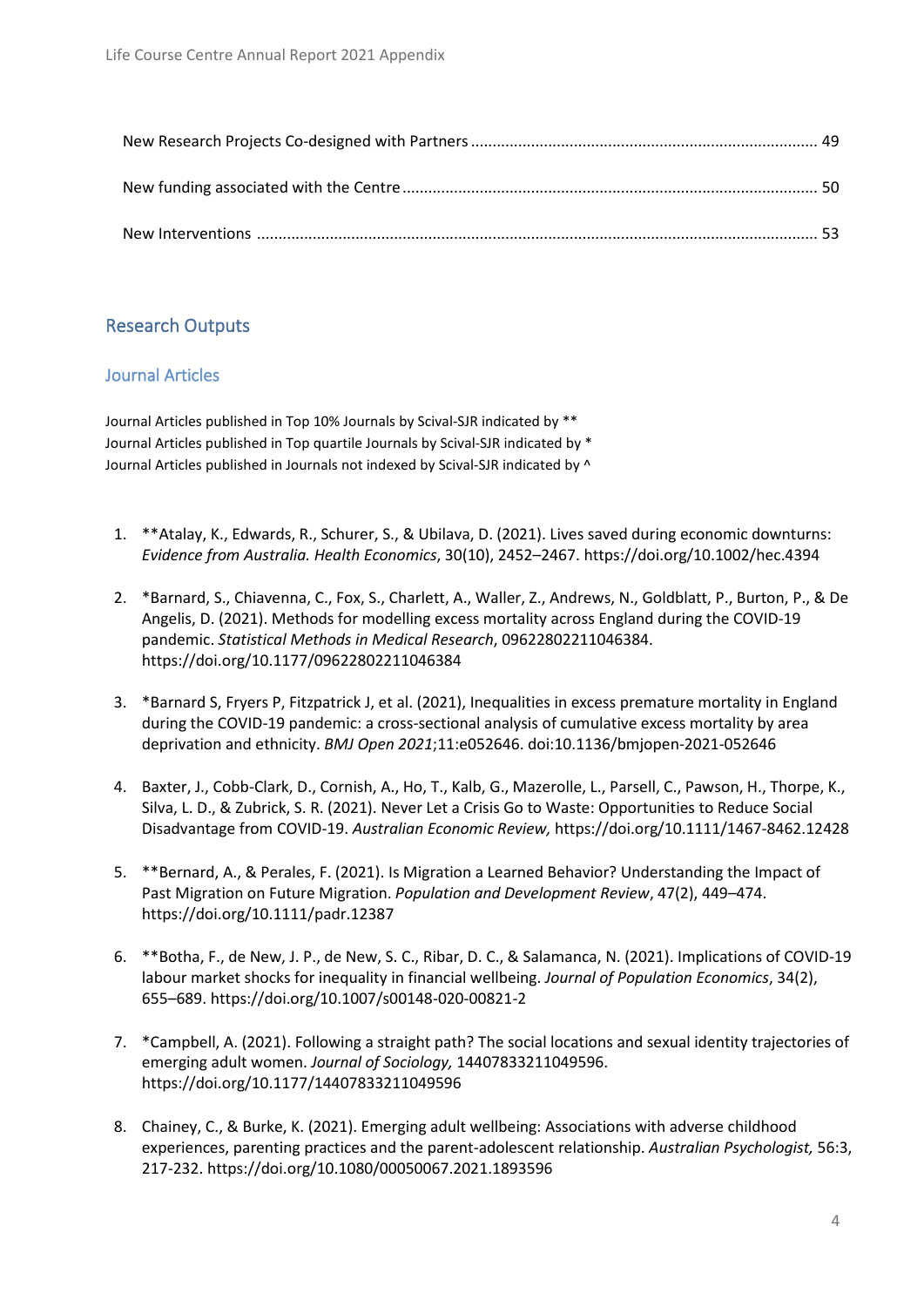- 9. \*\*Choi, I., Maxwell, J.-K., & Glozier, N. (2021). Psychological distress among Australian workers accessing the COVID-19 Superannuation Early Access Scheme. *Australian & New Zealand Journal of Psychiatry*, 00048674211051280[. https://doi.org/10.1177/00048674211051280](https://doi.org/10.1177/00048674211051280)
- 10. \*\*Clarke, A., & Parsell, C. (2021). Resurgent charity and the neoliberalizing social. *Economy and Society*, 1-23[. https://doi.org/10.1080/03085147.2021.1995977](https://doi.org/10.1080/03085147.2021.1995977)
- 11. \*\*Cobb-Clark, D. A., & Kettlewell, N. (2021). Psychological, social and cognitive resources and the mental wellbeing of the poor. *PLoS ONE*, 16(10), e0258417. <https://doi.org/10.1371/journal.pone.0258417>
- 12. \*Cobb-Clark, D. A., Harmon, C., & Staneva, A. (2021). The bilingual gap in children's language, emotional, and pro-social development. *IZA Journal of Labor Economics*, 10(1). <https://doi.org/10.2478/izajole-2021-0001>
- 13. ^Cobb-Clark, D. A., Kettlewell, N., Schurer, S., & Silburn, S. (2021). The effect of quarantining welfare on school attendance in indigenous communities. *Journal of Human Resources*, 1218. <https://doi.org/10.3368/jhr.1218-9909R2>
- 14. Cross, D., Runions, K., & Pearce, N. (2021). Friendly schools' bullying prevention research: Implications for school counsellors. *Journal of Psychologists and Counsellors in Schools*, 1-13. <http://doi.org/10.1017/jgc.2021.19>
- 15. \*\*Curry, M., & Lee, R. (2021). Indigenous self-identification across generations: Parent–child links in Australian survey data. *Journal of Ethnic and Migration Studies.*  <https://doi.org/10.1080/1369183X.2021.1914007>
- 16. Gallegos, D., Eivers, A., Sondergeld, P., & Pattinson, C. (2021). Food Insecurity and Child Development: A State-of-the-Art Review. *International Journal of Environmental Research and Public Health,* 18(17), 8990.<https://doi.org/10.3390/ijerph18178990>
- 17. \*Gensowski, M., Gørtz, M., Schurer, S. (2021). Inequality in Personality over the Life Cycle. *Journal of Economic Behavior & Organization* 184, 46-77.<https://doi.org/10.1016/j.jebo.2021.01.018>
- 18. \*Ghafoori, E., Ip, E., & Kabátek, J. (2021). The impacts of a large-scale financial education intervention on retirement saving behaviors and portfolio allocation: Evidence from pension fund data. *Journal of Banking & Finance*, 130, 106195.<https://doi.org/10.1016/j.jbankfin.2021.106195>
- 19. \*Guo, J., & Tymula, A. (2021). Waterfall illusion in risky choice exposure to outcome-irrelevant gambles affects subsequent valuation of risky gambles. *European Economic Review*, 139, 103889. <https://doi.org/10.1016/j.euroecorev.2021.103889>
- 20. \*\*Hasan, M. M., Ahmed, S., Magalhaes, R. S., Begum, T., Fatima, Y., & Mamun, A. A. (2021). Temporal trends in between and within-country inequalities in caesarean delivery in low- and middle-income countries: A Bayesian analysis. BJOG: *An International Journal of Obstetrics & Gynaecology*. <https://doi.org/10.1111/1471-0528.16744>
- 21. \*Hasan, M. M., Magalhaes, R. J. S., Ahmed, S., Pervin, S., Tariqujjaman, M., Fatima, Y., & Mamun, A. A. (2021). Geographical variation and temporal trend in anemia among children aged 6–59 months in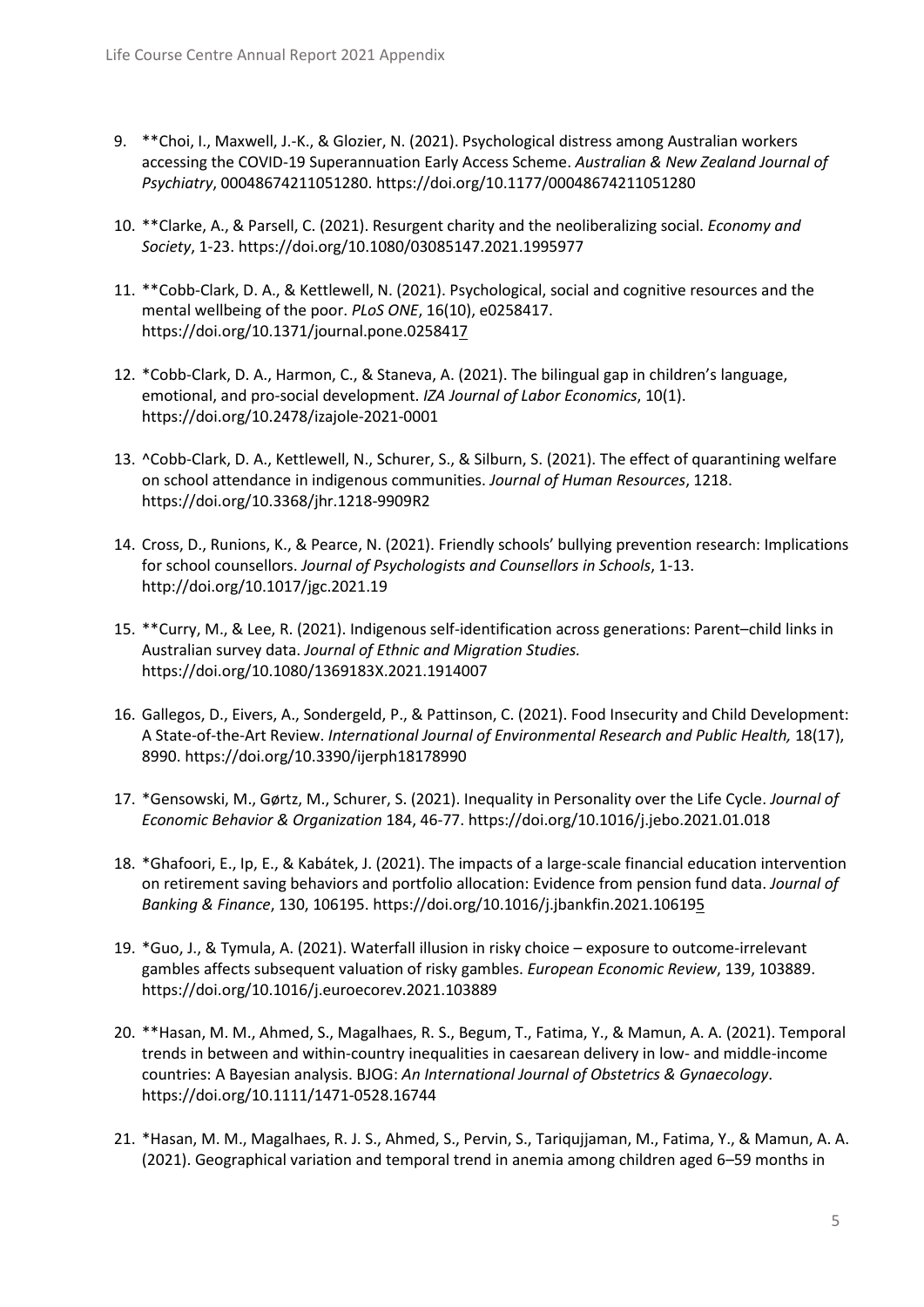low- and middle-income countries during 2000–2018: Forecasting the 2030 SDG target. Public Health Nutrition, 1–11.<https://doi.org/10.1017/S1368980021002482>

- 22. \*Hasan, Md. M., Fatima, Y., Pandey, S., Tariqujjaman, Md., Cleary, A., Baxter, J., & Mamun, A. A. (2021). Pathways linking bullying victimisation and suicidal behaviours among adolescents. *Psychiatry Research,* 302, 113992.<https://doi.org/10.1016/j.psychres.2021.113992>
- 23. Hassink, W. H. J., Kalb, G., & Meekes, J. (2021). Regional Coronavirus Hotspots During the COVID-19 Outbreak in the Netherlands. *De Economist.* <https://doi.org/10.1007/s10645-021-09383-4>
- 24. \*Huang, Y., Perales, F., & Western, M. (2021). The long arm of parental advantage: Socio-economic background and parental financial transfers over adult children's life courses. *Research in Social Stratification and Mobility,* 71, 100582[. https://doi.org/10.1016/j.rssm.2021.100582](https://doi.org/10.1016/j.rssm.2021.100582)
- 25. \*\*Kabátek, J., & Perales, F. (2021). Academic Achievement of Children in Same- and Different-Sex-Parented Families: A Population-Level Analysis of Linked Administrative Data From the Netherlands. Demography, 58(2), 393–418.<https://doi.org/10.1215/00703370-8994569>
- 26. ^Kabátek, J., & Ribar, D. C. (2021). Daughters and Divorce. *The Economic Journal,* 131(637), 2144– 2170.<https://doi.org/10.1093/ej/ueaa140>
- 27. \*\*Kabátek, J., Perales, F., & Ablaza, C. (2021). Evidence of a Fraternal Birth Order Effect on Male and Female Same-Sex Marriage in the Dutch Population: A Reply to Blanchard and Semenyna, Gómez Jiménez & Vasey. *Journal of Sex Research*. Scopus[. https://doi.org/10.1080/00224499.2021.2002798](https://doi.org/10.1080/00224499.2021.2002798)
- 28. Kalucza, S., Lam, J., & Baxter, J. (2021). Transformation, disruption or cumulative disadvantage? Labor market and education trajectories of young mothers in Australia. *Advances in Life Course Research,* 100446.<https://doi.org/10.1016/j.alcr.2021.100446>
- 29. \*\*Kettlewell, N., & Lam, J. (2021). Retirement, social support and mental well-being: A couple-level analysis. *The European Journal of Health Economics*[. https://doi.org/10.1007/s10198-021-01374-1](https://doi.org/10.1007/s10198-021-01374-1)
- 30. Kettlewell, N., & Tymula, A. (2021). The Australian Twins Economic Preferences Survey. *Twin Research and Human Genetics*. Scopus.<https://doi.org/10.1017/thg.2021.49>
- 31. \*Kler, P., Potia, A. H., & Shankar, S. (2021). Nappies, books and wrinkles: How children, qualifications and age affect female underemployment in Australia. *Economic and Industrial Democracy*, 0143831X211064335[. https://doi.org/10.1177/0143831X211064335](https://doi.org/10.1177/0143831X211064335)
- 32. Kuskoff, E. (2021). From aims to actions: A critical analysis of government intervention in cultural drivers of domestic and family violence. Australian *Journal of Public Administration*. <https://doi.org/10.1111/1467-8500.12486>
- 33. Kuskoff, E., Clarke, A., & Parsell, C. (2021). What about men? The marginalization of men who engage in domestic violence. *Journal of Interpersonal Violence*[. https://doi.org/10.1177/0886260521997462](https://doi.org/10.1177/0886260521997462)
- 34. ^Kuskoff, E., Parsell, C., Plage, S., Ablaza, C., Perales, F., Willing but Unable: How Resources help lowincome mothers care for their children and minimise child protection interventions, *The British Journal of Social Work*, 2002,<https://doi.org/10.1093/bjsw/bcac027>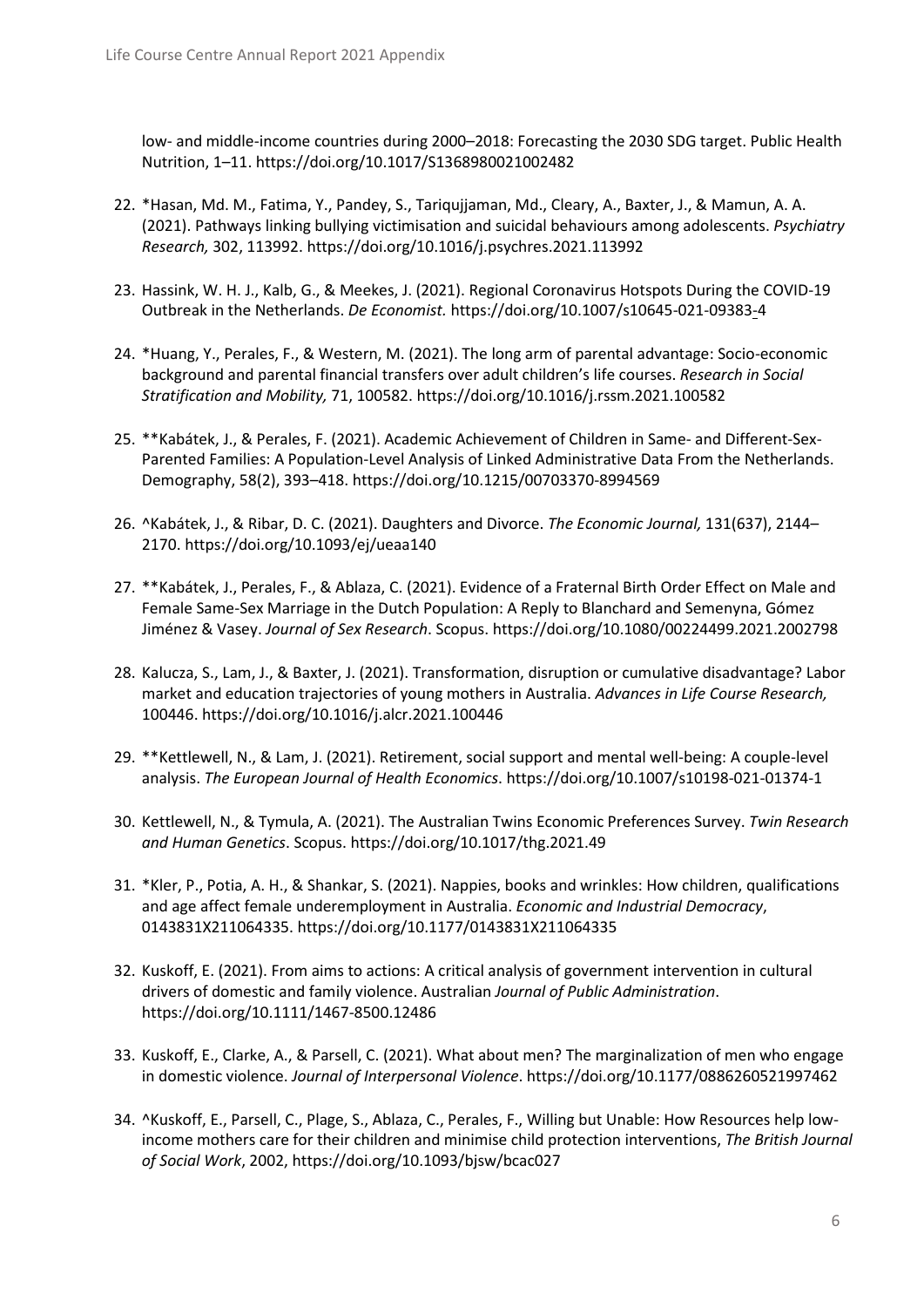- 35. ^Lallukka, T., Hiilamo, A., Wooden, M., Glozier, N., Marshall, N., Milner, A., Butterworth, P. (2021) Recurring pain, mental health problems and sick leave in Australia, *SSM - Mental Health,* Volume 1, 2021,100025,<https://doi.org/10.1016/j.ssmmh.2021.100025>
- 36. \*\*Lam, J., & Garcia, J. (2021). Contour of the Day: Social Patterning of Time in Later Life and Variation in Reported Well-Being in Activities. *Journal of Aging and Health*, 08982643211011800. <https://doi.org/10.1177/08982643211011800>
- 37. \*Mathews, B., Pacella, R., Dunne, M., Scott, J., Finkelhor, D., Meinck, F., Higgins, D. J., Erskine, H., Thomas, H. J., Haslamm, D., Tran, N., Le, H., Honey, N., Kellard, K. & Lawrence, D. (2021). Protocol: The Australian Child Maltreatment Study (ACMS): protocol for a national survey of the prevalence of child abuse and neglect, associated mental disorders and physical health problems, and burden of disease. *BMJ Open*, 11(5) e047074.<https://doi.org/10.1136/> bmjopen-2020-047074
- 38. \*\*Mooi-Reci, I., & Risman, B. J. (2021). The gendered impacts of COVID-19: Lessons and reflections. *Gender & Society*, 08912432211001305.<https://doi.org/10.1177/08912432211001305>
- 39. \*Morant, N., Milton, A., Gilbert, E., Johnson, S., Parsons, N., Singh, S., & Marwaha, S. (2021). Vocational rehabilitation via social firms: A qualitative investigation of the views and experiences of employees with mental health problems, social firm managers and clinicians. *BMC Psychiatry,* 21(1), 566[. https://doi.org/10.1186/s12888-021-03577-5](https://doi.org/10.1186/s12888-021-03577-5)
- 40. \*\*Morris, R. W., Kettlewell, N., & Glozier, N. (2021). The increasing cost of happiness. *SSM - Population Health*, 16, 100949.<https://doi.org/10.1016/j.ssmph.2021.100949>
- 41. Mullane, M., Thomas, H., Epstein, M., Mandzufas, J., Mullan, N., Whelan, A., Lombardi, K., Barrow, T., Ang, S., Leahy, A., Cameron, E., Lester, L., Hartman, M., McKenzie, A., Mitrou, F., Zubrick, S., Coffin, J., Cross, D., Bowen, A., & Gething, P. (2021). DETECT Schools Study protocol: A prospective observational cohort surveillance study investigating the impact of COVID-19 in Western Australian schools. *Frontiers in Public Health*. 9: 636921[. https://doi.org/10.3389/fpubh.2021.636921](https://doi.org/10.3389/fpubh.2021.636921)
- 42. \*Parsell, C., Clarke, A., & Perales, F. (2021). Poverty by design: the role of charity and the cultivated ethical citizen. *Social Policy and Society*, 1–17[. https://doi.org/10.1017/S1474746421000312](https://doi.org/10.1017/S1474746421000312)
- 43. \*\*Parsell, C., Hutchins, M., Simpson Reeves, L., & Deighton, C. (2021). Created in the image of God? Progressive social services and faith-based organizations. *Journal of Contemporary Religion,* 36(3), 461–481[. https://doi.org/10.1080/13537903.2021.1959163](https://doi.org/10.1080/13537903.2021.1959163)
- 44. \*\*Perales, F., Ablaza, C., Tomaszewski, W., & Emsen-Hough, D. (2021). You, Me, and Them: Understanding Employees' Use of Trans-Affirming Language within the Workplace. *Sexuality Research and Social Policy*. <https://doi.org/10.1007/s13178-021-00592-9>
- 45. \*Perales, F., Hoffmann, H., King, T., Vidal, S., & Baxter, J. (2021). Mothers, fathers and the intergenerational transmission of gender ideology. *Social Science Research*, 102597. <https://doi.org/10.1016/j.ssresearch.2021.102597>
- 46. \*Perales, F., Lee, R., Forrest, W., Todd, A., & Baxter, J. (2021). Employment prospects of humanitarian migrants in Australia: does gender inequality in the origin country matter? *Journal of Immigrant & Refugee* Studie[s.https://www.tandfonline.com/doi/abs/10.1080/15562948.2021.1984622](https://www.tandfonline.com/doi/abs/10.1080/15562948.2021.1984622)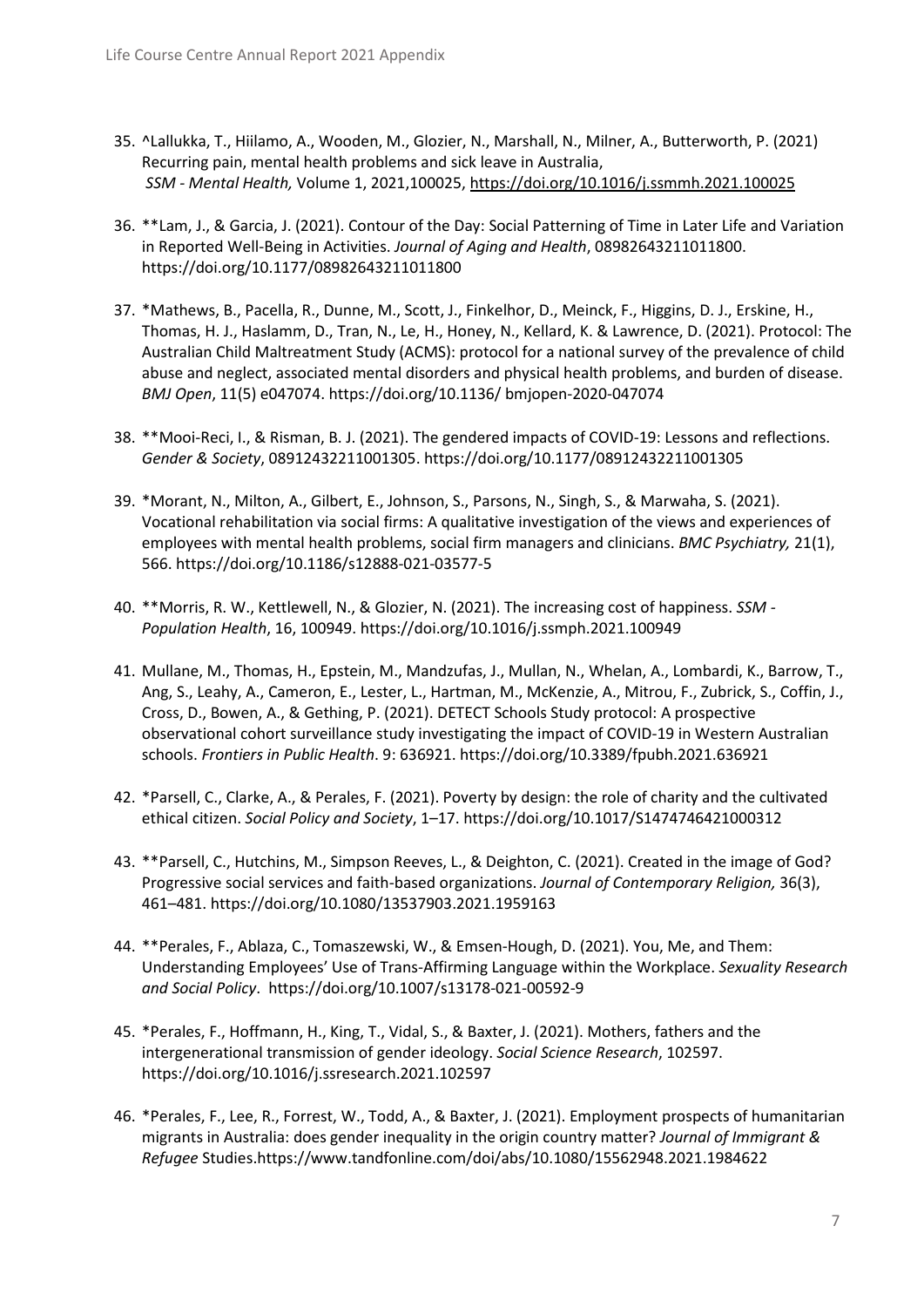- 47. \*\*Perales, F., Xiang, N., Hartley, L., Kubler, M., & Tomaszewski, W. (2021). Understanding access to higher education amongst humanitarian migrants: An analysis of Australian longitudinal survey data. *Higher Education*.<https://doi.org/10.1007/s10734-021-00772-x>
- 48. \*\*Plage, S. (2021). Deploying Normality: Cancer Survivor Identity and Authenticity in Ritual-like Practice. *Medical Anthropology*, 40(5), 473–489[. https://doi.org/10.1080/01459740.2021.1909582](https://doi.org/10.1080/01459740.2021.1909582)
- 49. \*\*Plage, S., & Olson, R. E. (2021). Surprise Reveals the Affective-Moral Economies in Cancer Illness Narratives. *Qualitative Health Research*, 10497323211044468. <https://doi.org/10.1177/10497323211044468>
- 50. ^Runions, K., Pearce, N. & Cross, D. (2021). Leading excellence through equity: Social Emotional Learning for a Fair Go. *Australian Educational Leader*. 34 (3): 16-20.
- 51. Runions, K.C., Vithiatharan, R., Cross, D., Everard, M., & Hall, G. (2021). Bullying and psychosocial adjustment among children with and without asthma. *Journal of Psychologists and Counsellors in Schools,* 1-10[. https://doi.org/10.1017/jgc.2020.32](https://doi.org/10.1017/jgc.2020.32)
- 52. \*\*Ruppanner, L., Collins, C., Landivar, L. C., & Scarborough, W. (2021). How do gender norms and childcare costs affect maternal employment across US States? *Gender & Society*. <https://doi.org/10.1177/08912432211046988>
- 53. Sanders, M. R., Healy, K. L., Hodges, J., & Kirby, G. (2021). Delivering evidence-based parenting support in educational settings. *Journal of Psychologists and Counsellors in Schools*, 31(2), 205–220. <https://doi.org/10.1017/jgc.2021.21>
- 54. Tan, X., Lee, R., & Ruppanner, L. (2021). Profiling racial prejudice during COVID-19: Who exhibits anti-Asian sentiment in Australia and the United States? *Australian Journal of Social Issues.* <https://doi.org/10.1002/ajs4.176>
- 55. \*Tomaszewski, W., Huang, Y., Xiang, N., Flesken, A., McCourt, B., & McCarthy, I. (2021). Investigating the drivers of higher education expectations among students from low and high socio-economic backgrounds in Australia. *International Journal of Educational Research*, 109, 101822. <https://doi.org/10.1016/j.ijer.2021.101822>
- 56. \*Tymula, A., & Wang, X. (2021). Increased risk-taking, not loss tolerance, drives adolescents' propensity to choose risky prospects more often under peer observation. *Journal of Economic Behavior & Organization*, 188, 439–457[. https://doi.org/10.1016/j.jebo.2021.05.030](https://doi.org/10.1016/j.jebo.2021.05.030)
- 57. ^Wang, B. & Wiesel, I. (2021). COVID-19 has intensified existing intergenerational and gender tensions in China's cities. *Melbourne Asia Review*, 8,<https://doi.org/10.37839/mar2652-550x8.1>
- 58. \*Wang, S., Liu, Y., Lam, J., & Kwan, M.-P. (2021). The effects of the built environment on the general health, physical activity and obesity of adults in Queensland, Australia. *Spatial and Spatio-Temporal Epidemiology*, 39, 100456. https://doi.org/10.1016/j.sste.2021.100456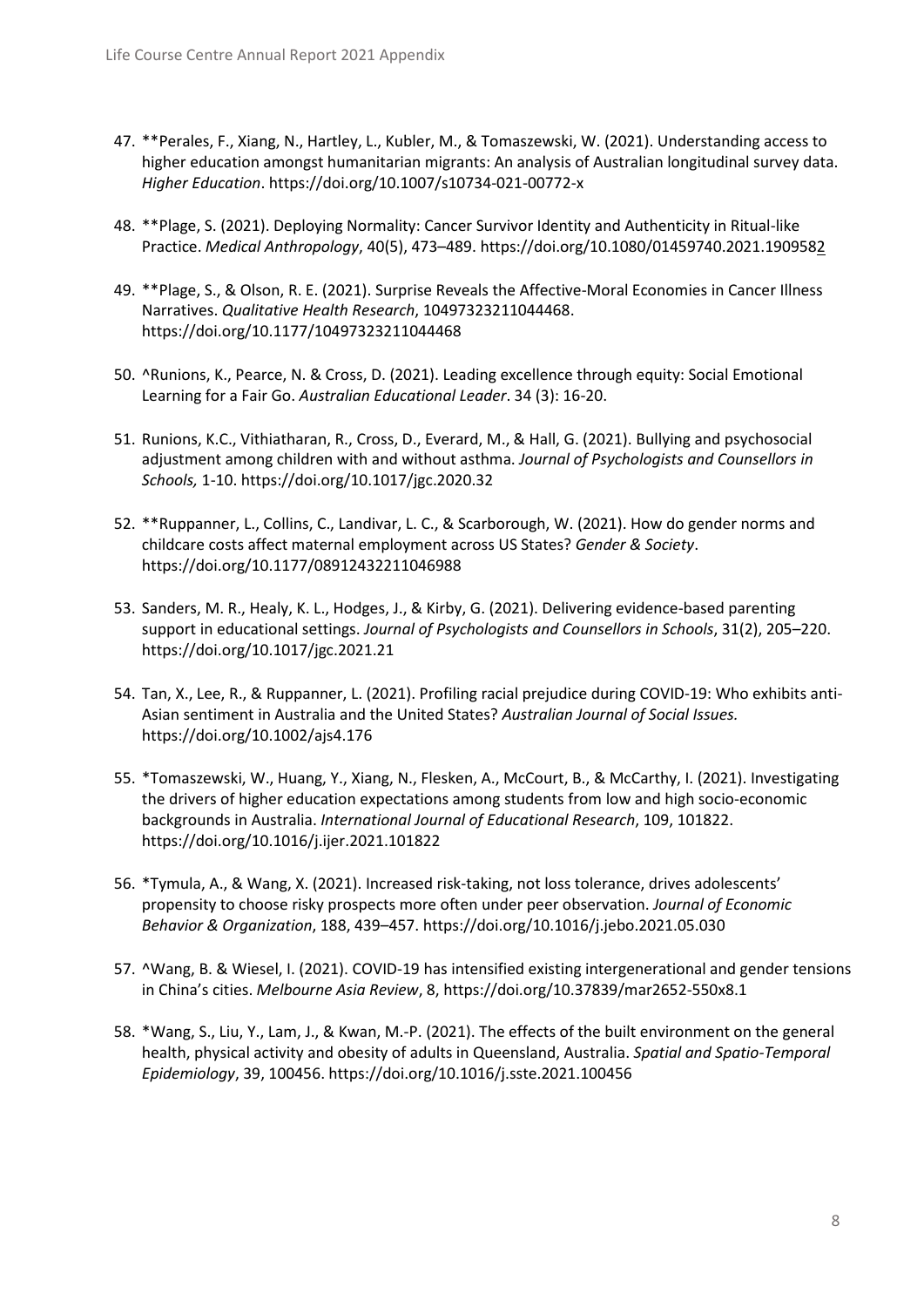# <span id="page-8-0"></span>Books

1. Parsell, C., Clarke, A., & Perales, F. (2021). Charity and Poverty in Advanced Welfare States. Routledge. [https://www.routledge.com/Charity-and-Poverty-in-Advanced-Welfare-](https://www.routledge.com/Charity-and-Poverty-in-Advanced-Welfare-States/Parsell-Clarke-Perales/p/book/9780367713812)[States/Parsell-Clarke-Perales/p/book/9780367713812](https://www.routledge.com/Charity-and-Poverty-in-Advanced-Welfare-States/Parsell-Clarke-Perales/p/book/9780367713812)

# <span id="page-8-1"></span>Book Chapters

- 1. Ruppanner, L. (2021) 'Sorry men, there's no such thing as dirt blindness you just need to do more housework'. In Hansen, A., (Ed). *No, You're Not Entitled to Your Opinion And 49 Other Essays That Got the World Talking.* Thames & Hudson, & The Conversation, Australia.
- 2. Willis, L.-D., Povey, J., Hodges, J., & Carroll, A. (2021). Describing the Research Design and Methods and Introducing the School Sites and Principal Participants. In L.-D. Willis, J. Povey, J. Hodges, & A. Carroll (Eds.), *Principal Leadership for Parent Engagement in Disadvantaged Schools: What Qualities and Strategies Distinguish Effective Principals?* (pp. 25–43). Springer. [https://doi.org/10.1007/978-](https://doi.org/10.1007/978-981-16-1264-0_3) [981-16-1264-0\\_3](https://doi.org/10.1007/978-981-16-1264-0_3)
- 3. Willis, L.-D., Povey, J., Hodges, J., & Carroll, A. (2021). Parent Engagement—The Imperative! In L.-D. Willis, J. Povey, J. Hodges, & A. Carroll (Eds.), *Principal Leadership for Parent Engagement in Disadvantaged Schools: What Qualities and Strategies Distinguish Effective Principals?* (pp. 1–11). Springer. [https://doi.org/10.1007/978-981-16-1264-0\\_1](https://doi.org/10.1007/978-981-16-1264-0_1)
- 4. Willis, L.-D., Povey, J., Hodges, J., & Carroll, A. (2021). Presenting Key Player Findings. In L.-D. Willis, J. Povey, J. Hodges, & A. Carroll (Eds.), *Principal Leadership for Parent Engagement in Disadvantaged Schools: What Qualities and Strategies Distinguish Effective Principals?* (pp. 45–54). Springer. [https://doi.org/10.1007/978-981-16-1264-0\\_4](https://doi.org/10.1007/978-981-16-1264-0_4)
- 5. Willis, L.-D., Povey, J., Hodges, J., & Carroll, A. (2021). Presenting School Culture Findings. In L.-D. Willis, J. Povey, J. Hodges, & A. Carroll (Eds.), *Principal Leadership for Parent Engagement in Disadvantaged Schools: What Qualities and Strategies Distinguish Effective Principals?* (pp. 67–78). Springer. [https://doi.org/10.1007/978-981-16-1264-0\\_6](https://doi.org/10.1007/978-981-16-1264-0_6)
- 6. Willis, L.-D., Povey, J., Hodges, J., & Carroll, A. (2021). Presenting School Learning Findings. In L.-D. Willis, J. Povey, J. Hodges, & A. Carroll (Eds*.), Principal Leadership for Parent Engagement in Disadvantaged Schools: What Qualities and Strategies Distinguish Effective Principals?* (pp. 55–65). Springer. [https://doi.org/10.1007/978-981-16-1264-0\\_5](https://doi.org/10.1007/978-981-16-1264-0_5)
- 7. Willis, L.-D., Povey, J., Hodges, J., & Carroll, A. (2021). Responding to the Provocation: What Gives Some Principals the Edge on Parent Engagement? In L.-D. Willis, J. Povey, J. Hodges, & A. Carroll (Eds.), *Principal Leadership for Parent Engagement in Disadvantaged Schools: What Qualities and Strategies Distinguish Effective Principals?* (pp. 79–88). Springer. [https://doi.org/10.1007/978-981-16-](https://doi.org/10.1007/978-981-16-1264-0_7) [1264-0\\_7](https://doi.org/10.1007/978-981-16-1264-0_7)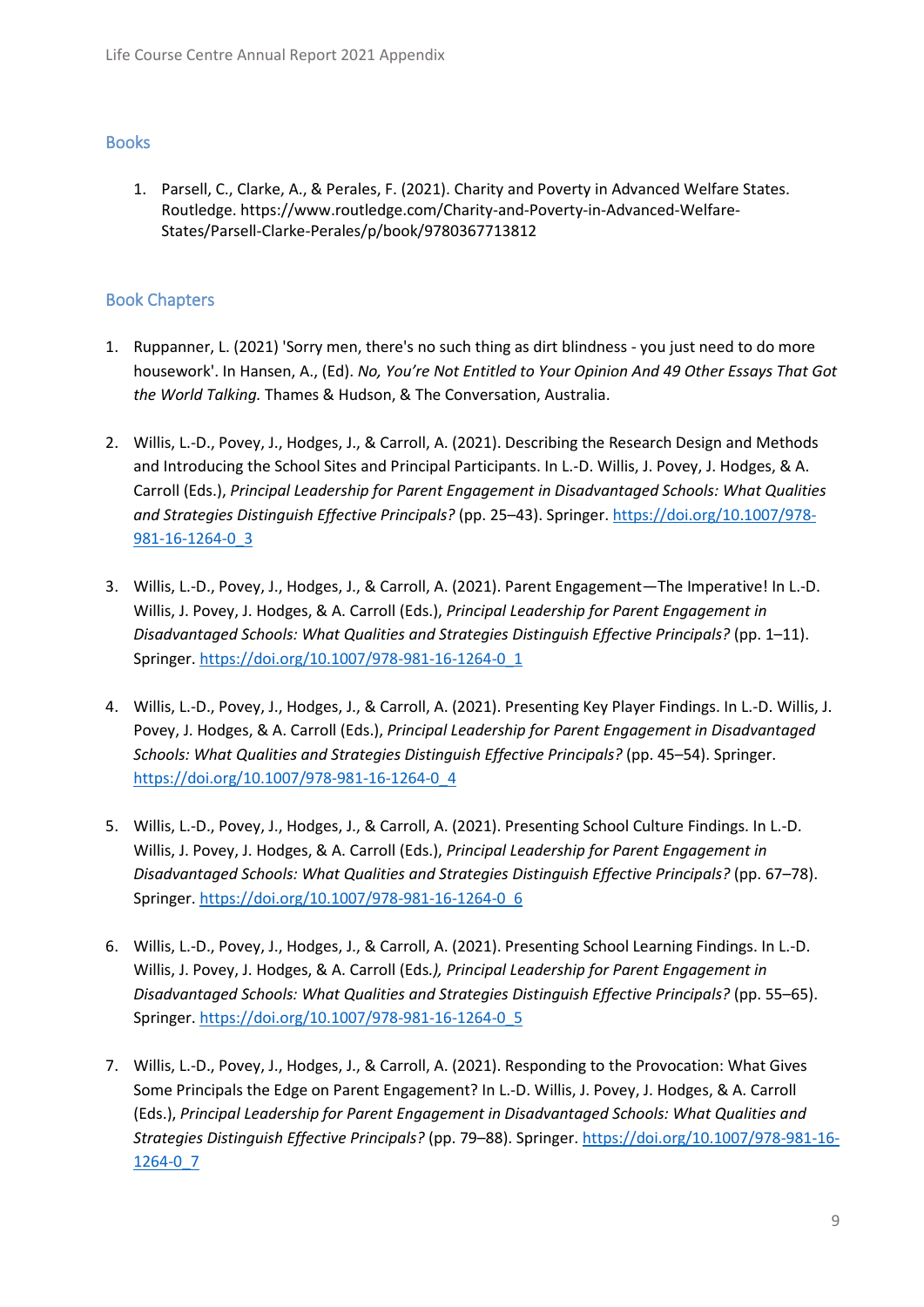8. Willis, L.-D., Povey, J., Hodges, J., & Carroll, A. (2021). Reviewing the Literature on Principal Leadership for Parent Engagement. In L.-D. Willis, J. Povey, J. Hodges, & A. Carroll (Eds.), *Principal Leadership for Parent Engagement in Disadvantaged Schools: What Qualities and Strategies Distinguish Effective Principals?* (pp. 13–23). Springer. [https://doi.org/10.1007/978-981-16-1264-0\\_2](https://doi.org/10.1007/978-981-16-1264-0_2) 

# <span id="page-9-0"></span>Conference Publications

- 1. Chen, T., Yin, H., Zheng, Y., Huang, Z., Wang, Y., & Wang, M. (2021). Learning Elastic Embeddings for Customizing On-Device Recommenders. *Proceedings of the ACM SIGKDD International Conference on Knowledge Discovery and Data Mining*, 138–147[. https://doi.org/10.1145/3447548.3467220](https://doi.org/10.1145/3447548.3467220)
- 2. Chen, Y., Wang, S., Lu, J., Chen, Z., Zhang, Z., & Huang, Z. (2021). Local Graph Convolutional Networks for Cross-Modal Hashing. MM '21: *Proceedings of the 29th ACM International Conference on Multimedia*, 1921–1928.<https://doi.org/10.1145/3474085.3475346>
- 3. Chen, Z., Luo, Y., Wang, S., Qiu, R., Li, J., & Huang, Z. (2021). Mitigating Generation Shifts for Generalized Zero-Shot Learning. MM '21: *Proceedings of the 29th ACM International Conference on Multimedia*, 844–852.<https://doi.org/10.1145/3474085.3475258>
- 4. Coles, L., Thorpe, K., Smith, S., Hewitt, B., Ruppanner, L., Bayliss, O., O'Flaherty, M., & Staton, S. (2021). P024 Children's sleep and fathers' health and wellbeing: A systematic review*. SLEEP Advances*, 2(Supplement\_1), A29[. https://doi.org/10.1093/sleepadvances/zpab014.072](https://doi.org/10.1093/sleepadvances/zpab014.072)
- 5. Jabran, S., Smith, S., Fatima, Y., & King, S. (2021). O007 Sleep health promotion in Aboriginal and Torres Strait Islander communities: Untapped potential of Indigenous youth workers as sleep coaches. *SLEEP Advances*, 2(Supplement\_1), A4.<https://doi.org/10.1093/sleepadvances/zpab014.006>
- 6. Li, Y., Chen, T., Zhang, P.-F., & Yin, H. (2021). Lightweight Self-Attentive Sequential Recommendation. *Proceedings of the International Conference on Information and Knowledge Management*, 967–977. <https://doi.org/10.1145/3459637.3482448>
- 7. Qiu, R., Wang, S., Chen, Z., Yin, H., & Huang, Z. (2021). CausalRec: Causal Inference for Visual Debiasing in Visually-Aware Recommendation. MM '21: *Proceedings of the 29th ACM International Conference on Multimedia*, 3844–3852[. https://doi.org/10.1145/3474085.3475266](https://doi.org/10.1145/3474085.3475266)
- 8. Watson, B., Kong, N., & Phipps, S. (2021). Dreaming of a Brighter Future? The Impact of Economic Vulnerability on University Aspirations. *36th International Association for Research in Income and Wealth (IARIW) Virtual General Conference*, August 23-27.
- 9. Zhang, P.-F., Duan, J., Huang, Z., & Yin, H. (2021). Joint-teaching: Learning to Refine Knowledge for Resource-constrained Unsupervised Cross-modal Retrieval. MM '21*: Proceedings of the 29th ACM International Conference on Multimedia*, 1517–1525.<https://doi.org/10.1145/3474085.3475286>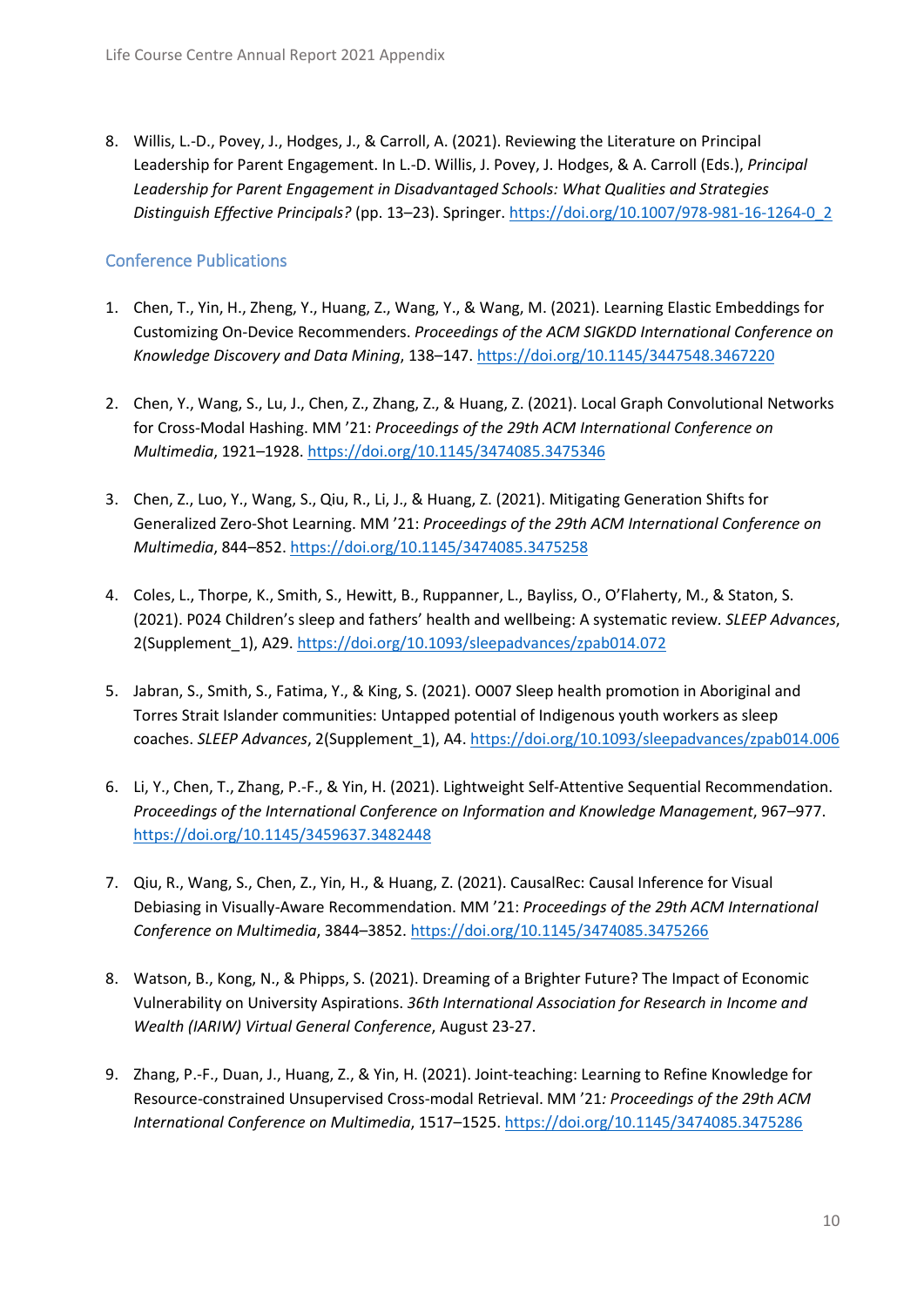10. Zhang, P.-F., Zhao, P., Luo, X., & Xu, X.-S. (2021). BRUSH: Label Reconstructing and Similarity Preserving Hashing for Cross-modal Retrieval. *ACM International Conference Proceeding Series.* <https://doi.org/10.1145/3469877.3490589>

# <span id="page-10-0"></span>Working Papers / Preprints

- 1. Adams, E. K., Hancock, K. J., Mitrou, F., Christensen, D., Taylor, C. L. & Zubrick, S. R. (2021). Intergenerational transmission of human capital across three generations using latent class associations within families. *Life Course Centre Working Paper Series*, 2021-03.
- 2. Botha, F. & Nguyen, V. H. (2021). Opposite nonlinear effects of unemployment and sentiment on male and female suicide rates: evidence from Australia. *Life Course Centre Working Paper Series*, 2021-12.
- 3. Cheung, S. L., Tymula, A. & Wang, X. (2021). Quasi-hyperbolic present bias: a meta-analysis. *Life Course Centre Working Paper Series*, 2021-15.
- 4. Christian, H., Fried, L., Dhamrait, G., Nathan, A., Beck, B., Boruff, B., Cross, D., Gething, P., Schipperijn, J., Trost, S. & Villanueva, K. (2021). Built environments and child health: a policy review. *Life Course Centre Working Paper Series*, 2021-22.
- 5. Cobb-Clark, D. A., Dahmann, S. C., Kamhöfer, D. A. & Schildberg-Hörisch, H. (2021). Sophistication about self-control. *Life Course Centre Working Paper Series*, 2021-14.
- 6. Cobb-Clark, D. A., Ho, T. & Salamanca, N. (2021). Parental responses to children's achievement test results. *Life Course Centre Working Paper Series*, 2021-16.
- 7. Cobb-Clark, D., Kong, N. & Schildberg-Hörisch, H. (2021). 'The Stability of Self-Control in a Population Representative Study', *Life Course Centre Working Paper Series*, 2021-25.
- 8. Cobb-Clark, D.A., Dahman, S. C., Kamhöfer, D. A. & Schildberg-Hörisch, H. (2021). The predictive power of self-control for life outcomes. *IZA Discussion Paper Series*, IZA DP No. 14920.
- 9. de Gendre, A. & Kabatek, J. (2021) From Subsidies to Loans: The Effects of a National Student Finance Reform on the Choices of Secondary School Students, *IZA Discussion Paper Series*, IZA DP No. 14686.
- 10. de Gendre, A., Schurer, S. & Zhang, A. (2021) Two Decades of Welfare Reforms in Australia: How did they affect single mothers and their children? *IZA Discussion Paper Series,* IZA DP No. 14752.
- 11. de Gendre, S., Lynch, J., Meunier, A., Pilkington, R. & Schurer, S. (2021) Child Health and Parental Responses to an Unconditional Cash Transfer at Birth, *IZA Discussion Paper Series*, IZA DP No. 14693.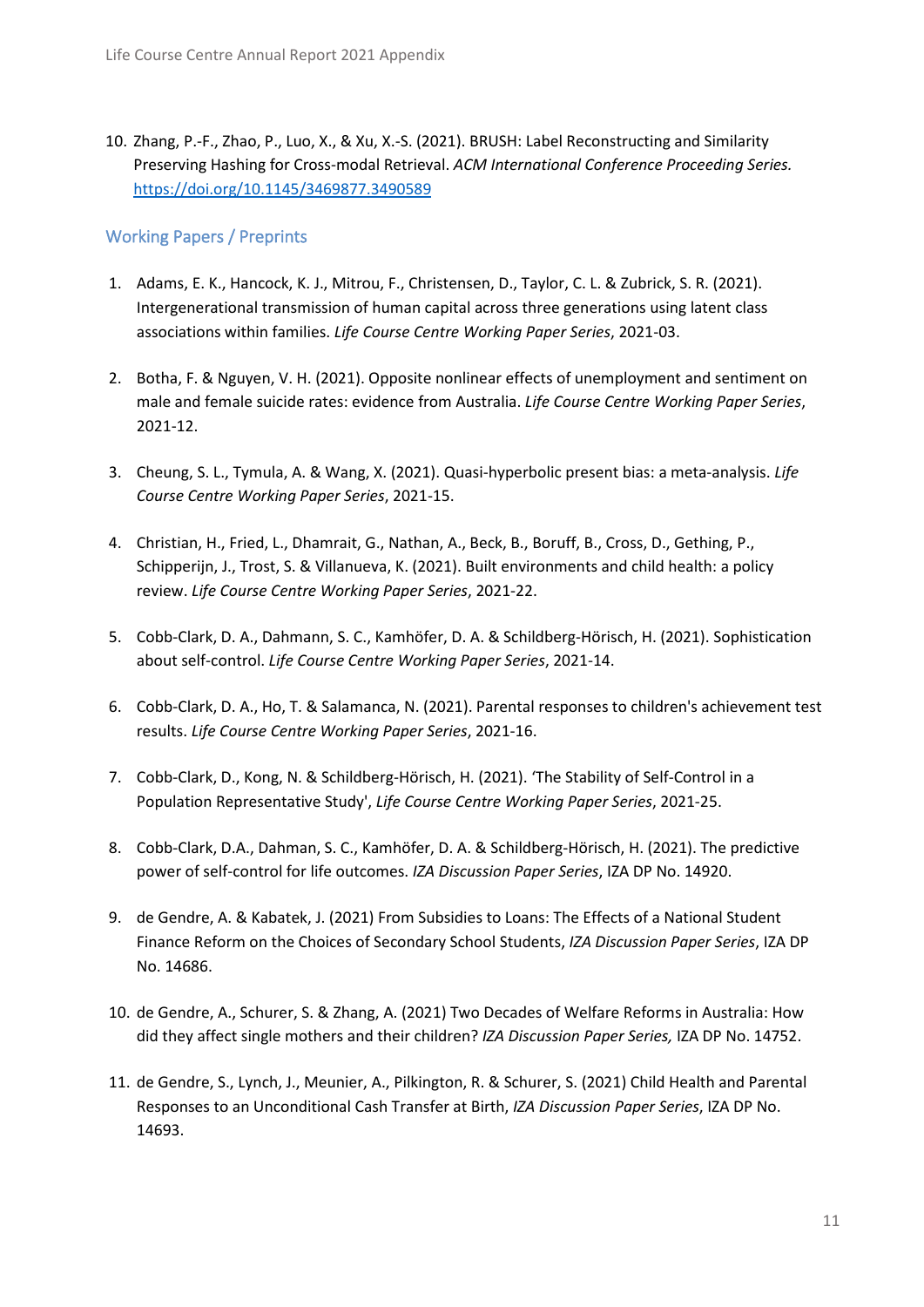- 12. Edwards, R., Gibson, R., Harmon, C. & Schurer, S.(2021) First-in-their-family students at university: Can non-cognitive skills compensate for social origin? *Centre for Education Policy and Equalising Opportunities (CEPEO) Working Paper* No. 21-03.
- 13. Fincher, R. (2021). Interpretations of "place" in place-based social policy. *Life Course Centre Working Paper Series*, 2021-05.
- 14. Hoffmann, H., Lam, J. & Baxter, J. (2021). Young mothers in Australia: prioritising motherhood and resisting stereotypes. *Life Course Centre Working Paper Series*, 2021-24.
- 15. Huang, Y. & Baxter, J. (2021). Stressful life events, social support, and depressive symptoms in adolescents: the mediating role of school connectedness. *Life Course Centre Working Paper Series*, 2021-23.
- 16. Kalb, G. & Vu, H. (2021). Teenage mother's health across different life stages. *Life Course Centre Working Paper Series*, 2021-01.
- 17. Kennedy, T. & Siminski, P. (2021). Are We Richer Than Our Parents Were? Absolute Income Mobility in Australia. *Life Course Centre Working Paper Series*, 2021-07.
- 18. Kettlewell, N. & Tymula, A. (2021). The Australian twins economic preferences survey. *Life Course Centre Working Paper Series*, 2021-17.
- 19. Kettlewell, N. & Tymula, A. (2021). The heritability of trust and trustworthiness depends on the measure of trust. *Life Course Centre Working Paper Series*, 2021-19.
- 20. Klein, M. & Kühhirt, M. (2021). Direct and indirect effects of grandparent education on grandchildren's cognitive development: the role of parental cognitive ability. *Life Course Centre Working Paper Series*, 2021-06.
- 21. Kospentaris, I., & Stratton, L. S. (2021). The evolution of labor market disparities between black, hispanic, and white men: 1968-2019. *Life Course Centre Working Paper Series*, 2021-08.
- 22. Landivar, L. C., Ruppanner, L., Rouse, L., Scarborough, W., & Collins, C. (2021). Research Note: School Reopening During the COVID-19 Pandemic and Implications for Gender and Racial Equity. *Center for Open Science, SocArXiv*, https://doi.org/10.31235/osf.io/5zkwt
- 23. Lazzari, E., Gray, E., & Baffour, B. (2021). A dyadic approach to the study of perceived infertility and contraceptive use. *Life Course Centre Working Paper Series*, 2021-13.
- 24. Meekes, J. (2021). Agglomeration economies and the urban wage premium in Australia*. Life Course Centre Working Paper Series*, 2021-18.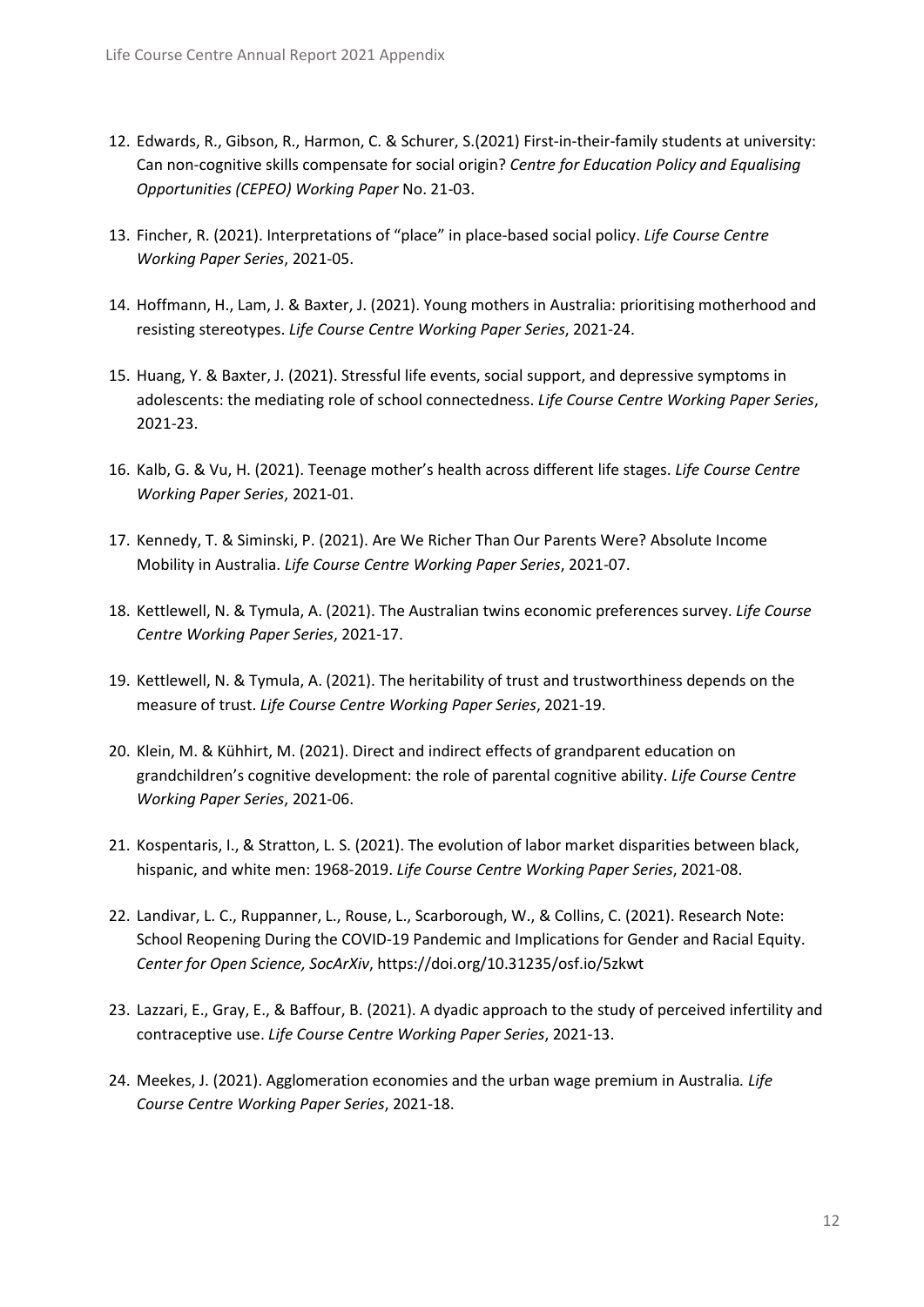- 25. Mitrou, F., Haynes, M., Perales, F., Zubrick, S.R., & Baxter, J. (2021). Not in Employment, Education or Training (NEET); more than a youth policy issue. *Life Course Centre Working Paper Series*, 2021-02.
- 26. Nguyen, H. T., Christian, H., Le, H. T., Connelly, L., Zubrick, S. R., & Mitrou, F. (2021). The impact of weather on time allocation to physical activity and sleep of child-parent dyads. *Life Course Centre Working Paper Series*, 2021-11.
- 27. Nguyen, H. T., Mitrou, F., & Zubrick, S. R. (2021). Retirement, housing mobility, downsizing and neighbourhood quality – A causal investigation. *Life Course Centre Working Paper Series*, 2021-09.
- 28. O'Flaherty, M., Kalucza, S., & Bon, J. (2021). Does anyone suffer from teenage motherhood? Mental health effects of teen motherhood in the UK are small and homogenous. *Life Course Centre Working Paper Series, 2021-20*.
- 29. Tan, K., Symons, M., Fitzpatrick, J., Connor, S., Cross, D., & Pestell, C. (2021). Adverse Childhood Experiences, Associated Stressors and Comorbidities in Children and Youth with Fetal Alcohol Spectrum Disorder across the Child Protection and Justice Settings in Western Australia. *Preprint Research Square* https://doi.org/10.21203/rs.3.rs-738216/v1
- 30. Tang, A., Perales, F., Rowe, F. & Baxter, J. (2021). From bad to worse: Examining the deteriorating labour market outcomes of international graduates in Australia. *Life Course Centre Working Paper Series*, 2021-10.
- 31. Tang, A., Perales, F., Rowe, F. & Baxter, J. (2021). The going gets rougher: Exploring the labour market outcomes of international graduates in Australia. *Life Course Centre Working Paper Series, 2021-04.*
- 32. Wooden, M., Trinh, T-A., & Mooi-Reci, I. (2021). The differential impacts of contingent employment on fertility: evidence from Australia. *Melbourne Institute Working Paper Series*, No. 24/21
- 33. Zając, T., Tomaszewski, W., Perales, F., & Xiang, N. (2021). Diverging labour-market trajectories of Australian graduates from advantaged and disadvantaged social backgrounds: a longitudinal analysis of population-wide linked administrative data*. Life Course Centre Working Paper Series*, 2021-21.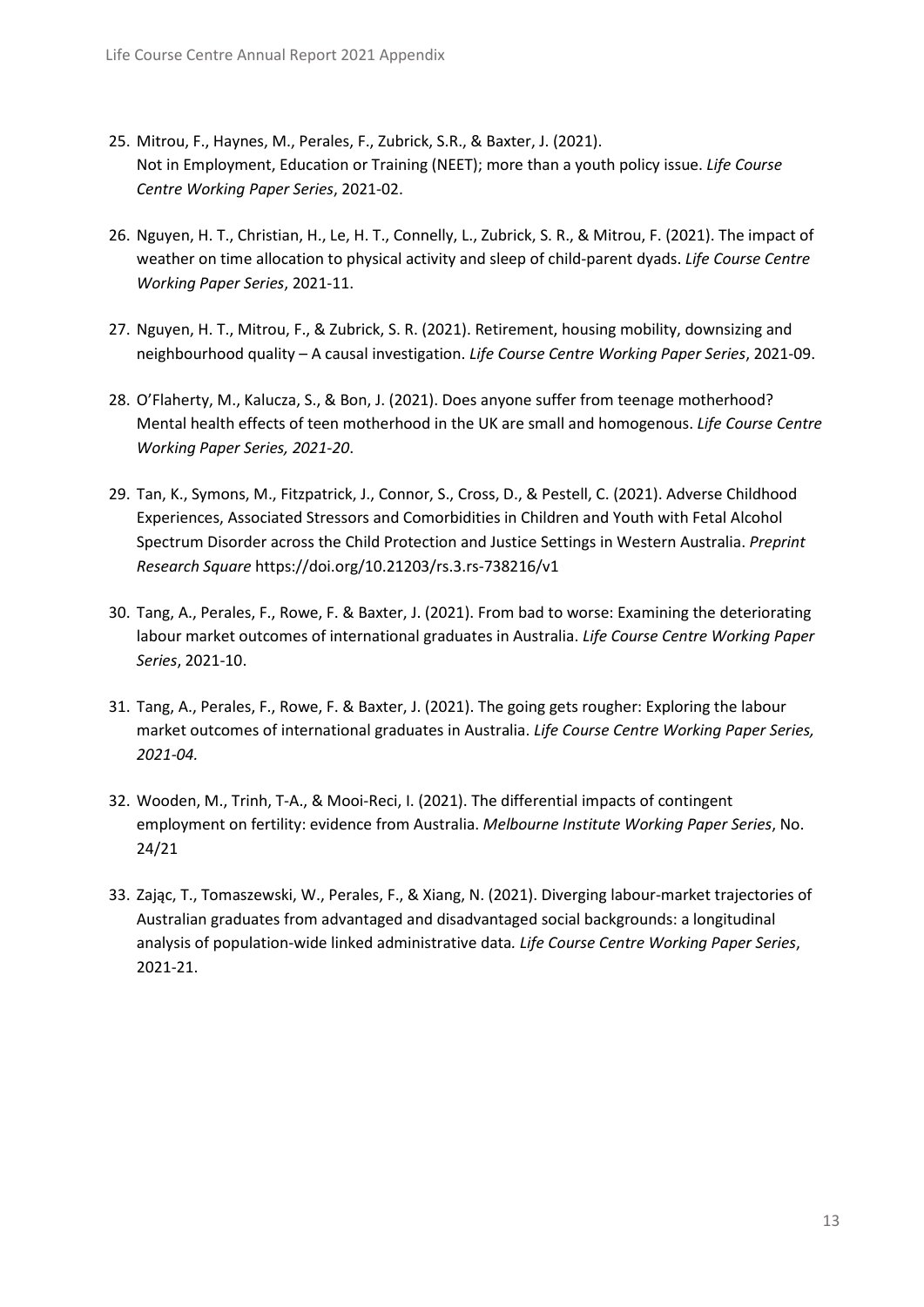# <span id="page-13-0"></span>Number of Workshops/Conferences Held/Offered by the Centre

## <span id="page-13-1"></span>**Workshops**

- 1. **LCC Self-Control Network Workshop**, 3 December 2021, Delivered by Dr Stephen Cheung
- 2. **LCC Opportunities Program Symposium**, 30<sup>th</sup> November 2021, facilitated by A/Prof Wojtek Tomaszewski
- 3. **Sydney Node Meeting,** 19th November 2021, Delivered by Professor John Buchanan
- 4. **UQ Node Meeting, 16<sup>th</sup> November 2021, Delivered by Professor Simon Smith**
- 5. **Family and Work Across Gender Research Network**, 25th October 2021, facilitated by Dr Barbara Broadway and Professor Guyonne Kalb
- 6. **Mental Health Research Network Meeting,** 14th October. Delivered by Dr Ferdi Botha
- 7. **Sydney Node Meeting, 8th October. Delivered by Professor Nick Glozier**
- 8. **Water rights for First Nations people: Establishing a Cultural Flows model on Tati Tati Country**, 20<sup>th</sup> September 2021. Delivered by Dr Sangeetha Chandrashekeran, Brendan Kennedy and Melissa Kennedy
- 9. **Family and Work Across Gender Research Network**, 13<sup>th</sup> September 2021, facilitated by Dr Barbara Broadway and Professor Guyonne Kalb
- 10. **Sydney Node Meeting,** 10th September. Delivered by Adam Bulley
- 11. **Mental Health Network,** 26th August 2021. Delivered by Professor John de New
- 12. **Workshop: BSL and LCC Collaboration**, 30th July 2021. Delivered by Professor Guyonne Kalb and Shelley Mallet
- 13. **Sydney Node Meeting**, 30<sup>th</sup> July 2021. Delivered by Associate Professor Jennifer Smith-Merry
- 14. **Sydney Node Meeting** 18th June. Delivered by Associate Professor Sally Gainsbury
- 15. **In Conversation: Doing Interdisciplinary Spatial Analysis of Disadvantage**, 29th April 2021. Delivered by Jordy Meeks, Sangeetha Chandrashekeran and Associate Professor Ilan Wiesel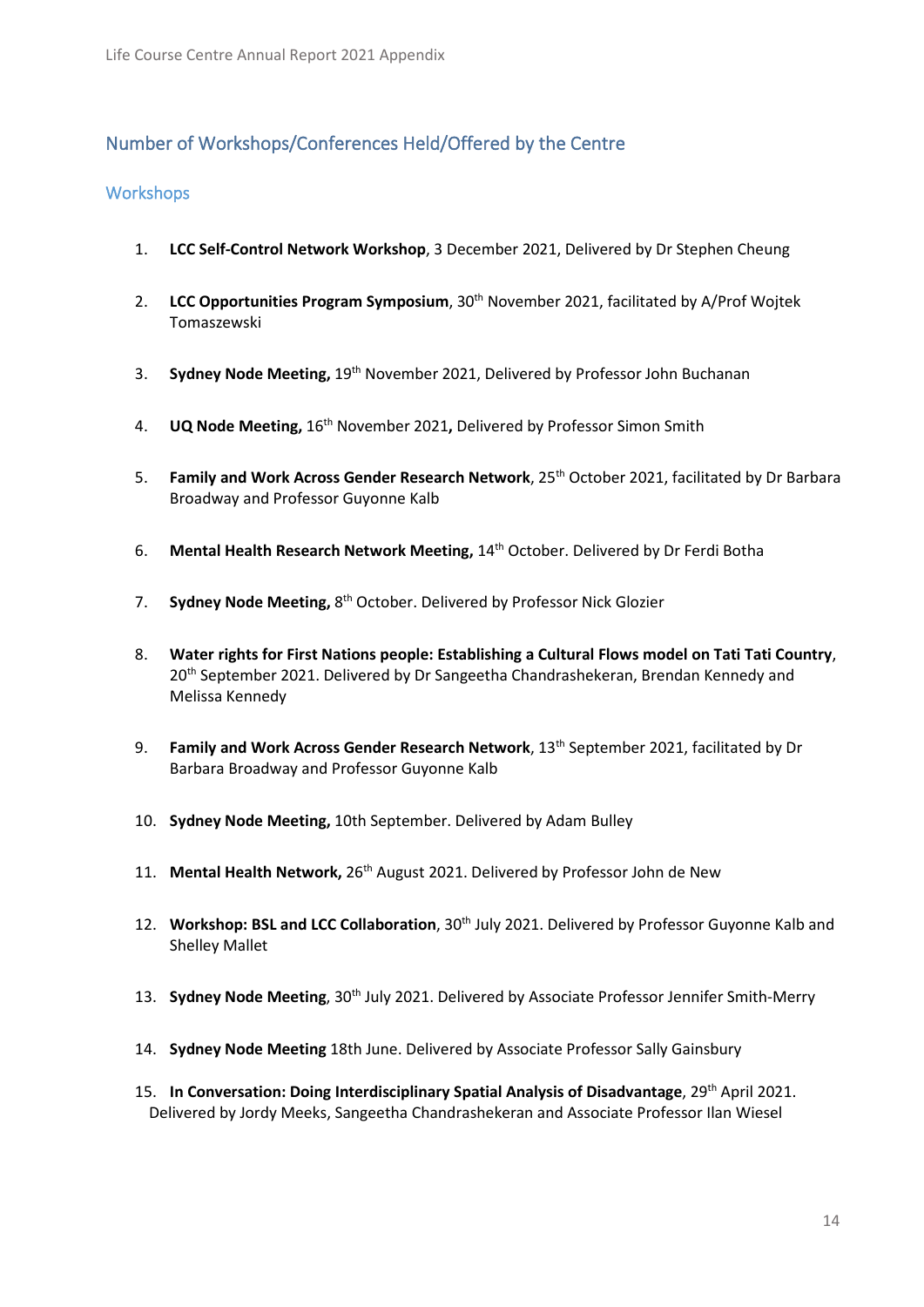- 16. **Human Mobility, Individual Context, and Environmental Exposure: A Spatiotemporal**  Perspective, 29<sup>th</sup> April. Delivered by Dr Sarah Dahmann
- 17. **Tati Tati Wadi Wadi Cultural Flows and Wellbeing,** 28th April. Delivered by Dr Sangeetha Chandrashekeran
- 18. Place, Disadvantage and the Life Course: Reflections on Three Conceptual Pillars, 28<sup>th</sup> April. Delivered by Professor Sarah Bell
- 19. **Life Course Centre Self-Control Network Workshop,** 24th March 2021, convened by Juliana Silva Goncalves

## <span id="page-14-0"></span>**Conferences**

20. **Life Course Centre Research Retreat**, February 16 & 17, 2021

## <span id="page-14-1"></span>**Seminars**

- 21. **LCC Seminar Series**. 18th November 2021, Presented by Professor Karen Thorpe
- 22. **Melbourne Node Brown Bag**. 17th November 2021. Presented by Dr Cain Polidano and Miriam Lewis
- 23. **Life Course Centre Webinar**: 'Never Let a Crisis go to Waste: Opportunities to Reduce Social Disadvantage from COVID-19'. 20th October 2021. Presented by Professor Janeen Baxter, Professor Deborah Cobb-Clark, Professor Guyonne Kalb and Professor Steve Zubrick
- 24. **Melbourne Node Brown Bag**. 30th September 2021. Presented by Dr Ferdi Botha and Professor Irma Mooi-Reci
- 25. **LCC Seminar Series.** 16th September 2021. Presented by Dr Rosemary Cahill
- 26. **LCC Seminar Series** 19th August 2021. Presented by Professor Leah Ruppanner
- 27. **Melbourne Node Brown Bag**, 22nd July 2021. Presented by Dr Nicolas Salamanca and Associate Professor Janet Stanley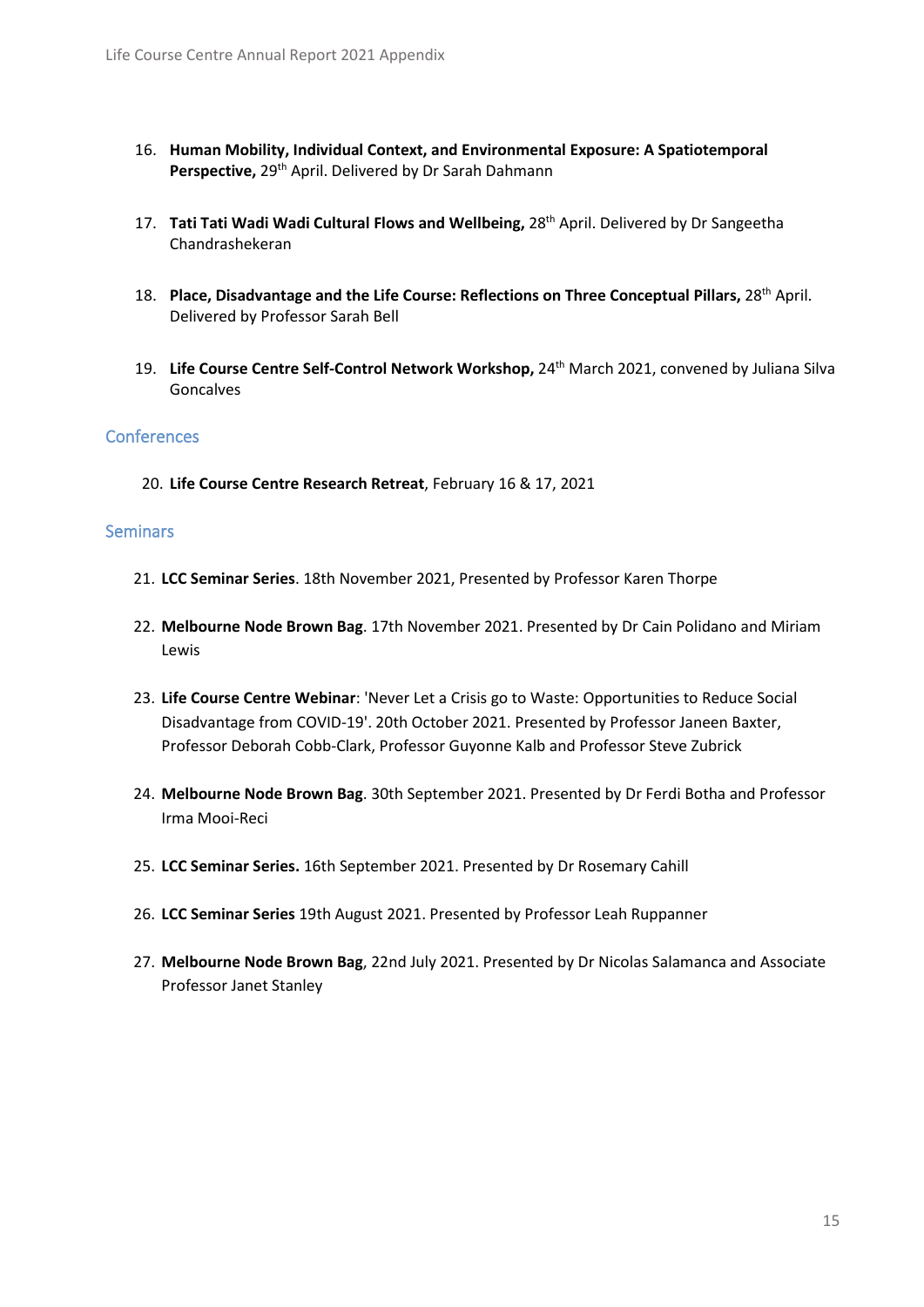# <span id="page-15-0"></span>Number of Training Courses Held/Offered by the Centre

- 1. **Qualitative Research Methods Network**, 6 December 2021. Delivered by Dr Stephanie Plage and Rochelle Einboden
- 2. **UQ Summer Scholars 2021-2022 Undergraduate research placements**, 22 November 2021. Delivered by Dr Emma Cooke, Dr Alice Campbell, Dr Ella Kuskoff, Jack Lam and Dr Joemer Maravilla
- 3. **Honours student practice talks – session 2** 28th September 2021. Delivered by Emma Irvine and Catherine Dickson
- 4. **Honours student practice talks – session 1** 22nd September 2021. Delivered by Ilana Atlas, Tess Newton-Palmer, Lucas Lewit-Mendes
- 5. **Qualitative Research Methods Network**. 6<sup>th</sup> September 2021. Delivered by Laura Simpson Reeves,
- 6. **IAP Australasia's Certificate in Engagement – Engagement Essentials.** 18th August 2021. Delivered by Articulous.
- 7. **Write Your Journal in 12 Weeks + SUAW** 10 August 2021. Delivered by Dr Laetitia Coles
- 8. **UQ Winter scholars 2021 – Undergraduate research placements** Delivered by Dr Nam Tran, Dr Yanshu Huang, Dr Rennie Lee, Dr Shami Shekari Soleimanloo and Dr Joemer Maravilla
- 9. **Qualitative Research Methods Network** 31<sup>st</sup> May 2021. Delivered by Professor Cameron Parsell
- 10. **Engagement – Discovery Workshop** 4th May 2021. Delivered by Articulous.
- 11. **Write Your Journal Article in 12 Weeks** 24th February 2021- 26 May 2021. Delivered by Dr Laetitia Coles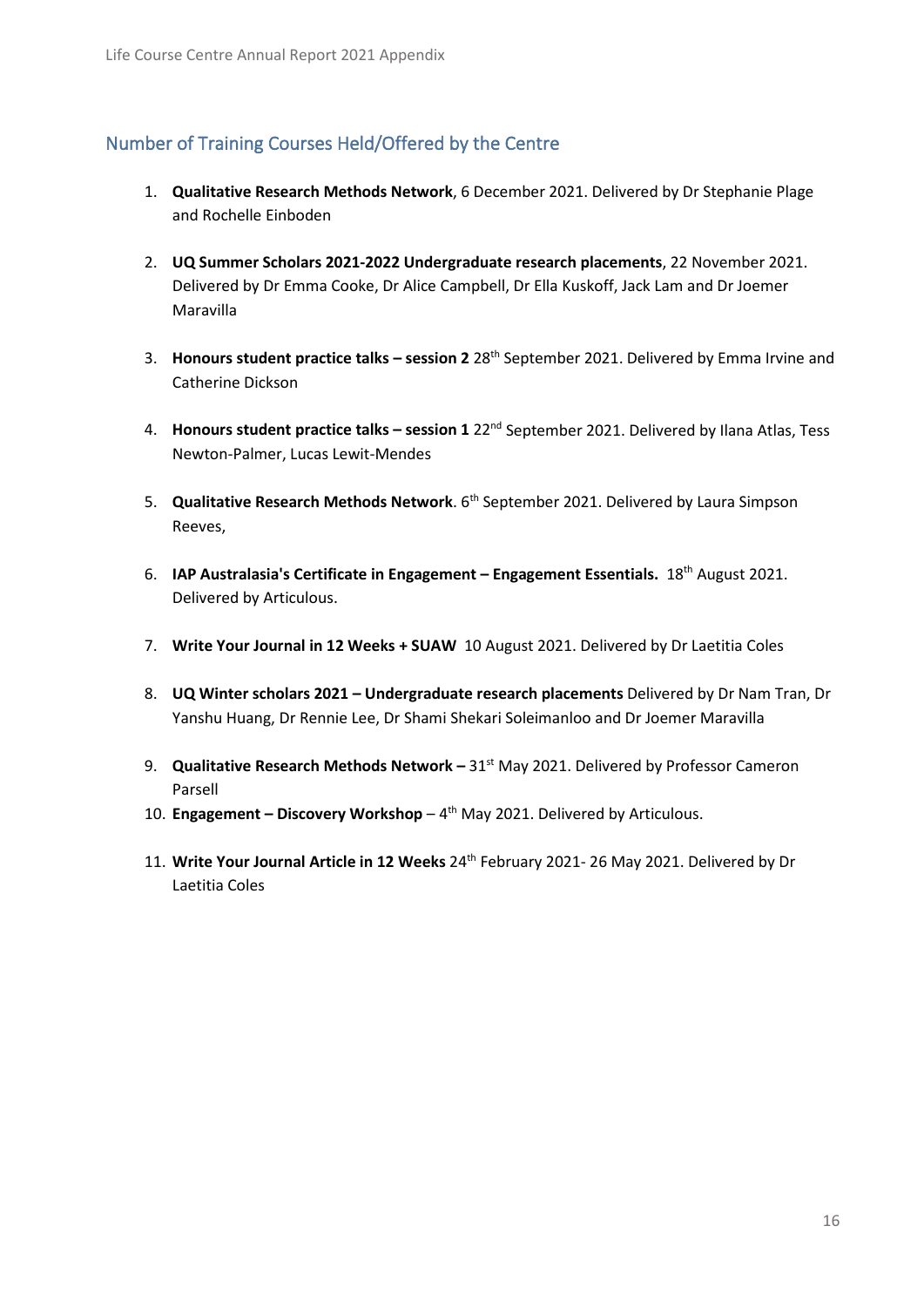# <span id="page-16-0"></span>Additional Researchers Working on Centre Research

# <span id="page-16-1"></span>New Postdoctoral Researchers

| <b>Name</b>                  | <b>Institution</b>                  |
|------------------------------|-------------------------------------|
|                              |                                     |
| Dr Shamani Barnard           | The University of Queensland        |
| Dr Tuhin Biswas              | The University of Queensland        |
|                              |                                     |
| Dr Ferdi Botha               | The University of Queensland        |
| Dr Barbara Broadway          | The University of Melbourne         |
|                              |                                     |
| Dr Alice Campbell            | The University of Queensland        |
| Dr Carys Chainey             | The University of Queensland        |
|                              |                                     |
| Dr Sangeetha Chandrashekeran | The University of Melbourne         |
|                              |                                     |
| Dr Rocky Chen                | The University of Queensland        |
| Dr Daniel Christensen        | The University of Queensland        |
|                              |                                     |
| Dr Laetitia Coles            | The University of Queensland        |
| Dr Sarah Dahmann             | The University of Western Australia |
|                              |                                     |
| Dr Julie de Bruyn            | The University of Queensland        |
| Dr Shannon Edmed             | The University of Queensland        |
|                              |                                     |
| Dr April Hoang               | The University of Queensland        |
| Dr Sandy Houen               | The University of Queensland        |
|                              |                                     |
| Dr. Yanshu Huang             | The University of Queensland        |
| Dr Sarah Johnson             | The University of Western Australia |
|                              |                                     |
| Dr Jan Kabatek               | The University of Melbourne         |
| Dr Ella Kuskoff              | The University of Queensland        |
|                              |                                     |
| Dr Jack Lam                  | The University of Queensland        |
| Dr Rennie Lee                | The University of Queensland        |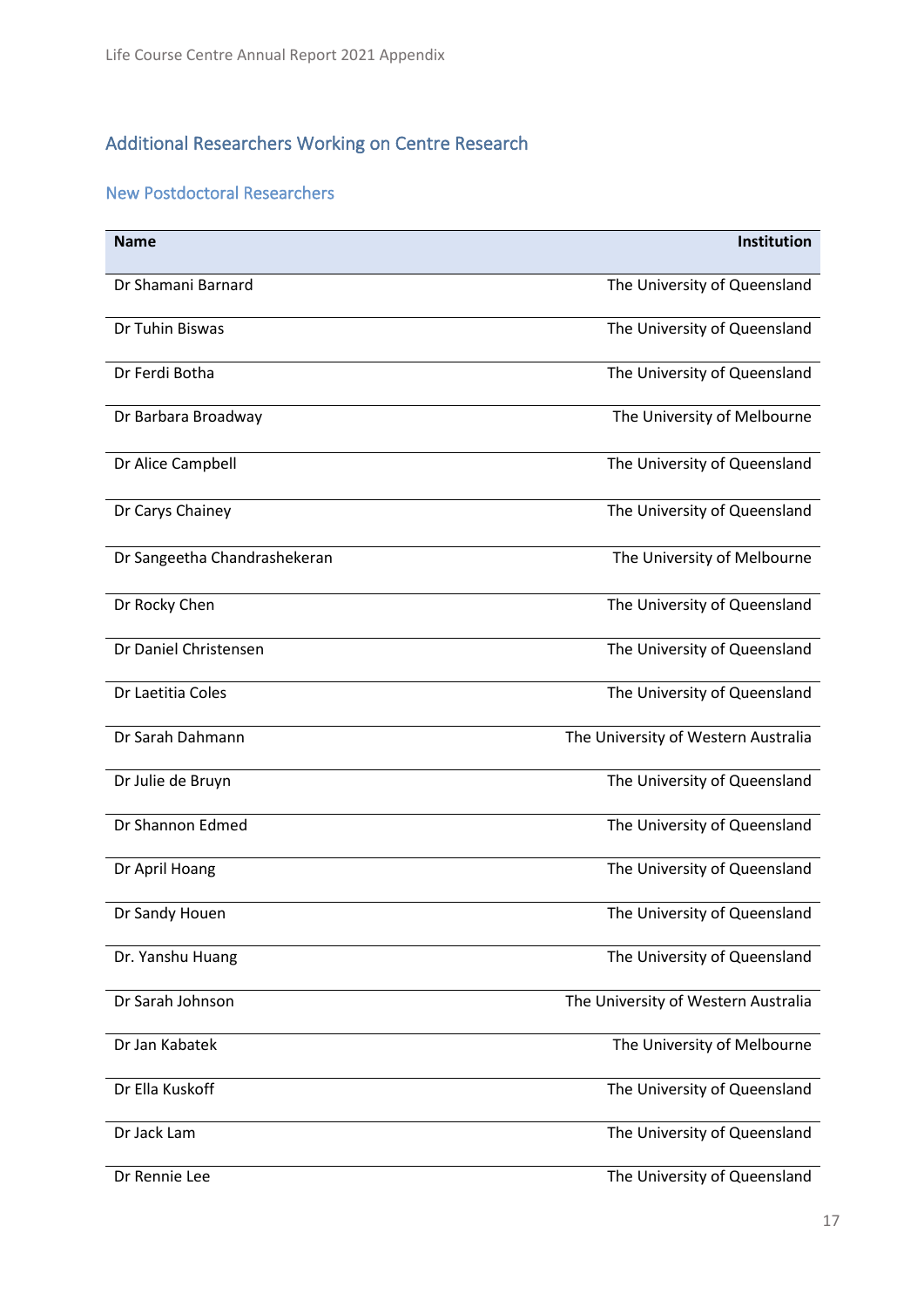| Dr Dwayne Mann                | The University of Queensland        |
|-------------------------------|-------------------------------------|
| Dr Joemar Maravilla           | The University of Queensland        |
| Dr Jordy Meekes               | The University of Melbourne         |
| Dr Richard Morris             | The University of Sydney            |
| Dr Martin O'Flaherty          | The University of Queensland        |
| Dr Cassandra Pattinson        | The University of Queensland        |
| Dr Natasha Pearce             | The University of Western Australia |
| Dr Stefanie Plage             | The University of Queensland        |
| Dr Azhar Potia                | The University of Queensland        |
| Dr Peter Rankin               | The University of Queensland        |
| Dr Athira Rohit               | The University of Western Australia |
| Dr Kevin Runions              | The University of Western Australia |
| Dr Juliana Silva Goncalves    | The University of Sydney            |
| Dr Caroline Salom             | The University of Queensland        |
| Dr Shamsi Shekari Soleimanloo | The University of Queensland        |
| Dr Angelina Tang              | The University of Queensland        |
| Dr Nam Tran                   | The University of Queensland        |
| Dr Parisa Vidafar             | The University of Sydney            |
| Dr Xueting Wang               | The University of Sydney            |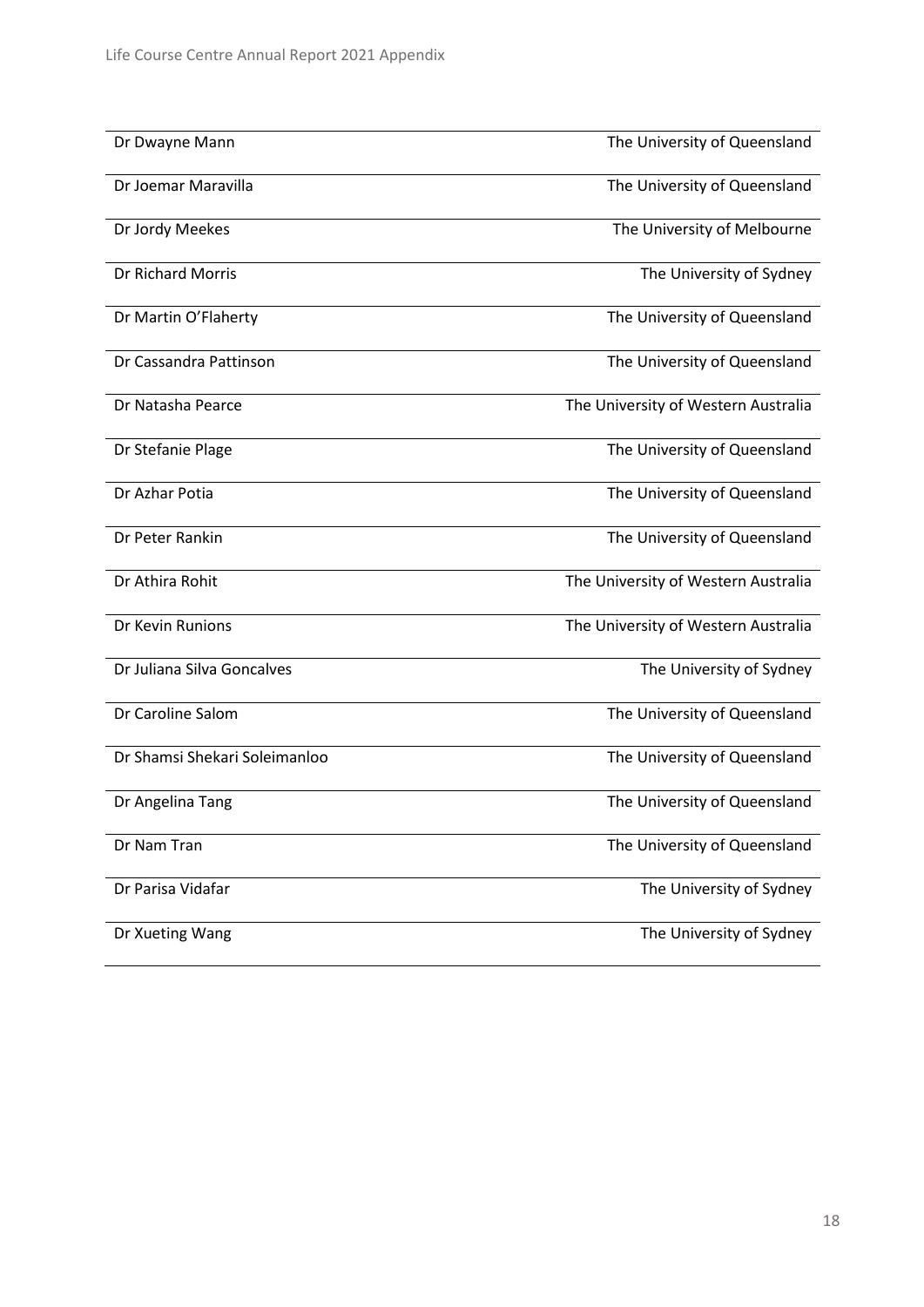# <span id="page-18-0"></span>Honours students

| <b>Student</b>           | Supervisor(s)                                               | <b>Institution</b>           |
|--------------------------|-------------------------------------------------------------|------------------------------|
| <b>Bailey Carthouser</b> | Prof. Cameron Parsell                                       | The University of Queensland |
| Ilana Altas              | Prof Leah Ruppaner                                          | The University of Melbourne  |
| Laura Chapman            | Prof Deborah Cobb-Clark                                     | The University of Sydney     |
| Catherine Dickson        | Dr Jack Lam                                                 | The University of Queensland |
| Jacob Dooley             | Prof Agnieszka Tymula                                       | The University of Sydney     |
| Emma Irvine              | Prof Cameron Parsell, Dr Andrew<br>Clarke, Dr Ella Kuskoff  | The University of Queensland |
| <b>Miriam Lewis</b>      | Assoc Prof. Ilan Wiesel                                     | The University of Melbourne  |
| Lucas Lewit-Mendes       | Dr Barbara Broadway                                         | The University of Melbourne  |
| Katherine McGregor       | Prof Deborah Cobb-Clark                                     | The University of Sydney     |
| Arin Tornyi-Aydin        | Assoc. Prof Marian Vidal-Fernandez, Dr<br>Emilia Tjernström | The University of Melbourne  |
| <b>Thomas Walker</b>     | Prof Deborah Cobb-Clark, Assoc Prof<br>Stephen Whelan       | The University of Sydney     |

# <span id="page-18-1"></span>New PhD Students

| <b>Student</b> | Supervisor(s)                                             | <b>Institution</b> | <b>Topic</b>                                                                                        |
|----------------|-----------------------------------------------------------|--------------------|-----------------------------------------------------------------------------------------------------|
| Aaron Schokman | <b>Prof Nick Glozier</b>                                  | Syd                | Assessing patient-centred access of<br>health services amongst Australians<br>with Narcolepsy.      |
| Alicia Yon     | Prof Brendan Gleeson                                      | <b>UoM</b>         | Access, participation and inclusion:<br>the<br>gender/disability/violence/service<br>planning nexus |
| Anna Loeffler  | Prof Karen Thorpe, Dr<br>Sally Staton, Dr Peter<br>Rankin | UQ                 | Children's sleep development &<br>social-emotional outcomes                                         |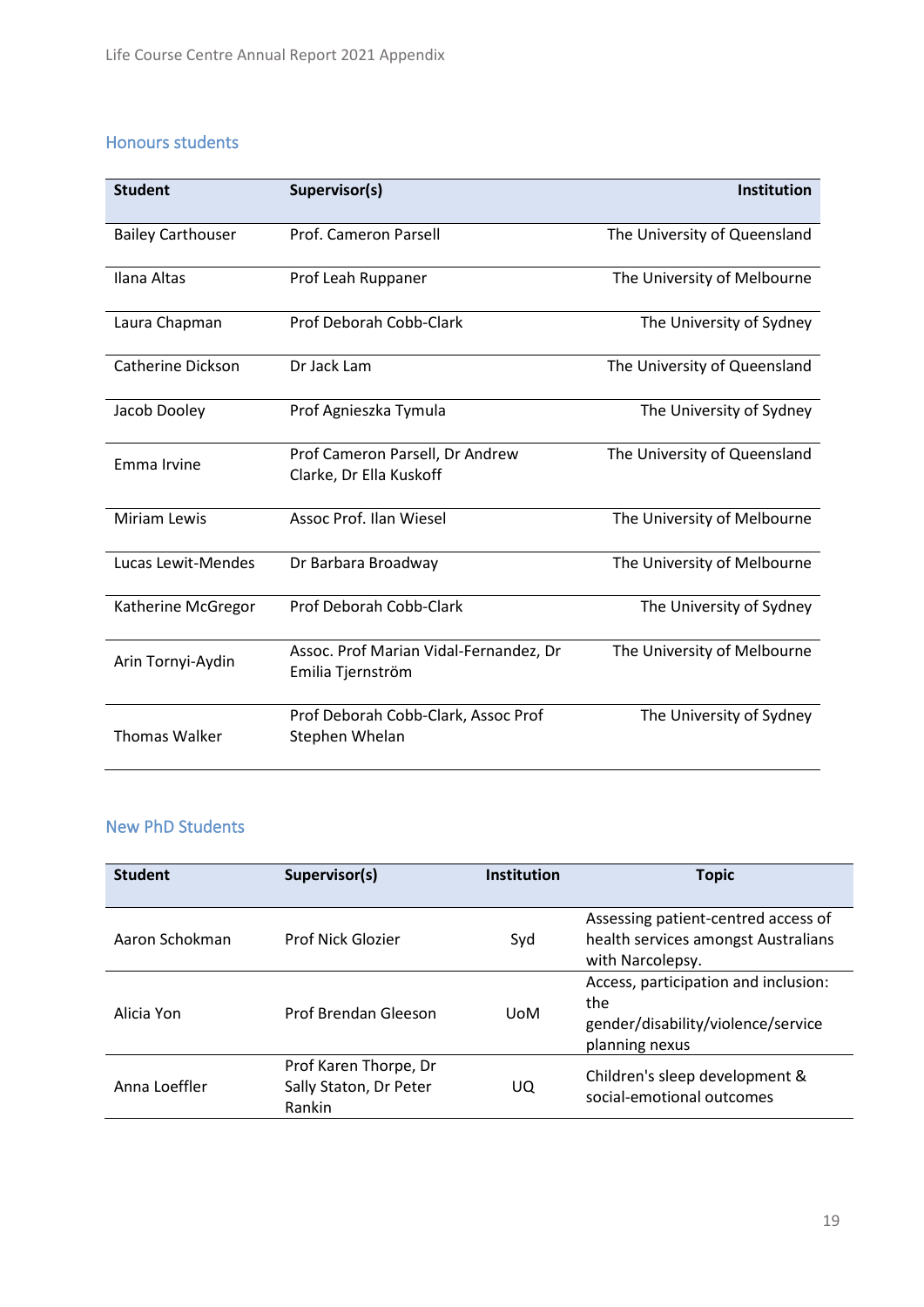| Arvind Gnani<br>Srinivasan | Prof Simon Smith, Dr<br>Cassandra Pattinson,<br>Dr Dwayne Mann, Dr<br>Shamsi Shekari<br>Soleimanloo | <b>UQ</b>  | A sleep extension intervention for precarious<br>shift workers to mitigate the effects of shift<br>work                                            |
|----------------------------|-----------------------------------------------------------------------------------------------------|------------|----------------------------------------------------------------------------------------------------------------------------------------------------|
| Arvind Ponnapalli          | <b>Prof Matthew</b><br>Sanders, A/Prof<br><b>Karen Turner</b>                                       | <b>UQ</b>  | Indigenous parent wellbeing measure:<br>Implications for early intervention parenting<br>programs in Indigenous communities                        |
| Asma Zulfiqar              | Prof Janeen Baxter,<br>A/Prof Jenny Povey                                                           | UQ         | Moving mountains: Pathways out of<br>Patriarchy for Pakistani Women                                                                                |
| <b>Bonnie Searle</b>       | Prof Karen Thorpe, Dr<br>Sally Staton                                                               | UQ         | Assessing patient-centred access of health<br>services amongst Australians with Narcolepsy.                                                        |
| Charity Edwards            | Prof Brendan<br>Gleeson                                                                             | <b>UoM</b> | Urbanisation of the Wilderness and Remote<br>areas                                                                                                 |
| <b>Charlotte Casey</b>     | Prof Karen Thorpe,<br>Dr Sally Staton                                                               | <b>UQ</b>  | Attachment relationships in the early<br>childhood education and care setting                                                                      |
| Dan Fernandez              | Dr Nam Tran, Dr<br>Yaqoot Fatima                                                                    | UQ.        | Digital economy and its long-term impacts on<br>workers and their well-being                                                                       |
| Daniel Pejic               | Prof Brendan<br>Gleeson                                                                             | <b>UoM</b> | City agency and global urban migration<br>governance: a study of inclusive leadership at<br>home and abroad                                        |
| Dian Fatmawati             | Prof Irma Mooi-Reci                                                                                 | <b>UoM</b> | Digital economy and its long-term impacts on<br>workers and their well-being                                                                       |
| Diana Naehrig              | Prof Nick Glozier,<br>Prof Stefanie Schurer                                                         | USyd       | Permanent psychological wellbeing in<br>Australian GPs: exploring and applying<br>principles of positive psychology                                |
| Dure Sameen<br>Jabran      | Prof Simon Smith, Dr<br>Yaqoot Fatima, Dr<br>Azhar Hussain Potia                                    | UQ.        | Sleep health promotion in Indigenous<br>Australian communities: Untapped potential<br>of Indigenous youth workers as "Sleep<br>Coaches"            |
| Edmund Kanmiki             | A/Prof Abdullah<br>Mamun, Dr Martin<br>O'Flaherty                                                   | UQ         | Evaluating the Effect of Community-<br>Based Primary Health Care on Equity in<br>Health and Access to Maternal and Child<br><b>Health Services</b> |
| Elizabeth-Rose<br>Ahern    | <b>Prof Cameron</b><br>Parsell, A/Prof<br><b>Francisco Perales</b><br>Perez                         | <b>UQ</b>  | Quantifying the social impact of<br>community organisations: A sector-wide<br>realist evaluation                                                   |
| Emily Westwood             | Prof Simon Smith, Dr<br>Sally Staton, Dr Alicia<br>Allan, Dr Dwayne<br>Mann                         | UQ.        | How do everyday lighting environments affect<br>the health and behaviours of children?                                                             |
| Fanqi Liu                  | A/Prof Ilan Wiesel                                                                                  | <b>UoM</b> | Emplacing of food and its connections with<br>Australian cities                                                                                    |
| Felix Leung                | Prof Stefanie Schurer                                                                               | USyd       | The causal effects of cognitive and<br>noncognitive skills on education                                                                            |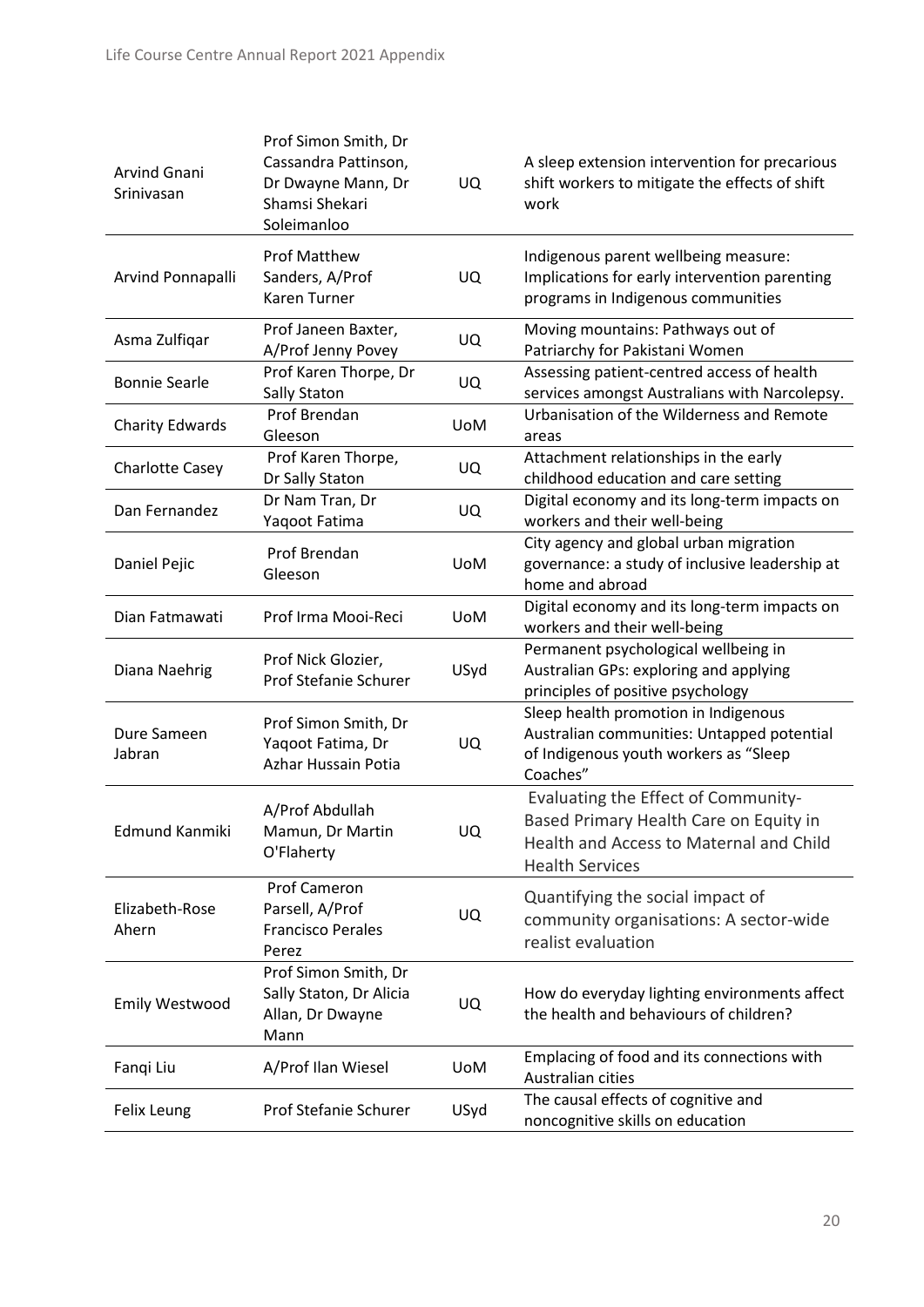| Grace Tan                       | Prof Donna Cross                                                                  | <b>UWA</b> | Diagnosing Fetal Alcohol Spectrum Disorder in<br>Western<br>Australia: Investigating the characteristic<br>profiles of children, adolescents and young<br>adults      |
|---------------------------------|-----------------------------------------------------------------------------------|------------|-----------------------------------------------------------------------------------------------------------------------------------------------------------------------|
| Heidi Hoffmann                  | Prof Janeen Baxter,<br>Prof Cameron Parsell,<br>A/Prof Francisco<br>Perales Perez | <b>UQ</b>  | Sociological Analysis of Suicide in Australia                                                                                                                         |
| Imogen Carr                     | A/Prof Ilan Wiesel                                                                | <b>UoM</b> | Intersectional women's identities within<br>spaces of micro-encounter: perception,<br>experience and expression                                                       |
| Iryna Kolesnikova               | Prof Janeen Baxter,<br>A/Prof Jenny Povey                                         | UQ         | Social and emotional wellbeing of children in<br>out of home care                                                                                                     |
| Jacqueline Huber                | Prof Nick Glozier, Dr<br>Alyssa Milton                                            | USyd       | The function and utility of Psychiatric<br><b>Emergency Care Centers</b>                                                                                              |
| James Whitten                   | Prof Brendan<br>Gleeson                                                           | <b>UoM</b> | Urban governance of high speed rail planning                                                                                                                          |
| K M Shahunja                    | A/Prof Abdullah<br>Mamun                                                          | <b>UQ</b>  | Impact of family and neighbourhood<br>environmental changes on asthma status in<br>Australian children                                                                |
| Laura Simpson<br>Reeves         | <b>Prof Cameron Parsell</b>                                                       | <b>UQ</b>  | Immigrants in the Australian Labour Market                                                                                                                            |
| Lilac Florentino                | A/Prof Wojtek<br>Tomaszewski, A/Prof<br>Jenny Povey                               | <b>UQ</b>  | Managing odds: Addressing educational<br>disadvantage through school accountability<br>and better HRM practices                                                       |
| M Mamun Huda                    | A/Prof Abdullah<br>Mamun, Dr Martin<br>O'Flaherty                                 | <b>UQ</b>  | Adolescent Motherhood and Offspring Health<br>in Low- and Middle-Income Countries: Trends,<br><b>Determinants and Vulnerabilities</b>                                 |
| Maria Francisca<br>Donoso Rivas | A/Prof Wojtek<br>Tomaszewski, A/Prof<br>Jenny Povey                               | UQ.        | Beyond school choice: understanding<br>parental engagement in the context of school<br>choice reforms                                                                 |
| <b>Meredith Burgess</b>         | Prof Janeen Baxter,<br>A/Prof Francisco<br><b>Perales Perez</b>                   | <b>UQ</b>  | Sexual orientation and life chances in<br>contemporary Australia                                                                                                      |
| <b>Merrick Morley</b>           | Prof Sarah Bell                                                                   | <b>UoM</b> | Putting community into community<br>resilience: investigating socio-spatial and<br>participatory impacts across residential case<br>studies in Metropolitan Melbourne |
| Md. Mehedi Hasan                | A/Prof Abdullah<br>Mamun                                                          | <b>UQ</b>  | Future direction of maternal and child health<br>in low- and middle-income countries                                                                                  |
| Narayan Panthi                  | Prof Karen Thorpe, Dr<br>Sally Staton, Dr Sandy<br>Houen                          | UQ         | Learning together: Supporting educators to<br>manage behavioural challenges in early<br>childhood services                                                            |
| Nicole Watson                   | Prof Janeen Baxter                                                                | UQ.        | Improvements in non-response adjustments<br>for complex longitudinal survey data                                                                                      |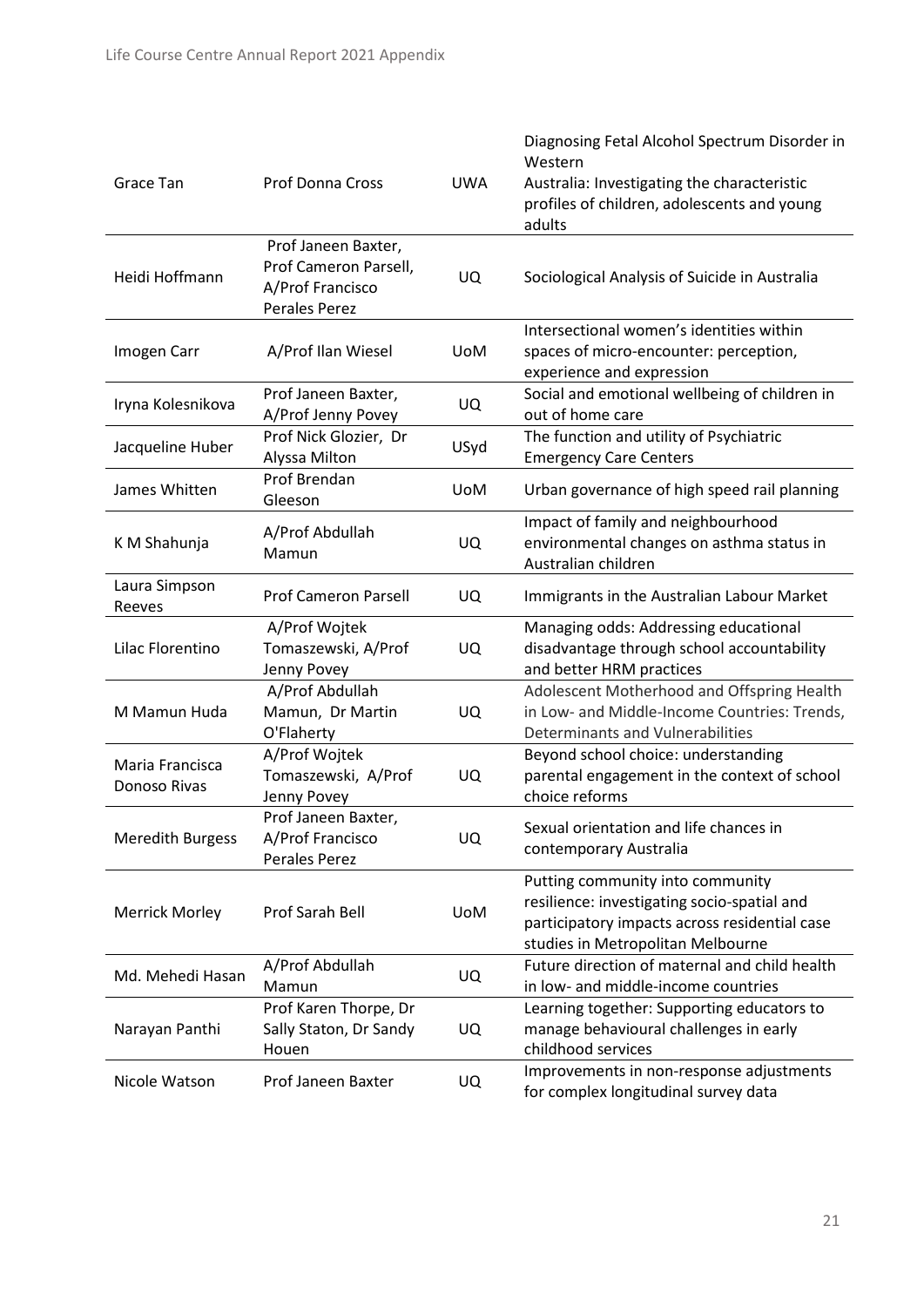| Nicollette Thornton | Prof Nick Glozier                                                                                                     | USyd       | Ketamine for treatment resistant<br>depression Evaluating the<br>establishment an outpatient service<br>in an Australian public health setting                    |
|---------------------|-----------------------------------------------------------------------------------------------------------------------|------------|-------------------------------------------------------------------------------------------------------------------------------------------------------------------|
| Nikita Sharma       | Prof Janeen Baxter,<br>A/Prof Wojtek<br>Tomaszewski, A/Prof<br>Jenny Povey                                            | UQ         | Immigrants in the Australian Labour<br>Market                                                                                                                     |
| Nimisha Bahl        | A/Prof Abdullah<br>Mamun, Dr Nam Tran                                                                                 | UQ         | Early life social, economic and family<br>predictors of the trajectory of<br>malnutrition and cognitive<br>development from childhood to<br>adulthood             |
| Pengfei Zhang       | Prof Helen Huang                                                                                                      | UQ         | Protecting data contents against<br>unauthorized uses                                                                                                             |
| Phoebe George       | A/Prof Hayley Christian                                                                                               | <b>UWA</b> | Impact of Green and Blue Space on<br>Young Children's Health and<br>Development                                                                                   |
| Pulan Bai           | A/Prof Hayley Christian,<br>Prof Jasper Schipperijn                                                                   | <b>UWA</b> | Patterns and profiles of preschool<br>children's physical activity in the<br>home, neighbourhood and<br>early childhood education and care<br>centres             |
| <b>Ruihong Qiu</b>  | Prof Helen Huang,<br>A/Prof Hongzhi Yin                                                                               | UQ         | Sequential Modelling in the Real<br>World                                                                                                                         |
| Saeed Jaydari Fard  | Prof Simon Smith, Dr<br>Kalina Rossa, Dr Dwayne<br>Mann, Dr Shamsi Shekari<br>Soleimanloo                             | UQ         | Health and social impacts of<br>precarious work: the role of sleep<br>and fatigue.                                                                                |
| Sonia Pervin        | A/Prof Abdullah<br>Mamun, Dr Yaqoot<br>Fatima                                                                         | UQ         | Resemblance of parent-offspring<br>dietary patterns and the<br>development of offspring<br>cardiometabolic risks: A life course<br>perspective                    |
| <b>Steve Yeong</b>  | Prof Deborah Cobb-Clark                                                                                               | USyd       | Essays in micro econometric policy<br>evaluation                                                                                                                  |
| Suaditya C Mohan    | Dr Renee Zahnow                                                                                                       | UQ         | Disaster Strain: Exploring and<br>comparing people's lived<br>experiences of the 2011 Brisbane<br>flooding and 2020 COVID-19<br>pandemic in Brisbane, Queensland. |
| Sue Huang           | Prof Brendan Gleeson,<br>Dr Sangeetha<br>Chandrashekeran                                                              | <b>UWA</b> | Circular economy and food systems<br>in cities                                                                                                                    |
| Sylistah Gadam      | Prof Simon Smith, Dr<br>Kalina Rossa, Dr Alicia<br>Allan, Dr Cassandra<br>Pattinson, Dr Shamsi<br>Shekari Soleimanloo | UQ         | Improving sleep health in young<br>adults                                                                                                                         |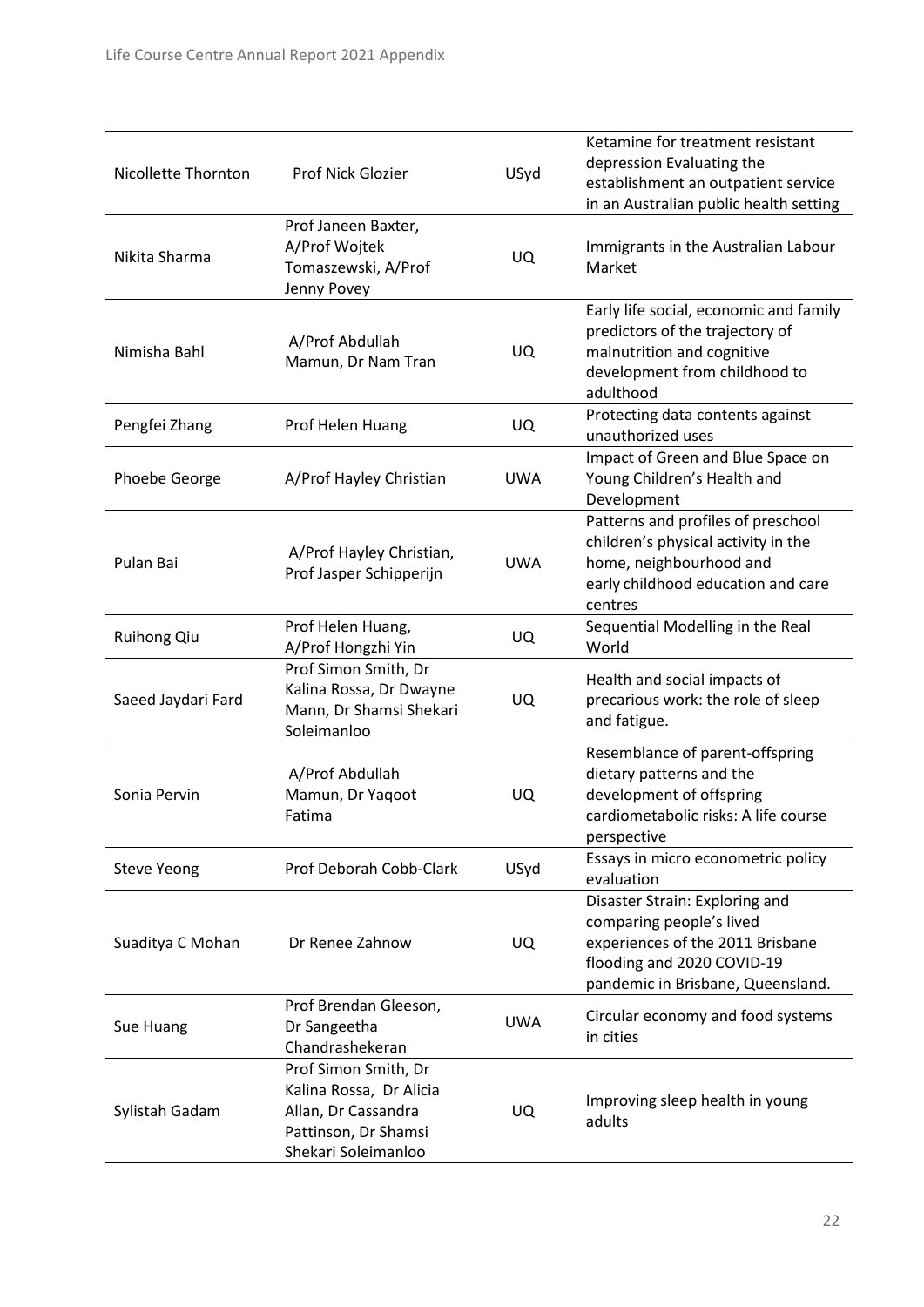|                    | A/Prof Abdullah        |            | Caesarean birth and its impact on    |
|--------------------|------------------------|------------|--------------------------------------|
| Tahmina Begum      | Mamun, Dr Yaqoot       | UQ         | maternal and offspring health in     |
|                    | Fatima                 |            | Australia: A life course perspective |
|                    |                        |            | Encountering reciprocity and         |
| <b>Talia Melic</b> | A/Prof Ilan Wiesel     | <b>UoM</b> | difference in alternative housing    |
|                    |                        |            | programs: seeking out just social    |
|                    |                        |            | relations in the city                |
| Thao Thu Nguyen    | Prof Guyonne Kalb      | USyd       | Three essays on immigrant children   |
| Tuong Bao Kim      | Prof Deborah Cobb-     |            |                                      |
| Nguyen             | Clark, A/Prof Kadir    | USyd       | Essays in Labour Economics           |
|                    | Atalay                 |            |                                      |
|                    |                        |            | Pride and Prejudice: The claiming    |
| Victoria Sullivan  | Prof Karen Thorpe, Dr  | UQ         | and contesting of men's              |
|                    | Laetitia Coles         |            | participation in the early childhood |
|                    |                        |            | workforce                            |
|                    |                        | <b>UoM</b> | Effect of China's One-Child Policy   |
| Xinran Hu          | Dr Jan Kabátek         |            | Induced Sex Ratio Distortion on      |
|                    |                        |            | Intra-household Bargaining           |
| Yadan Luo          | Prof Helen Huang       | UQ         | Visual Learning from Imperfect Data  |
|                    |                        |            | Exploring the underlying human       |
| Yang Li            | Prof Helen Huang       | UQ         | temporal activity patterns from      |
|                    |                        |            | users' check-in history              |
|                    | Prof Janeen Baxter, Dr |            | The Impact of China's Two Child      |
| Yongbo Liu         | Jack Lam, Dr Martin    | UQ         | Policy on Downward Occupational      |
|                    | O'Flaherty             |            | Mobility for the Female: Study Based |
|                    |                        |            | on Difference in Differences Model   |
| Zhi Chen           |                        |            | The Impact of China's Two Child      |
|                    | Prof Helen Huang       | UQ         | Policy on Downward Occupational      |
|                    |                        |            | Mobility for the Female: Study Based |
|                    |                        |            | on Difference in Differences Model   |
| Zijian Wang        | Prof Helen Huang       | UQ         | Improving the generalization ability |
|                    |                        |            | of machine learning models.          |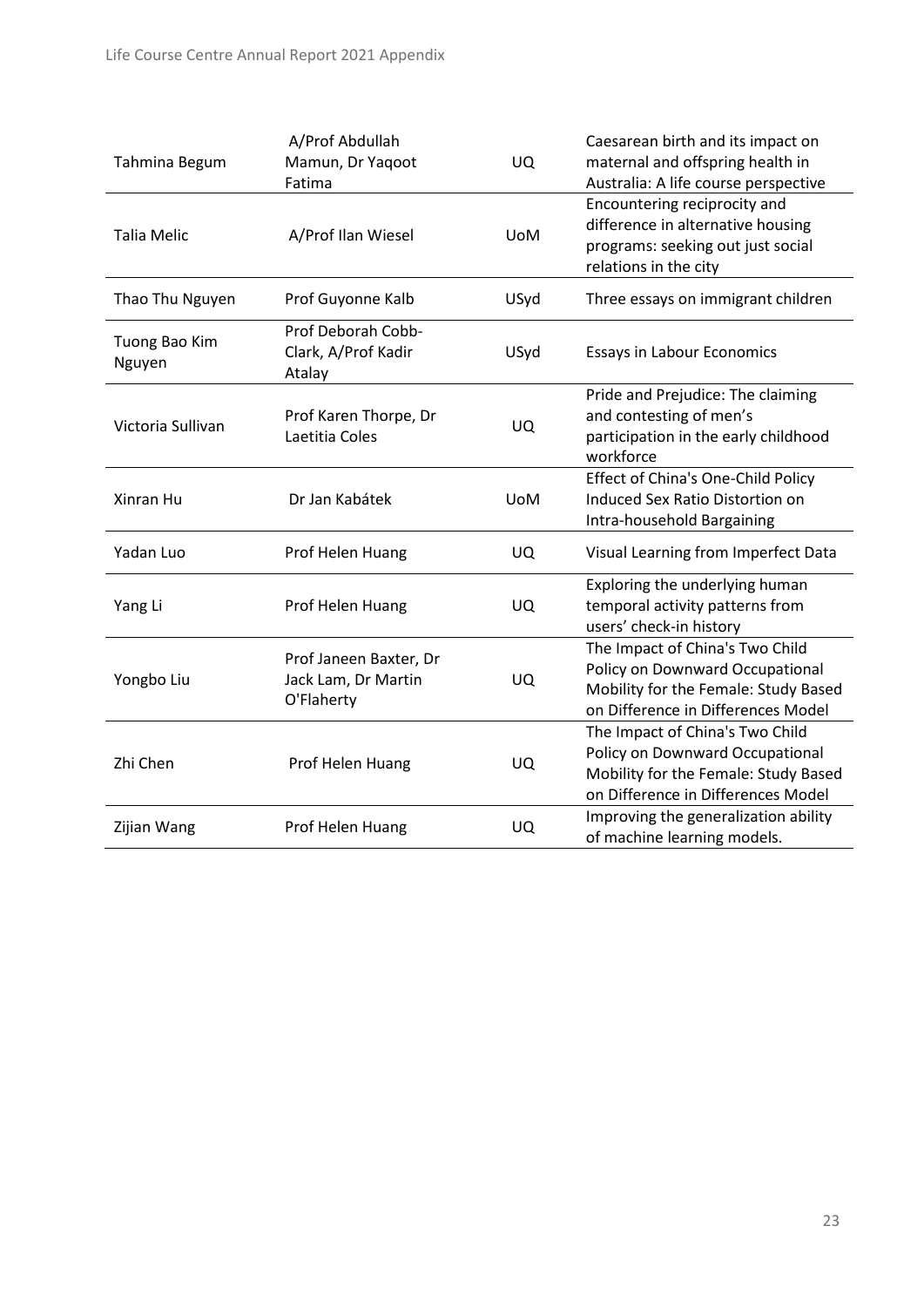# <span id="page-23-0"></span>New Masters by Research Students

| <b>Student</b>         | Supervisor(s)                                                                      | Institution | <b>Topic</b>                                                                                                                                                          |
|------------------------|------------------------------------------------------------------------------------|-------------|-----------------------------------------------------------------------------------------------------------------------------------------------------------------------|
| Beibei Wang            | Prof Nick Glozier,<br>Dr Isabella Choi                                             | USyd        | Exploring different types of stigma among Chinese<br>international students and the impact of a mental<br>health app on reducing stigma and improving help<br>seeking |
| Gonzalo Paz Silva      | A/Prof Abdullah<br>Mamun, Dr<br>Yaqoot Fatima                                      | UQ.         | Exposure to Trihalomethanes in pregnancy and<br>birth outcomes in Queensland: integrated data<br>analysis and case studies for better policy and<br>health outcomes   |
| <b>Ruth Steinbring</b> | Prof Janeen<br>Baxter, A/Prof<br><b>Francisco Perales</b><br>Perez, Dr Jack<br>Lam | <b>UO</b>   | Female breadwinners: paid and unpaid work in<br>families where women earn more than men                                                                               |
| Josi Tabosa            | A/Prof Wojtek<br>Tomaszewski, Dr<br>Melissa<br>Johnstone, Dr<br>Tomasz Zajac       | UQ.         | International Students' Experience in the<br>Australian Higher Education: The Impacts of<br>COVID-19 and the Institutional Response                                   |

# <span id="page-23-1"></span>New Masters by Coursework Students

| <b>Student</b> | Supervisor(s)              | Institution | Topic                                                                                                                                      |
|----------------|----------------------------|-------------|--------------------------------------------------------------------------------------------------------------------------------------------|
| Trina Robinson | A/Prof Hayley<br>Christian | UWA         | Associations between parental perceptions of<br>neighbourhood-built environments and the<br>social-emotional development of young children |
| Lawrence Phan  | Dr Jordy Meekes            | UMelb       | Skills and the Urban Wage Premium in Australia                                                                                             |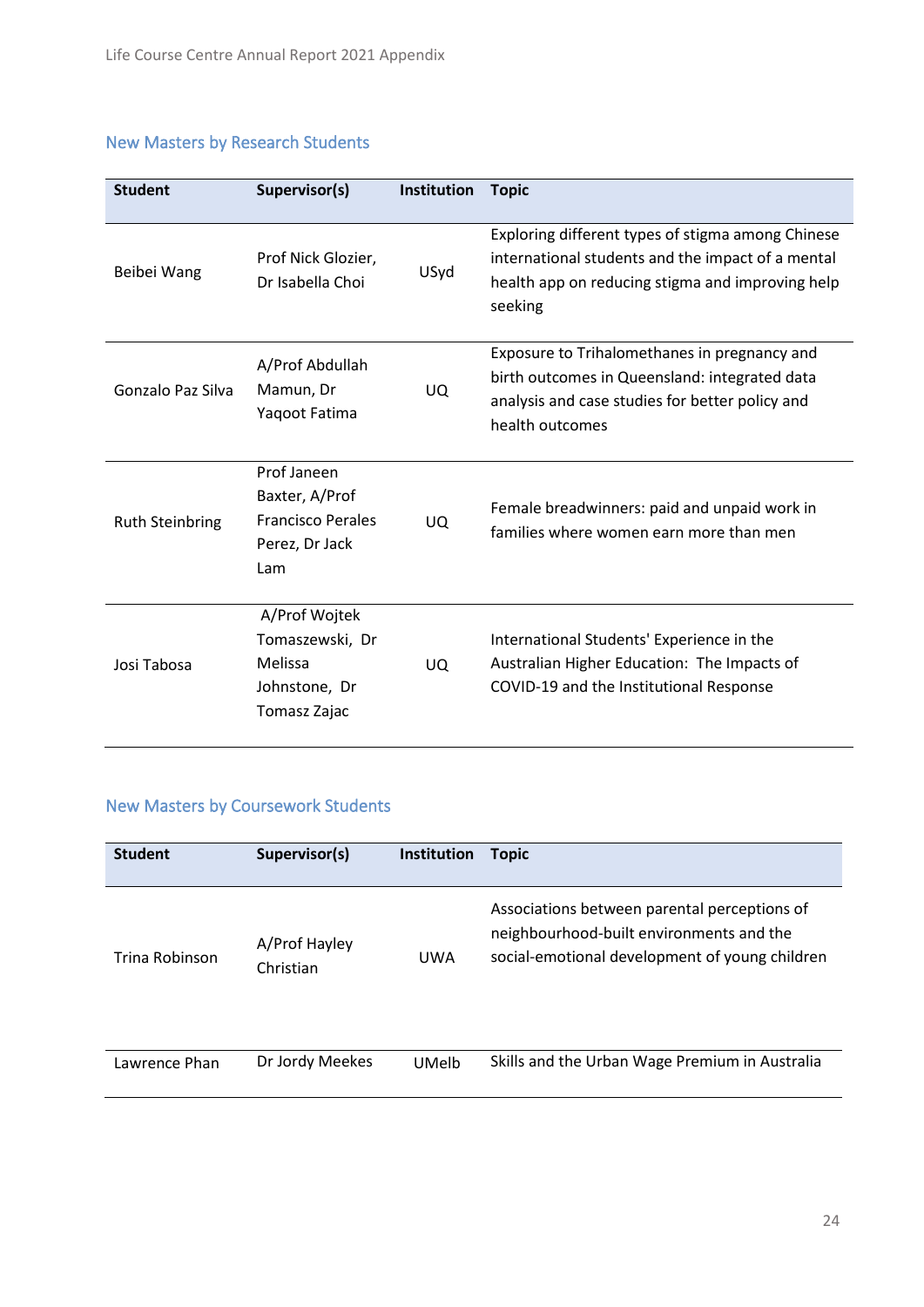# <span id="page-24-0"></span>New Associate Investigators

| <b>Researcher</b>                         | <b>Institution</b>           |
|-------------------------------------------|------------------------------|
| Assoc Prof Alina Morawska                 | The University of Queensland |
| <b>Assoc Prof Francis Mitrou</b>          | The University of Melbourne  |
| <b>Assoc Prof Francisco Perales Perez</b> | The University of Queensland |
| <b>Assoc Prof Janet Stanley</b>           | The University of Melbourne  |
| <b>Assoc Prof Jenny Povey</b>             | The University of Queensland |
| <b>Assoc Prof Karen Turner</b>            | The University of Queensland |
| <b>Assoc Prof Marian Vidal-Fernandez</b>  | The University of Sydney     |
| Assoc Prof Shyamal Chowdhury              | The University of Sydney     |
| Assoc Prof Wojtek Tomaszewski             | The University of Queensland |
| Assoc Prof Stephen Whelan                 | The University of Sydney     |
| Dr Cain Polidano                          | The University of Melbourne  |
| Dr Kylie Burke                            | <b>Queensland Health</b>     |
| Dr Melanie Lowe                           | The University of Melbourne  |
| Dr Yaqoot Fatima                          | The University of Queensland |
| Prof Irma Mooi-Reci                       | The University of Melbourne  |
| Prof Leah Ruppanner                       | The University of Melbourne  |
| <b>Prof Mark Stevenson</b>                | The University of Melbourne  |
| Prof Rhema Vaithianathan                  | The University of Queensland |
| Prof Sarah Bell                           | The University of Melbourne  |

# <span id="page-24-1"></span>Other Researchers (non-postdoctoral and in-kind)

| Researcher                       | Institution                 |
|----------------------------------|-----------------------------|
| Assoc Prof Ilan Wiesel           | The University of Melbourne |
| Assoc Prof Jennifer Smith-Merry  | The University of Sydney    |
| <b>Assoc Prof Julie Moschion</b> | The University of Melbourne |
| Assoc Prof Kadir Atalay          | The University of Sydney    |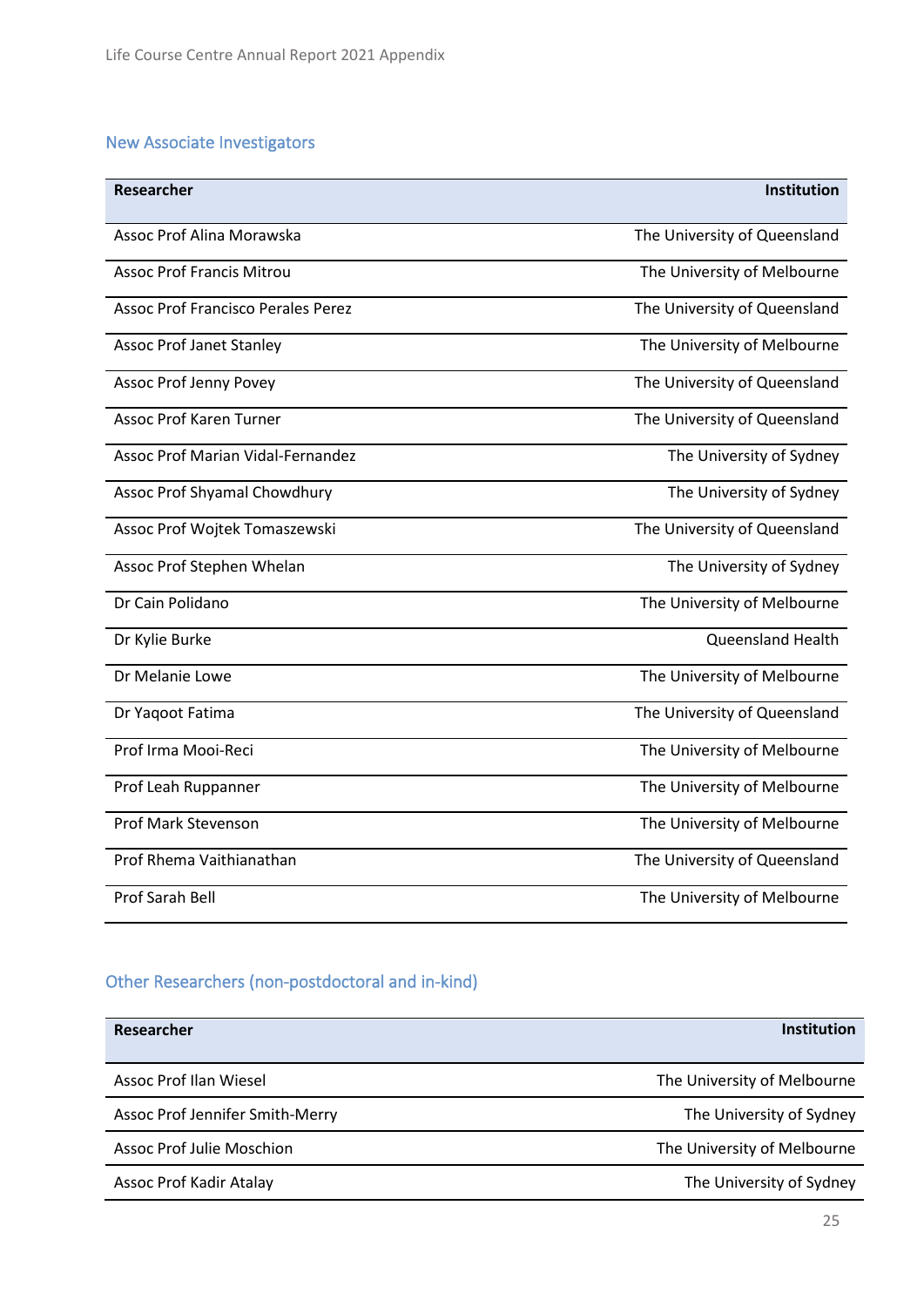| Assoc Prof Nicolas Hérault        | The University of Melbourne         |
|-----------------------------------|-------------------------------------|
| <b>Assoc Prof Sally Gainsbury</b> | The University of Sydney            |
| Dr Alexandra de Gendre            | The University of Melbourne         |
| Dr Alyssa Milton                  | The University of Sydney            |
| Dr Andrea Nathan                  | The University of Western Australia |
| Dr Andrew Clarke                  | The University of Sydney            |
| Dr Ang Li                         | The University of Melbourne         |
| Dr Christine Ablaza               | The University of Queensland        |
| Dr Emilia Tjernström              | The University of Sydney            |
| Dr Golnoush Rahimzadeh            | The University of Sydney            |
| Dr Ha Nguyen                      | The University of Western Australia |
| Dr Hayley Fisher                  | The University of Sydney            |
| Dr Isabella Choi                  | The University of Sydney            |
| Dr Joel Cullin                    | The University of Queensland        |
| Dr Karen Lombardi                 | The University of Western Australia |
| Dr Kate Raynor                    | The University of Melbourne         |
| Dr Katrien Stevens                | The University of Sydney            |
| Dr Nancy Kong                     | The University of Sydney            |
| Dr Nicolas Salamanca              | The University of Melbourne         |
| Dr Rebecca Edwards                | The University of Sydney            |
| Dr Renee Teal                     | The University of Western Australia |
| Dr Rosemary Cahill                | The University of Western Australia |
| Dr Sally Staton                   | The University of Queensland        |
| Dr Shabbir Ahmad                  | The University of Queensland        |
| Dr Stephen Cheung                 | The University of Sydney            |
| Dr Tomasz Zajac                   | The University of Queensland        |
| Dr Valentina Duque                | The University of Sydney            |
| Dr Vinayak Alladi                 | The University of Sydney            |
| Mr Brendan Kennedy                | The University of Melbourne         |
| Mr M Mamun Huda                   | The University of Queensland        |
| Mr Matthew 'Tepi' McLaughlin      | The University of Western Australia |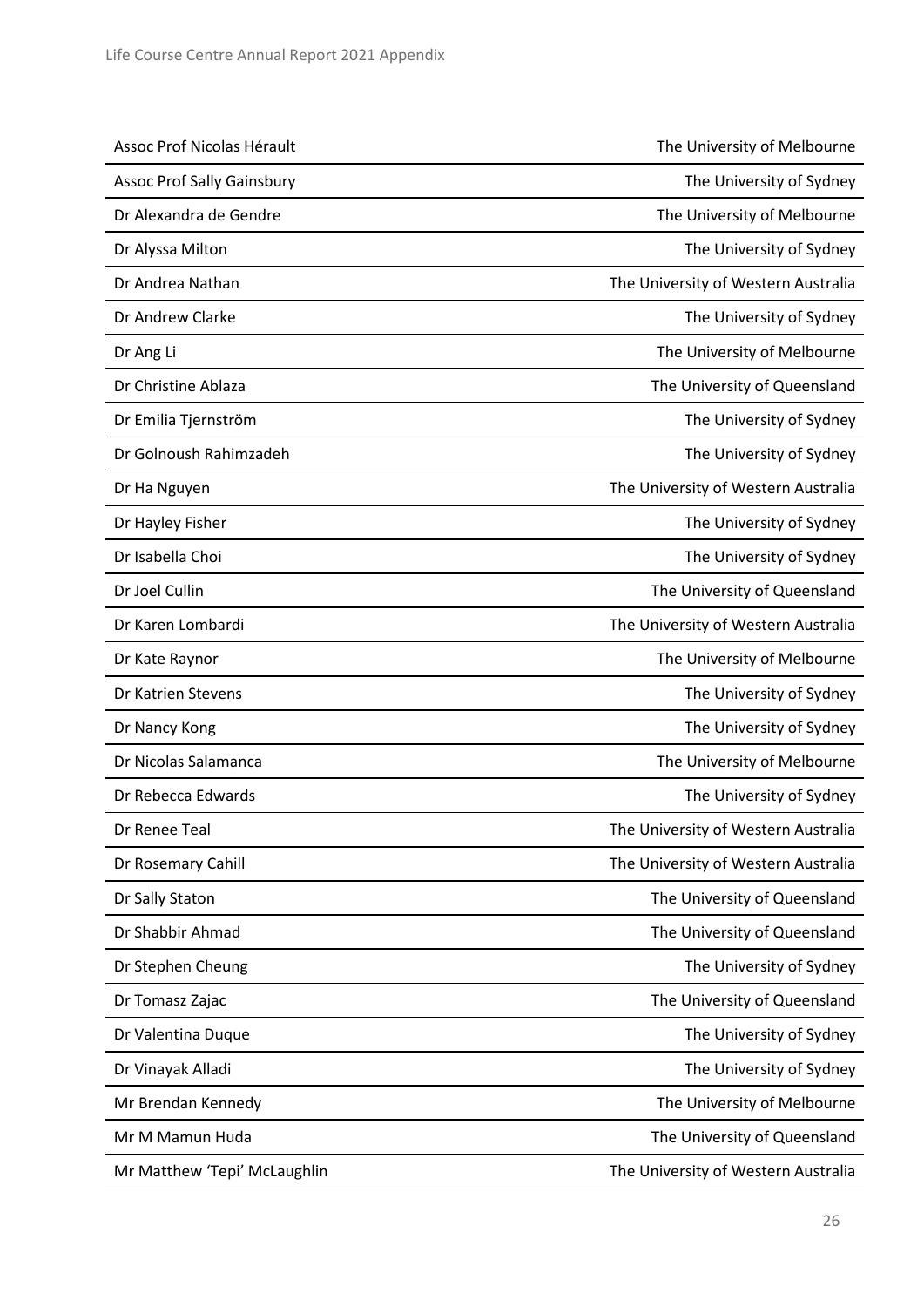| Ms Donna Hill                | The University of Western Australia |
|------------------------------|-------------------------------------|
| Ms Leah Cave                 | The University of Western Australia |
| Ms Melissa Kennedy           | The University of Melbourne         |
| Ms Rae Markham               | The University of Western Australia |
| Prof Adam Guastella          | The University of Sydney            |
| Prof John de New             | The University of Melbourne         |
| <b>Prof Stefanie Schurer</b> | The University of Sydney            |

# <span id="page-26-0"></span>Number of Postgraduate Completions

| <b>Student</b>      | Supervisor(s)                                                                                                              | Institution | Program | <b>Topic</b>                                                                                                                                            |
|---------------------|----------------------------------------------------------------------------------------------------------------------------|-------------|---------|---------------------------------------------------------------------------------------------------------------------------------------------------------|
| <b>Xueting Wang</b> | Assoc Prof<br>Agnieszka Tymula,<br>Dr Stephen<br>Cheung                                                                    | USyd        | PhD     | Adolescents' self-control issue<br>and disadvantage                                                                                                     |
| Christina Ablaza    | Prof Mark<br>Western, Assoc<br>Prof Wojtek<br>Tomaszewski, Prof<br>Christopher<br>Manning                                  | <b>UQ</b>   | PhD     | Do temporary contracts help or<br>hurt workers: Evidence from the<br>Philippines                                                                        |
| <b>Tuhin Biswas</b> | <b>Assoc Prof</b><br>Abdullah Mamun,<br><b>Assoc Prof Ricardo</b><br>Jorge Soares<br>Magalhaes, Dr<br><b>Nick Townsend</b> | UQ.         | PhD     | Double burden of malnutrition<br>among the women in South and<br>Southeast Asia: Geographical<br>variation, health inequality and<br>health achievement |
| Alice Campbell      | Prof Janeen<br>Baxter, Assoc Prof<br><b>Franciso Perales</b>                                                               | UQ.         | PhD     | Sexual identity fluidity: The<br>prevalence, predictors and<br>outcomes of sexual identity<br>change in two cohorts of<br>Australian women              |
| Leah Cave           | Prof Stephen<br>Zubrick, Dr<br>Carrington<br>Shepherd, Dr<br>Matthew Cooper,                                               | <b>UWA</b>  | PhD     | Pathways between racial<br>discrimination and the health<br>and wellbeing of Aboriginal and<br>Torres Strait Islander children<br>and young people      |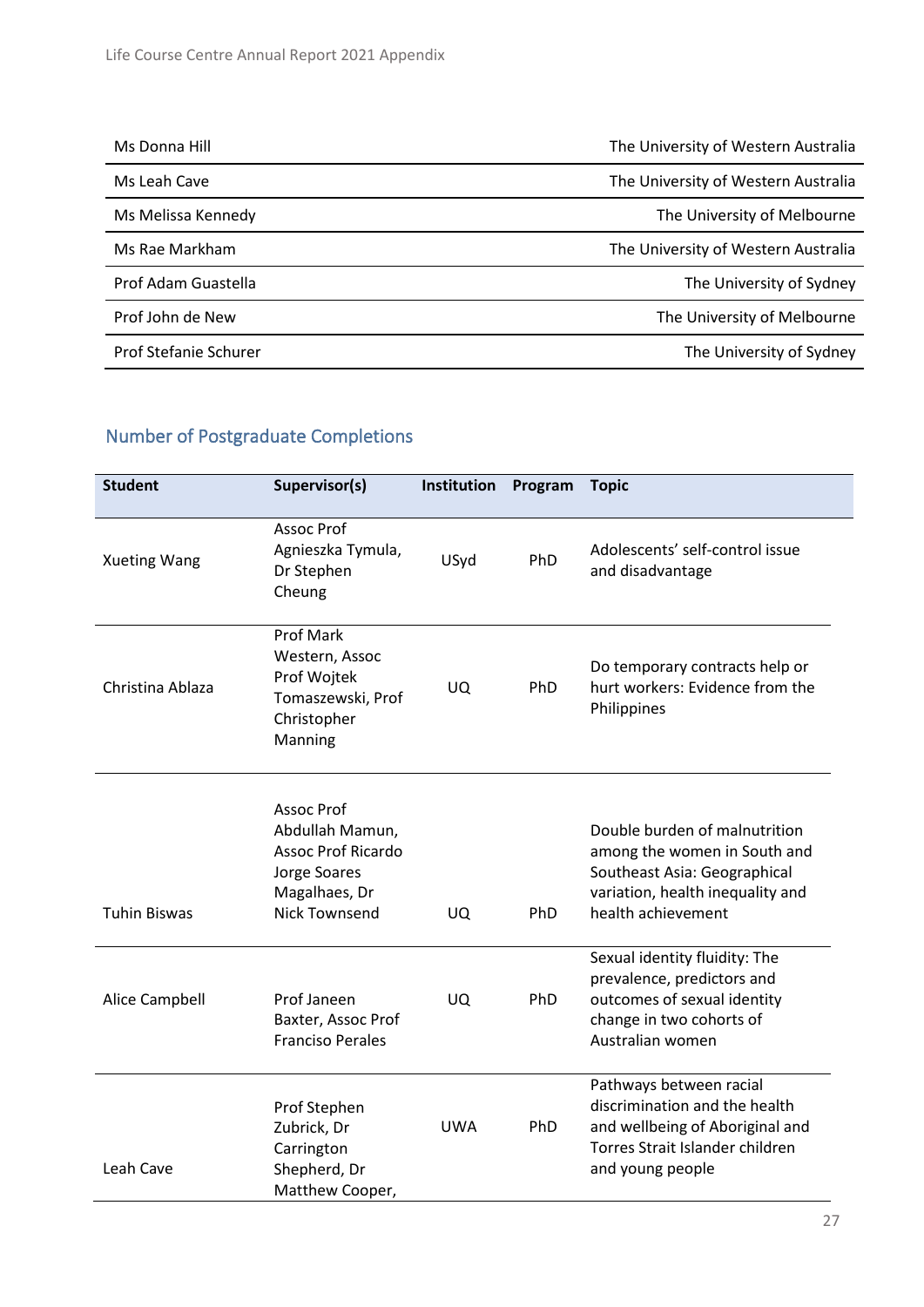|                           | Assoc Prof Hayley<br>Christian                                        |            |            |                                                                                                                                              |
|---------------------------|-----------------------------------------------------------------------|------------|------------|----------------------------------------------------------------------------------------------------------------------------------------------|
| Carys Chainey             | Dr Kylie Burke,<br>Prof Michele<br>Haynes                             | UQ.        | PhD        | Childhood adversity in Australia:<br>Does parenting moderate its<br>relationship to positive<br>development                                  |
| Nam (April) Hoang         | <b>Prof Matthew</b><br>Sanders, Dr Divna<br>Haslam, Dr James<br>Kirby | UQ.        | PhD        | The efficacy of the Triple P plus<br>compassion in promoting co-<br>parenting relationship between<br>parents and grandparents in<br>Vietnam |
| Emma Cooke                | Prof Karen Thorpe,<br>Dr Sally Staton, Dr<br><b>Andrew Clarke</b>     | UQ.        | PhD        | <b>Relaxation and Unrest: A</b><br>Crystallization of Children's<br>Experiences in Early Childhood<br><b>Education and Care</b>              |
| <b>Gursimran Dhamrait</b> | A/Prof Hayley<br>Christian                                            | <b>UWA</b> | <b>PhD</b> | The Effects of Interpregnancy<br>Intervals, Family Size &<br>Sociodemographic Factors on<br>Child Development Outcomes at<br>Age 5           |

# <span id="page-27-0"></span>Mentoring Programs offered by the Centre

- 1. One-on-one mentoring program eight pairs established in 2021.
- 2. Group mentoring program:

| Meet our researchers: Dr Alice Campbell                        | 15-Dec-2021 |
|----------------------------------------------------------------|-------------|
| Meet our researchers: Dr Cain Polidano                         | 01-Dec-2021 |
| Meet our Researchers: Dr Sally Staton                          | 14-Jul-2021 |
| Meet our Researchers: Dr Alice Campbell                        | 07-Jul-2021 |
| What is it like to do a PhD at ISSR? Heidi Hoffmann, Lisa Pope | 30-Jun-2021 |
| Should I do a PhD? Heidi Hoffmann, Lisa Pope                   | 13-Jan-2021 |

- 3. Student and Fellow Inductions conducted throughout the year.
- 4. Mentoring through committee membership students are invited to nominate for the Capacity Building Portfolio Committee; ECRs are invited to nominate for the Research Committee, the Capacity Building Portfolio Committee and the Knowledge Transfer Portfolio Committee.
- 5. Cross-nodal and cross-disciplinary advisors.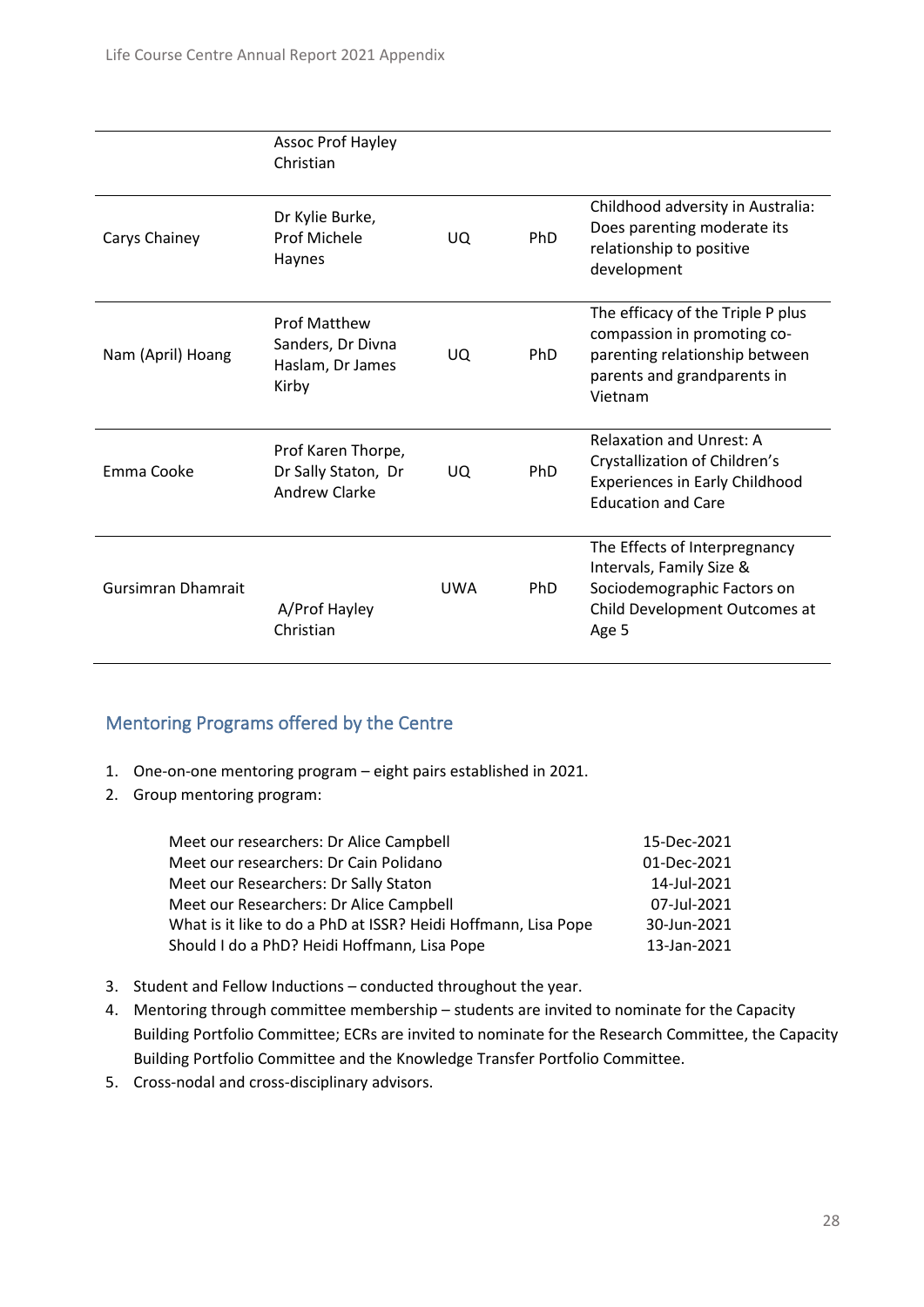# <span id="page-28-0"></span>Presentations and Briefings

## <span id="page-28-1"></span>Public

- 1. A/Prof Irma Mooi-Reci (29-Jan-2021) presented "Stata Happy Hour with Erik Mooi and Irma Mooi-Reci", Online
- 2. Dr Jordy Meekes (08-Mar-2021) appeared in a video for International Women's Day discussing Persistent gender gaps.
- 3. Dr Ella Kuskoff, Dr Stefanie Plage, April Hoang (18-Mar-2021) presented at Cancer Survivorship 2021 (COSA), Online on "Current knowledge on educational participation in childhood cancer survivorship: A systematic review of the literature"
- 4. Prof Janeen Baxter (12-Apr-2021) interviewed on UQ Women finding success: Episode 5, Podcast
- 5. Prof Janeen Baxter (07-May-2021) presented at the Brisbane Writers Festival (BWF) on "The Anxiety of Parenthood"
- 6. Mr Narayan Panthi (01-Jul-2021) presented at the ISSR 3MT Competition, UQ on "Challenging behaviour of children and behaviour matrix"
- 7. Prof Donna Cross (13-Jul-2021) presented at Parenting and Family Research Centre (PFSC), Online Panel Event on "Thriving Futures for Kids and Families: The role of evidence-based Parenting and Family Intervention".
- 8. Prof Deborah Cobb-Clark (22-Jul-2021) was on the Disruptive Data Panel Discussion for Paul Ramsay Foundation
- 9. Prof Guyonne Kalb (27-Jul-2021) presented at the Women in Economics Network (WEN), The Economic Society of Australia (ESA) and Charles Darwin University (CDU ), Online on "More than a word: How can economics contribute to Indigenous Reconciliation?"
- 10. Mr Narayan Panthi (04-Aug-2021) presented at the UQ HASS 3MT Faculty Final Competition, UQ on "Challenging behaviour of children and behaviour matrix"
- 11. Prof Cameron Parsell (08-Sep-2021) presented at The University of Sydney's Sydney Centre for Healthy Societies and School of Social and Political Sciences, and The Australian Sociological Association, Social Science Week Panel on "Emotion Inequality in Pandemic Australia"
- 12. Dr Kate Raynor (17-Sep-2021) presented at the Housing for the Aged Action Group At Risk Online Forum on "Older women facing homelessness in Australia: from awareness to action"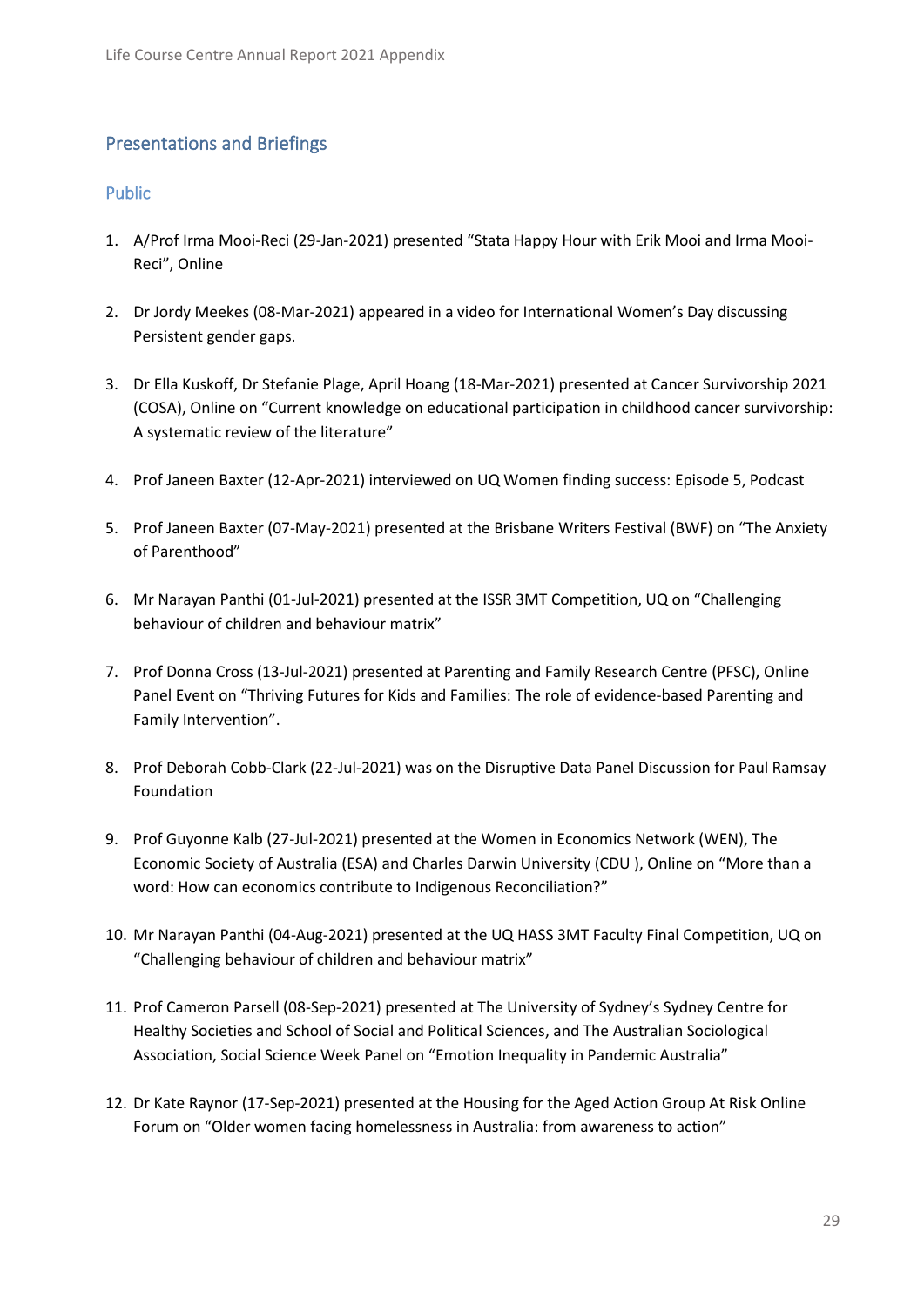13. Prof Janeen Baxter, Prof Deborah Cobb-Clark, Prof Guyonne Kalb and Prof Steve Zubrick (20-Oct-2021) presented at the Life Course Centre Webinar on **"**Never Let a Crisis go to Waste: Opportunities to Reduce Social Disadvantage from COVID-19"

## <span id="page-29-0"></span>Government

- 1. Prof Nick Glozier (09-Feb-2021) attending the Research Foundation Committee advising the NSW Government's Centre for WHS.
- 2. Prof Deborah Cobb-Clark, Prof Sharon Goldfeld (16-Feb-2021) attended the National Leadership Group Meeting of the Australian Government Department of Social Services
- 3. Prof Deborah Cobb-Clark (16-Feb-2021) attended the State of the Social Sciences Meeting Academy of Social Sciences Australia (ASSA).
- 4. Dr Jordy Meekes (08-Mar-2021) appeared in a video for International Women's Day discussing Persistent gender gaps.
- 5. Prof Deborah Cobb-Clark, A/Prof Marian Vidal-Fernandez (10-Mar-2021) met with NSW Department of Education to discuss potential collaborations.
- 6. Prof Deborah Cobb-Clark (23-Mar-2021) met with the Australian Government Productivity Commission to advise on the Bequest Report - Wealth Transfers and Economic Effects.
- 7. Dr Jordy Meekes (30-Mar-2021) was invited to an Australian Government Productivity Commission roundtable discussion.
- 8. Prof Guyonne Kalb (31-Mar-2021) presented at the Evidence and Implementation Summit 2021 on "Evaluating systems-level changes in social housing: Future Directions in NSW"
- 9. Prof Deborah Cobb-Clark, Prof A. Abigail Payne (21-Apr-2021) attended the Australian Statistics Advisory Council meeting of the Australian Bureau of Statistics
- 10. Ms Laura Simpson Reeves (24-Jun-2021) presented at the Pacific Migration Research Workshop, Development Policy Centre, ANU, Canberra on "Fiscal and non-fiscal ideas of responsibility amongst Samoan diaspora in Greater Brisbane"
- 11. A/Prof Marian Vidal-Fernandez (25-Jun-2021) met with the NSW Education Standard Authority (NESA) to discuss a potential joint research project to evaluate a change in the HSC assessment grading method
- 12. Dr Jan Kabátek (29-Jun-2021) presented to the Melbourne Institute Virtual Colloquium on "Academic achievement of children in same and different-sex-parented families"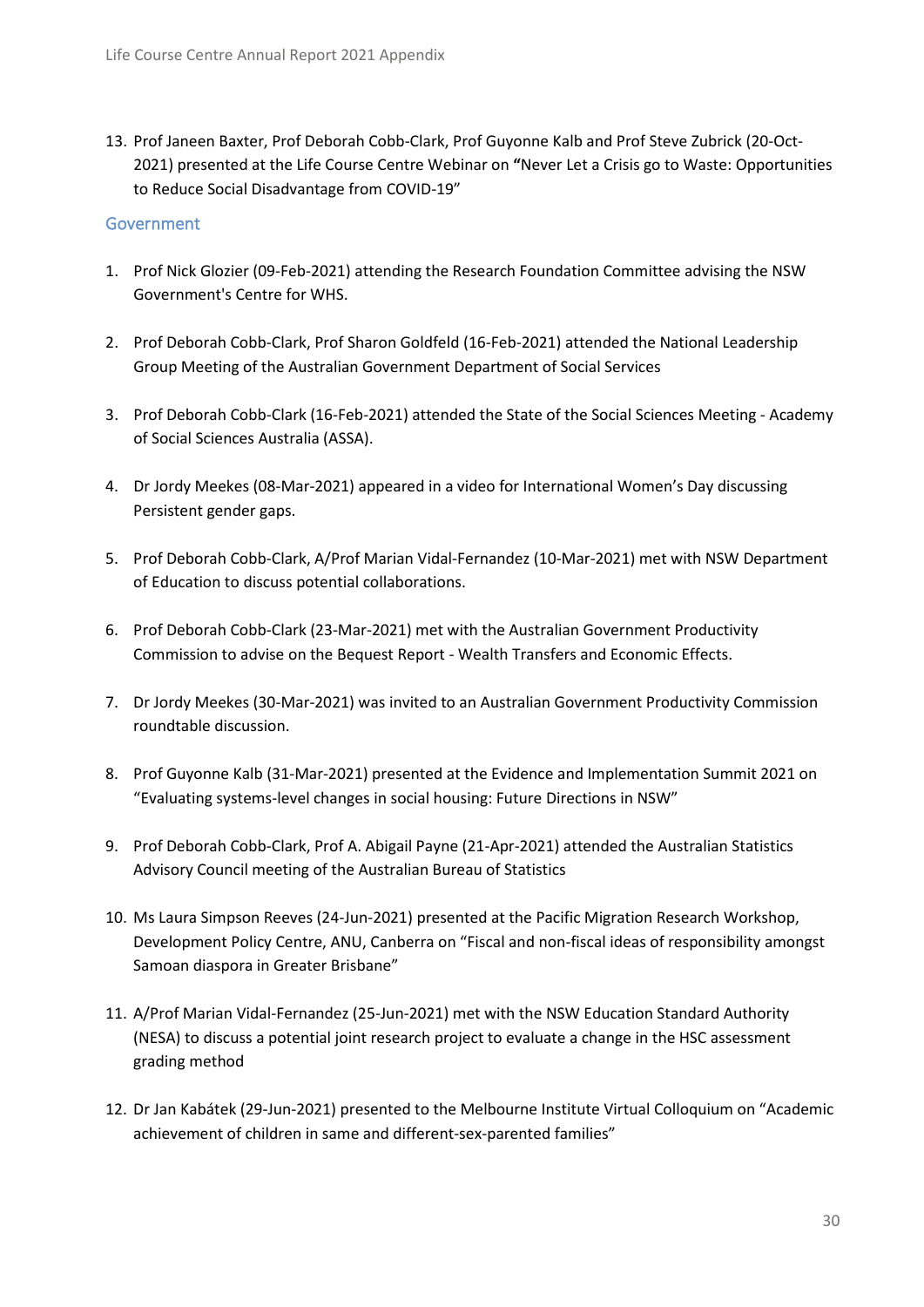- 13. Prof Janeen Baxter, Dr Martin O'Flaherty (06-Jul-2021) met with the Qld Government Department of Communities, Housing and Digital Economy to discuss Data, Information Sharing and Analytics community of practice
- 14. Prof Janeen Baxter, Dr Shamsi Shekari Soleimanloo (07-Jul-2021) met with Health and Wellbeing Queensland to discuss the Health and Wellbeing Queensland Equity Framework
- 15. Prof Deborah Cobb-Clark (08-Jul-2021) met with NSW Government Treasury Meeting to discuss the Longitudinal Study of Australian Children (LSAC) Data.
- 16. Prof Janeen Baxter, Sarah-Ann Burger, Dr Jack Lam, Dr Yanshu Huang, Dr Juliana Silva Gonçalves, Ms Meredith Burgess (08-Jul-2021) presented a Progress report presentation to New Zealand Ministry of Social Development on Parental Health and Children's Psychosocial and Cognitive Development
- 17. Dr Jordy Meekes (13-Jul-2021) presented at the Australian Conference of Economists 2021 on "Agglomeration Economies and the Urban Wage Premium in Australia"
- 18. Prof Guyonne Kalb (28-Jul-2021) presented at the National Growth Areas Alliance Conference on "Addressing barriers to participation in at-risk populations"
- 19. Dr Jordy Meekes (28-Jul-2021) presented at the National Growth Areas Alliance Conference on "Supporting economic and housing security"
- 20. Prof Janeen Baxter, Dr Alice Campbell, Dr Rennie Lee (04-Aug-2021) met with Workplace Gender Equality Agency to discuss a research partnership.
- 21. Dr Sangeetha Chandrashekeran (04-Aug-2021) presented at the National Growth Areas Alliance Conference on "Innovation in infrastructure and places"
- 22. Prof Janeen Baxter, Dr Rennie Lee (06-Aug-2021) met with Queensland Government Department of Transport and Main Roads to discuss gender equity.
- 23. Prof Janeen Baxter, Prof Guyonne Kalb, A/Prof Jenny Povey, A/Prof Francis Mitrou (17-Aug-2021) met with the Australian Government Department of Social Services to discuss the aims and broad design of the Longitudinal Study of Life Opportunities
- 24. Prof Janeen Baxter (26-Aug-2021) presented to the Queensland Government Department of Communities, Housing and Digital Economy on Intergenerational Transmission of Social Disadvantage in Australia: What we Know and What we Need to Know
- 25. Dr Kate Raynor (17-Sep-2021) presented at the Inner East Primary Care Partnership Online forum on "Older women facing homelessness in Australia: from awareness to action"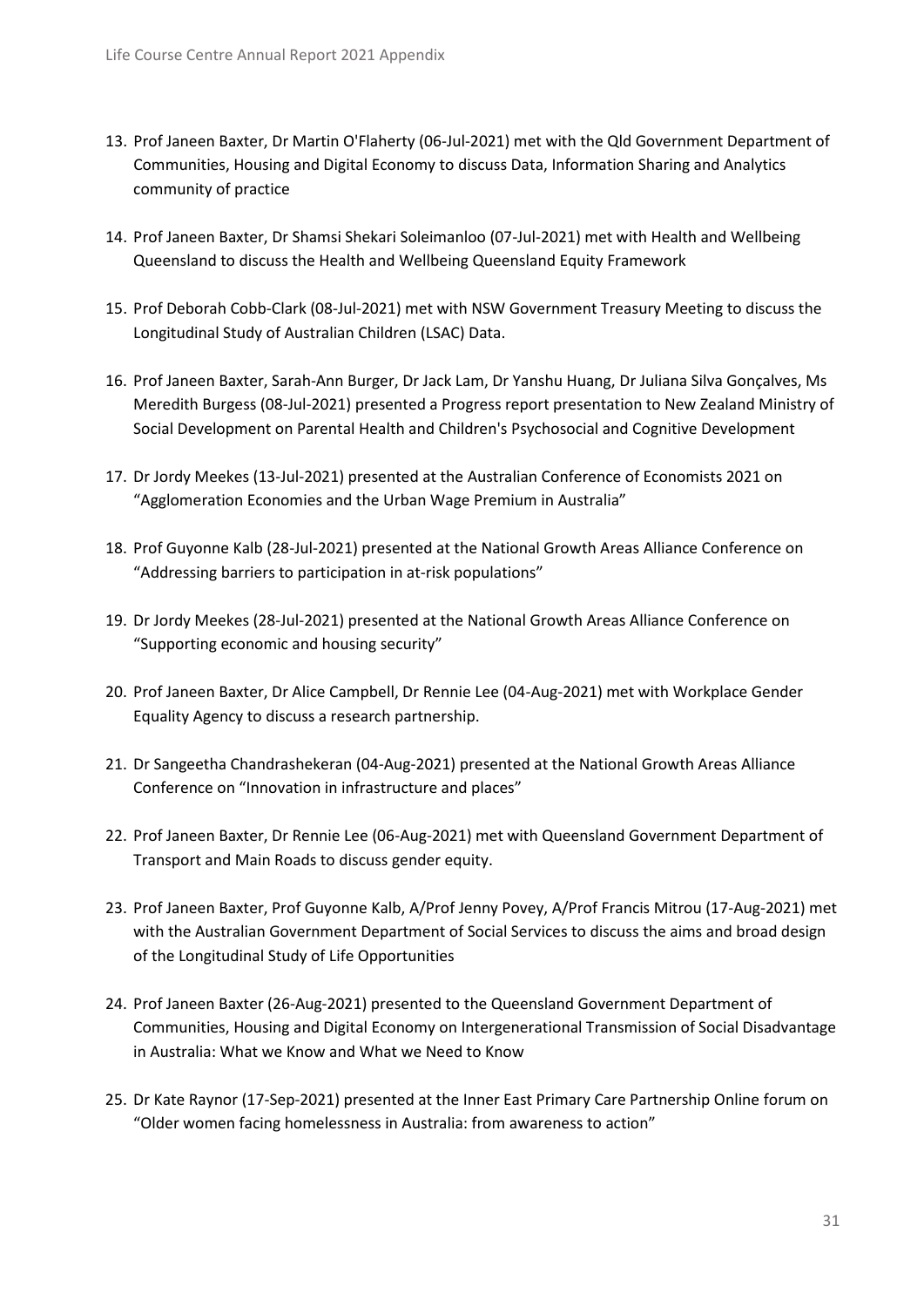- 26. Mr Brendan Kennedy, Ms Melissa Kennedy (30-Sep-2021) presented at the International Riversymposium on "Cultural Flows: Empowering First Nations in the fight for cultural water and policy change"
- 27. Prof Janeen Baxter, A/Prof Wojtek Tomaszewski, A/Prof Jenny Povey, Dr Martin O'Flaherty (01-Oct-2021) met with Australian Government Department of Social Services to discuss Data management and access
- 28. Prof Janeen Baxter, Prof Deborah Cobb-Clark, Prof Guyonne Kalb and Prof Steve Zubrick (20-Oct-2021) presented at the Life Course Centre Webinar on **"**Never Let a Crisis go to Waste: Opportunities to Reduce Social Disadvantage from COVID-19"
- 29. Prof Donna Cross (19-Oct-2021) presented a keynote address at the Northern Territory Department of Education 2021 Leaders' Summit, Darwin, NT, on "Building Strong Brains"
- 30. A/Prof Irma Mooi-Reci (29-May-2021) presented to an advisory panel for the German Government (RatSWD-Rat für Sozial- und Wirtschaftsdaten) on "Why Parental Unemployment Matters for Children's Educational Attainment: Empirical Evidence from the Netherlands"
- 31. Prof Guyonne Kalb (08-Dec-2021) presented to the Melbourne Economic Forum, Carlton, VIC, on "Labour Supply and Childcare, and other policies"
- 32. Prof A. Abigail Payne (08-Dec-2021) presented to the Melbourne Economic Forum, Carlton, VIC, on "Is a universal/basic income support program too big? What if we focus on one dimension of potential needs tied to income security – supporting families and young child development through income security provisions"

# <span id="page-31-0"></span>Industry / Business / End Users

- 1. Prof Janeen Baxter, Prof A. Abigail Payne, Prof Guyonne Kalb (22-Jan-2021) met with Commonwealth Bank of Australia to discuss research collaborations
- 2. Prof Nick Glozier, Prof Adam Guastella (24-Feb-2021) met with Ernest & Young to discuss a research project on evaluation for Australian Government Department of Social Services.
- 3. Ms Kate Gilkison, Dr Barbara Broadway, Dr Ferdi Botha ,Prof John de New, Dr Jan Kabátek (04-Mar-2021) met with the Commonwealth Bank of Australia to explore collaboration of LCC and CBA on research projects
- 4. Dr Jordy Meekes (08-Mar-2021) appeared in a video for International Women's Day discussing Persistent gender gaps.
- 5. Prof Nick Glozier, Dr Isabella Choi (09-Mar-2021) attended the Mental Health Action Group Committee at TAL Insurance.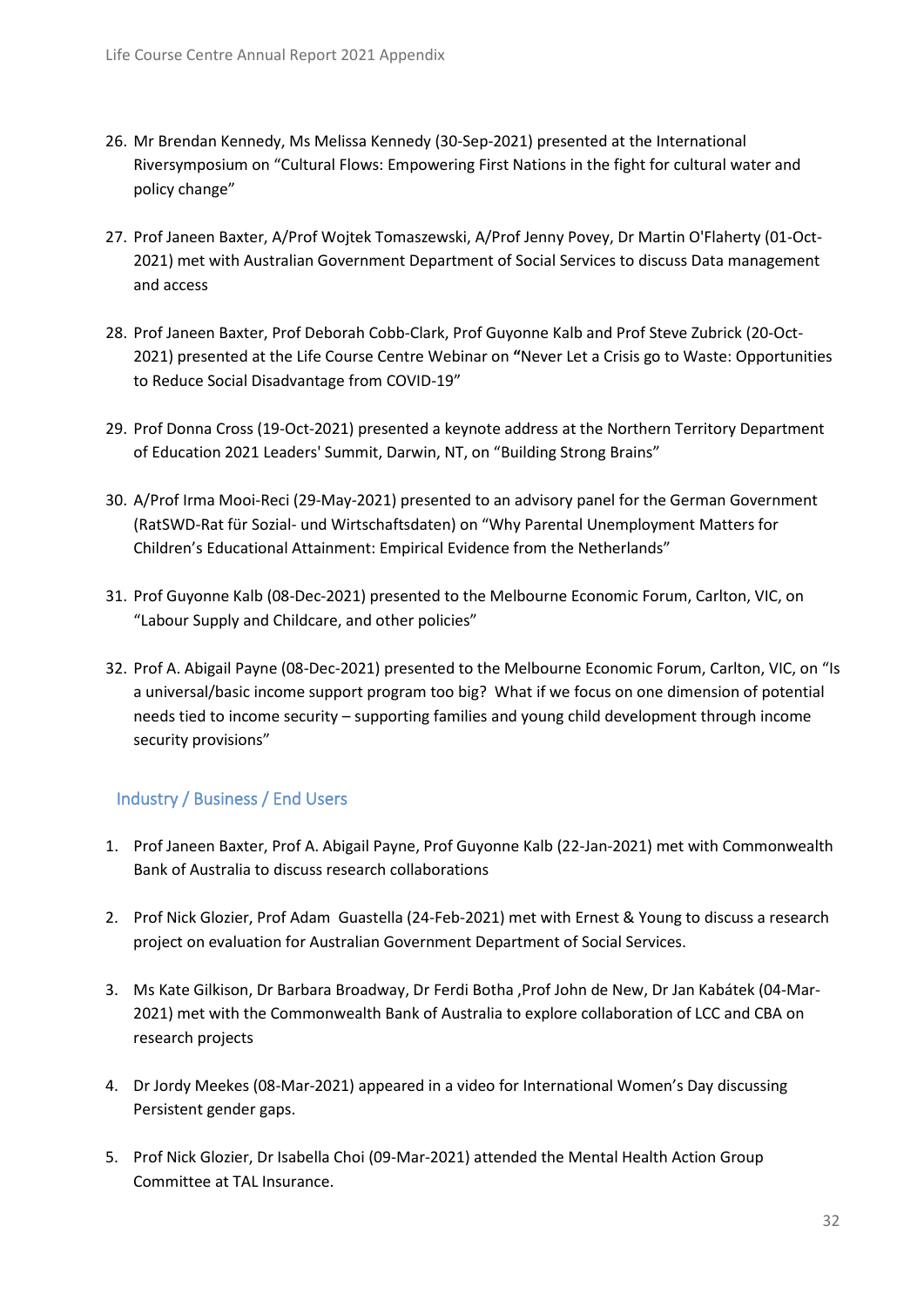- 6. Dr Ella Kuskoff, Dr Stefanie Plage, April Hoang (18-Mar-2021) presented at Cancer Survivorship 2021 (COSA), Online on "Current knowledge on educational participation in childhood cancer survivorship: A systematic review of the literature"
- 7. Dr Jordy Meekes (30-Mar-2021) was invited to an Australian Government Productivity Commission roundtable discussion.
- 8. Prof Guyonne Kalb (31-Mar-2021) presented at the Evidence and Implementation Summit 2021 on "Evaluating systems-level changes in social housing: Future Directions in NSW"
- 9. Prof Janeen Baxter (10-May-2021) attended the Safer Communities program meeting at Westpac Banking Corporation and presented a Life Course Centre research update.
- 10. Prof Nick Glozier (08-Jul-2021) met with Lifeworks to discuss research collaborations
- 11. Dr Jordy Meekes (13-Jul-2021) presented at the Australian Conference of Economists 2021 on "Agglomeration Economies and the Urban Wage Premium in Australia"
- 12. Prof Deborah Cobb-Clark (22-Jul-2021) was on the Disruptive Data Panel Discussion for Paul Ramsay Foundation
- 13. Prof Guyonne Kalb (27-Jul-2021) presented at the Women in Economics Network (WEN), The Economic Society of Australia (ESA) and Charles Darwin University (CDU ), Online on "More than a word: How can economics contribute to Indigenous Reconciliation?"
- 14. Dr Nancy Kong (29-Jul-2021) presented at the Boston University IP Day on "Linguistic Metrics for Patent Disclosure: Evidence from University Versus Corporate Patents"
- 15. Prof Sarah Bell, A/Prof Janet Stanley, A/Prof Ilan Wiesel, Ms Carla McCarthy, Dr Julia de Bruyn, Dr Sangeetha Chandrashekeran, Dr Jordy Meekes, Prof A. Abigail Payne, Prof Guyonne Kalb, Ms Kate Gilkison, Dr Rosemary Cahill, Prof Cameron Parsell, Dr Chiara Broccatelli (30-Jul-2021) attended the with Brotherhood of St Laurence Workshop
- 16. Prof Janeen Baxter (03-Aug-2021) met with Westpac Banking Corporation to discuss gender equity
- 17. Dr Kate Raynor (17-Sep-2021) presented at the Inner East Primary Care Partnership Online forum on "Older women facing homelessness in Australia: from awareness to action"
- 18. Prof Nick Glozier (29-Sep-2021) met with NSW State Insurance Regulatory Authority to discuss research collaborations
- 19. Prof Adam Guastella, Prof Nick Glozier (30-Sep-2021) met with Ernest & Young to discuss research evaluation for Australian Government Department of Health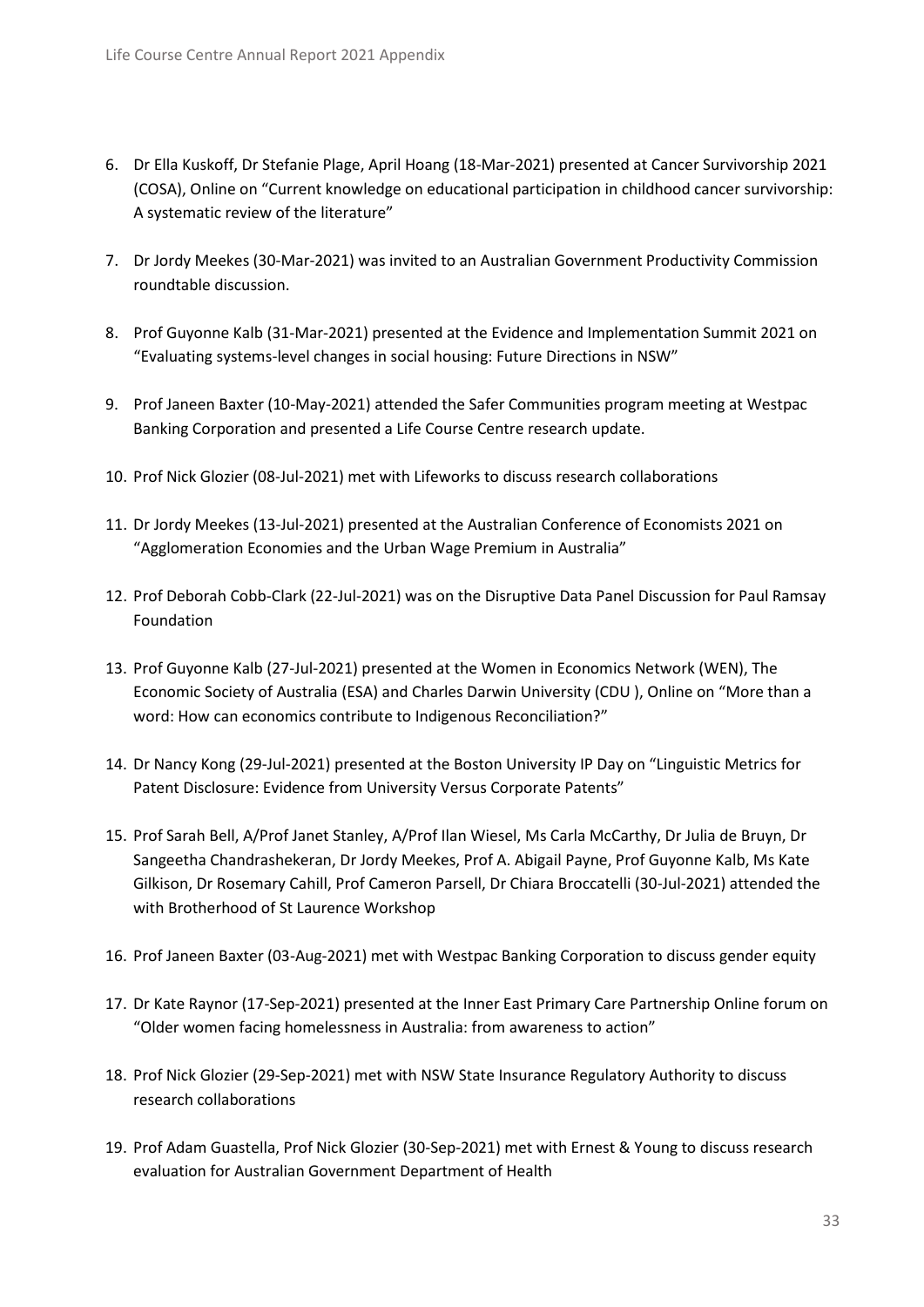- 20. Mr Brendan Kennedy, Ms Melissa Kennedy (30-Sep-2021) presented at the International Riversymposium on "Cultural Flows: Empowering First Nations in the fight for cultural water and policy change"
- 21. Prof Janeen Baxter, Prof Deborah Cobb-Clark, Prof Guyonne Kalb and Prof Steve Zubrick (20-Oct-2021) presented at the Life Course Centre Webinar on **"**Never Let a Crisis go to Waste: Opportunities to Reduce Social Disadvantage from COVID-19"

## <span id="page-33-0"></span>Non-government Organisations

- 1. Dr Azhar Hussain Potia (12-Feb-2021) met with the Brisbane Broncos to discuss "Beyond the Broncos Indigenous Girls Academy Program" report results
- 2. Dr Azhar Hussain Potia (26-Feb-2021) met with Former Origin Greats (FOGS) Queensland to discuss research
- 3. Dr Jordy Meekes (08-Mar-2021) appeared in a video for International Women's Day discussing Persistent gender gaps.
- 4. Dr Jordy Meekes (30-Mar-2021) was invited to an Australian Government Productivity Commission roundtable discussion.
- 5. Prof Nick Glozier, Prof Deborah Cobb-Clark, Prof Agnieszka Tymula (11-May-2021) met with the Australian Research Alliance for Children and Youth (ARACY) to discuss Brain Builders Alliance
- 6. Prof Guyonne Kalb, Ms Kate Gilkison (17-May-2021) met with Brotherhood of St Laurence for initial discussions about research collaborations
- 7. Dr Azhar Hussain Potia (27-May-2021) met with Former Origin Greats (FOGS) Queensland to discuss additional research
- 8. Dr Jordy Meekes (13-Jul-2021) presented at the Australian Conference of Economists 2021 on "Agglomeration Economies and the Urban Wage Premium in Australia"
- 9. Dr Sally Staton, Prof Karen Thorpe, Dr Azhar Potia, Prof Janeen Baxter (19-Jul-2021) met with Goodstart Early Learning to discuss data linkage
- 10. Prof Deborah Cobb-Clark (22-Jul-2021) was on the Disruptive Data Panel Discussion for Paul Ramsay Foundation
- 11. Prof Sarah Bell, A/Prof Janet Stanley, A/Prof Ilan Wiesel, Ms Carla McCarthy, Dr Julia de Bruyn, Dr Sangeetha Chandrashekeran, Dr Jordy Meekes, Prof A. Abigail Payne, Prof Guyonne Kalb, Ms Kate Gilkison, Dr Rosemary Cahill, Prof Cameron Parsell, Dr Chiara Broccatelli (30-Jul-2021) attended the with Brotherhood of St Laurence Workshop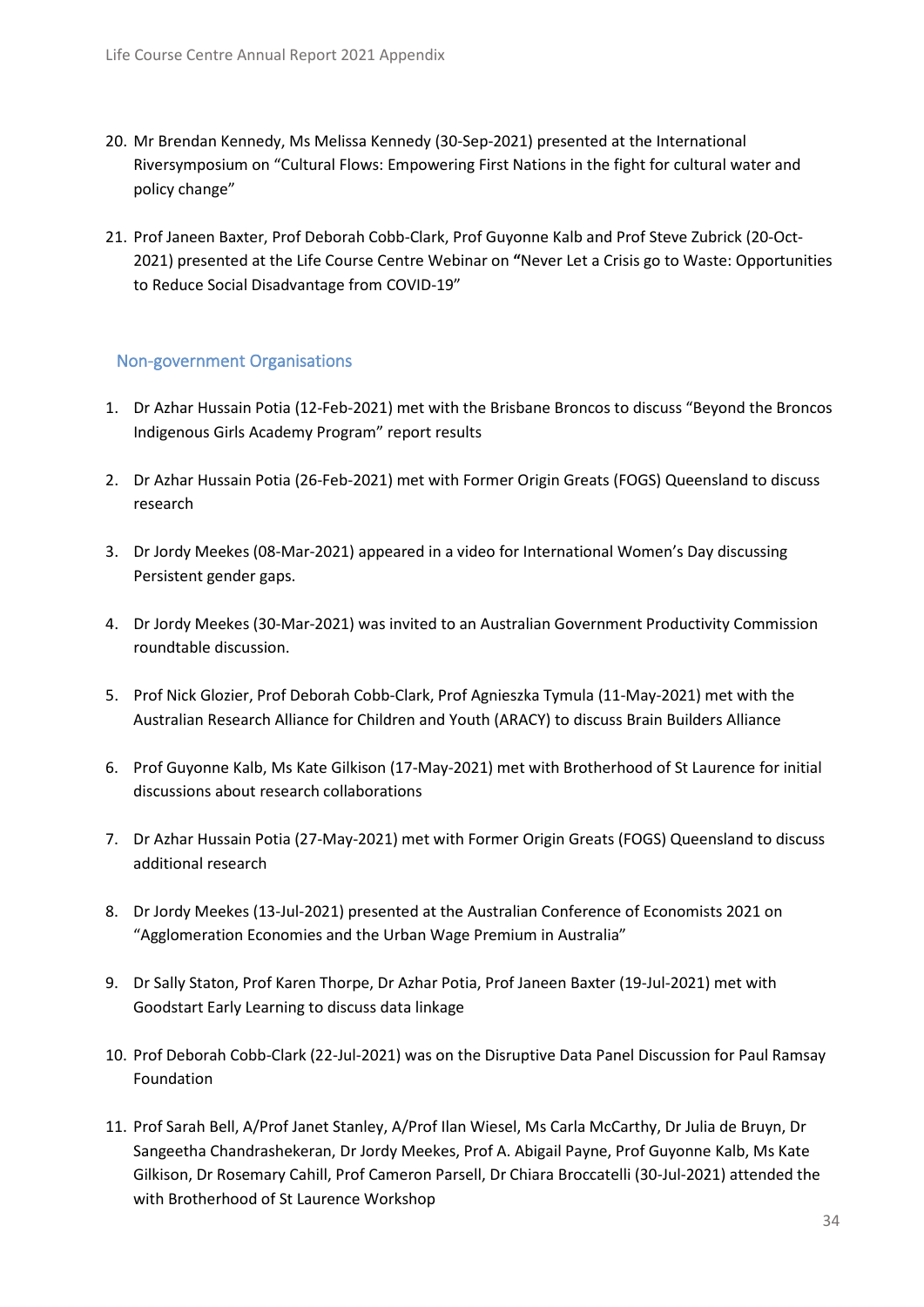- 12. A/Prof Hayley Christian, Dr Kevin Runions, Prof Donna Cross (10-Aug-2021) met with Anglicare WA to provide introductions to LCC WA Node Team and discuss future research collaborations
- 13. Prof Guyonne Kalb, Prof A. Abigail Payne, Ms Kate Gilkison, Dr Sangeetha Chandrashekeran, A/Prof Ilan Wiesel, Dr Chiara Broccatelli, Dr Julia de Bruyn, Dr Kate Raynor (13-Sep-2021) met with St Vincent de Paul to discuss a social housing research project collaboration
- 14. Dr Julia de Bruyn, Dr Sangeetha Chandrashekeran (14-Sep-2021) met with the Centre for Just Places about future collaboration with the LCC Places Program
- 15. Dr Kate Raynor (17-Sep-2021) presented at the Inner East Primary Care Partnership Online forum on "Older women facing homelessness in Australia: from awareness to action"
- 16. Mr Brendan Kennedy,Melissa Kennedy (30-Sep-2021) Cultural Flows: Empowering First Nations in the fight for cultural water and policy change, International Riversymposium, Australia (online),,,. Type: Conference presentation. Audience: Academic,NGO,Government,Industry/ business/ community
- 17. Dr Azhar Hussain Potia (23-Nov-2021) met with Former Origin Greats (FOGS) Queensland to discuss research
- 18. Prof Janeen Baxter, Prof Deborah Cobb-Clark, Prof Guyonne Kalb and Prof Steve Zubrick (20-Oct-2021) presented at the Life Course Centre Webinar on **"**Never Let a Crisis go to Waste: Opportunities to Reduce Social Disadvantage from COVID-19"
- 19. Dr Lucy Mills, Prof Cameron Parsell, Dr Alice Campbell, Dr Martin O'Flaherty, A/Prof Wojtek Tomaszewski, Ms Leah Cave, Prof Agnieszka Tymula, A/Prof Francis Mitrou, Prof Nick Glozier, Ms Carla McCarthy (26-Nov-2021) met with Mission Australia to discuss potential homelessness project
- 20. Ms Laura Simpson Reeves (06-Dec-2021) presented at the International Visual Methods Conference, Cape Town (Online) on "Photo elicitation as member checking: reflections on using found images in interviews to clarify emerging findings"

## <span id="page-34-0"></span>Professional Organisations and Bodies

- 1. Dr Jordy Meekes (08-Mar-2021) appeared in a video for International Women's Day discussing Persistent gender gaps.
- 2. Dr Ella Kuskoff, Dr Stefanie Plage, April Hoang (18-Mar-2021) presented at Cancer Survivorship 2021 (COSA), Online on "Current knowledge on educational participation in childhood cancer survivorship: A systematic review of the literature"
- 3. Dr Jordy Meekes (30-Mar-2021) was invited to an Australian Government Productivity Commission roundtable discussion.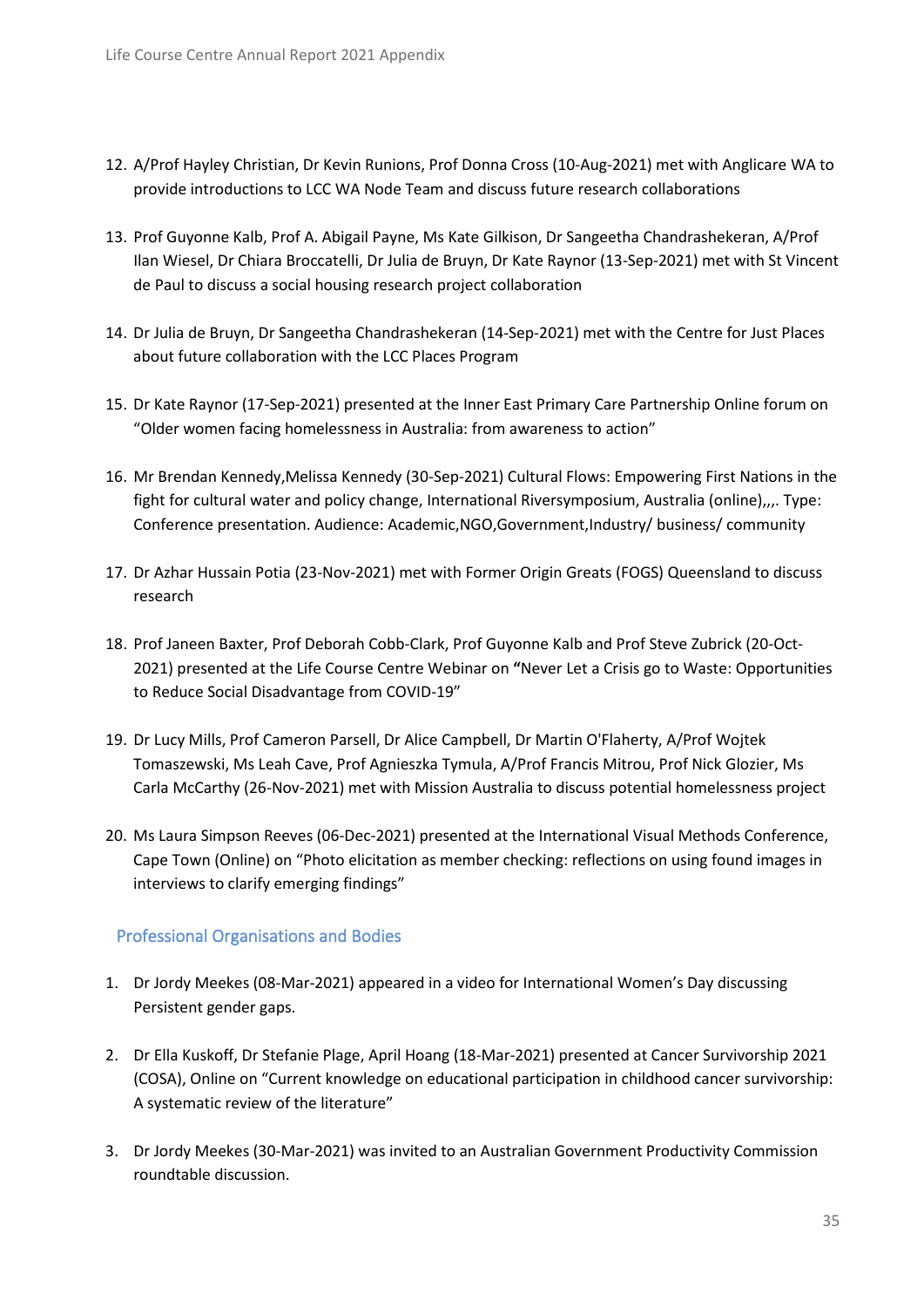- 4. Dr Kate Raynor (17-Sep-2021) presented at the Inner East Primary Care Partnership Online forum on "Older women facing homelessness in Australia: from awareness to action"
- 5. Prof Donna Cross (08-Oct-2021) presented at the Australian Council for Educational Leaders (ACEL) National Conference. On "Rebooting Approaches to school equity, through leadership and wellbeing"
- 6. Prof Donna Cross (24-Nov-2021) presented at the Teach for Australia National Speaker Series 'Impact for Equity', on "Looking out for each other after 2021"

| <b>Organisation name</b>                                | Organisation<br>type | <b>Country</b>     | <b>Purpose of collaboration</b>                                                                                                        | <b>LCC Members</b>                                         |
|---------------------------------------------------------|----------------------|--------------------|----------------------------------------------------------------------------------------------------------------------------------------|------------------------------------------------------------|
| Department of Home<br>Affairs: Australian<br>Government | Government           | Australia          | Stakeholder and Partners on<br><b>Adult Migrant English</b><br>Program project                                                         | Francis Mitrou                                             |
| batyr Australia                                         | NGO                  | Australia          | Partner on batyr@school in<br>Drought Affected Regional<br><b>School Communities Project</b>                                           | Alyssa Milton,<br>Nick Glozier                             |
| <b>Beyond Blue</b>                                      | <b>NGO</b>           | Australia          | Partner on Insecure Work<br>and the Mental Health of<br><b>Workers and their Families</b><br>project                                   | Deborah Cobb-<br>Clark                                     |
| <b>Brisbane Broncos</b>                                 | Industry             | Australia          | The Beyond the Broncos<br><b>Mentoring Program</b>                                                                                     | Azhar Potia                                                |
| Commissioner for<br>Children and Young<br>People        | Government           | Australia          | Long Term Collaborator with<br>Telethon Kids Institute                                                                                 | Donna Cross,<br>Hayley Christian,<br><b>Francis Mitrou</b> |
| FOGS Queensland -<br><b>Former Origin Greats</b>        | <b>NGO</b>           | Australia          | Project Partner                                                                                                                        | <b>Azhar Potia</b>                                         |
| Free University of<br>Amsterdam                         | Academic             | The<br>Netherlands | Academic collaboration                                                                                                                 | Deborah Cobb-<br>Clark                                     |
| <b>Health and Wellbeing</b><br>Queensland               | Government           | Australia          | Stakeholder                                                                                                                            | Janeen Baxter                                              |
| <b>Mission Australia</b>                                | <b>NGO</b>           | Australia          | Potential project partner on<br>data linkage and<br>homelessness projects                                                              | Janeen Baxter                                              |
| <b>New Zealand Ministry</b><br>of Social Development    | Government           | New Zealand        | Partner on Parental Health<br>and Children's Psychosocial<br>and Cognitive Development:<br>New Evidence from the<br><b>GUINZ Study</b> | Janeen Baxter,<br>Jack Lam                                 |
| St Vincent de Paul                                      | <b>NGO</b>           | Australia          | Investigating Collaboration in                                                                                                         | Sangeetha<br>Chandrashekeran                               |
| Society Victoria<br>St Vincent's Hospital<br>Sydney     | Industry             | Australia          | the Places Program<br>Project Partner                                                                                                  | Nick Glozier                                               |
| University of Auckland                                  | Academic             | New Zealand        | Academic collaboration                                                                                                                 | Janeen Baxter                                              |

# <span id="page-35-0"></span>New organisations collaborating with, or involved in, the Centre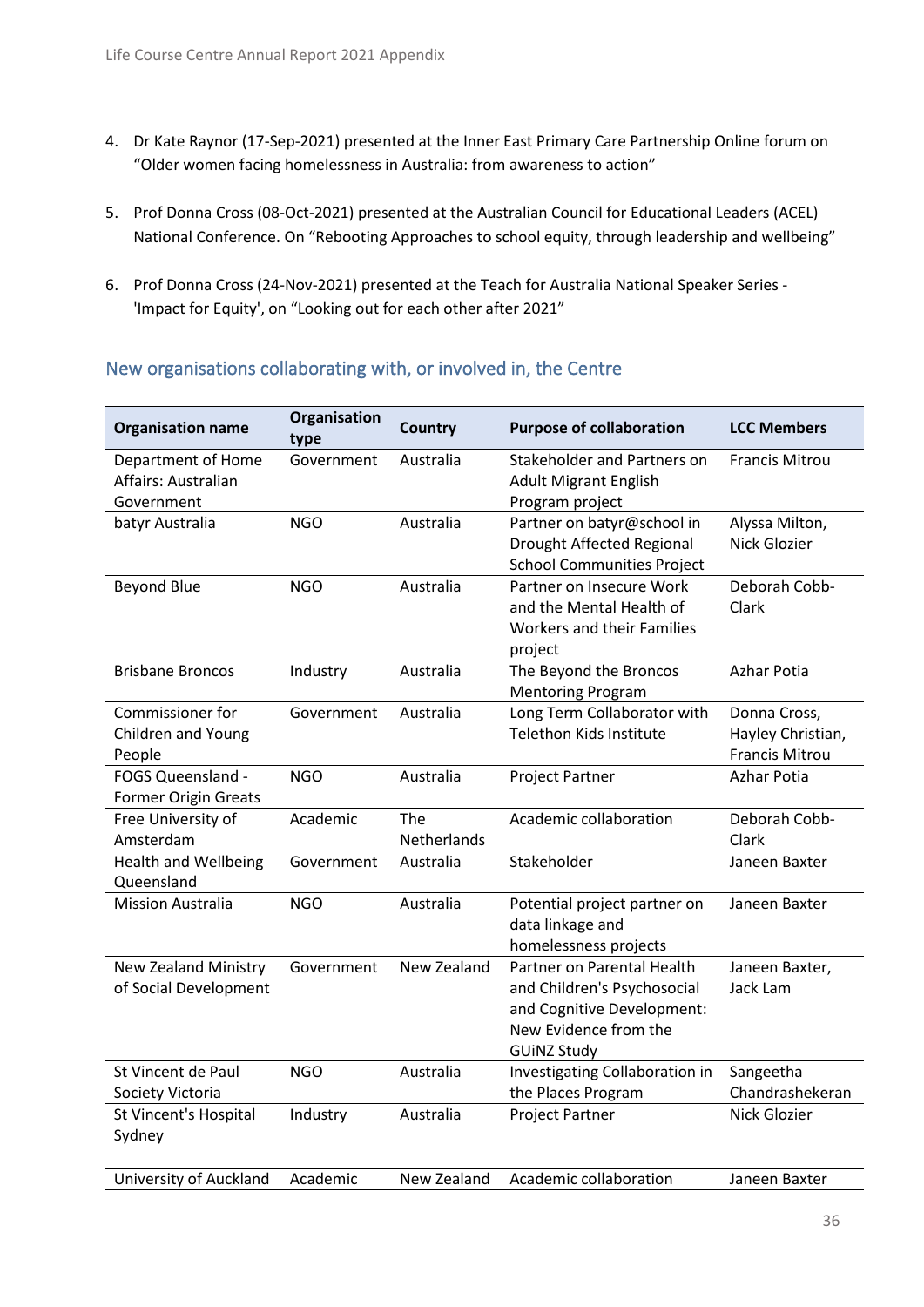| <b>Organisation name</b> | Organisation<br>type | Country   | <b>Purpose of collaboration</b> | <b>LCC Members</b> |
|--------------------------|----------------------|-----------|---------------------------------|--------------------|
| University of            |                      |           |                                 | Deborah Cobb-      |
| Wollongong               | Academic             | Australia | Academic collaboration          | Clark              |
| <b>Westpac Banking</b>   |                      |           |                                 |                    |
| Corporation              | Industry             | Australia | Stakeholder                     | Janeen Baxter      |

# <span id="page-36-0"></span>Centre Specific Indicators

# <span id="page-36-1"></span>Position papers, reports and submissions to government

- 1. Baxter, J., & Kalb, G. (2021). Submission to the Review of the Workplace Gender Equality Act 2012 by the Workplace Gender Equality Agency (WGEA). The University of Queensland and the University of Melbourne.
- 2. Baxter, J., Povey, J., Burger, S-A., Cook, S., Tseng, Y-P., Polidano, C., Kalb, G., Mamun, A., Ahmad, S., O'Flaherty, M., Borland, J., Plage, S., Bellotti, M., Kennedy, E., Tomaszewski, W. & Western, M. (2021). *Try, Test and Learn Evaluation - Final Report.* Prepared for Department of Social Service. Brisbane, Australia: The University of Queensland, Institute for Social Science Research.
- 3. Cobb-Clark, D. C. (2021). Invited submission to Australian Human Rights Commission, Independent Review into Commonwealth Parliamentary Workplaces.
- 4. Cross, D. & Falconer, S. (2021). *School leaders' and staff wellbeing is critical for student success. Our Schools- Our Future Research Paper.* Report prepared for Independent Schools Queensland.
- 5. Cross, D. (2021). *Improving equity through school leadership and student wellbeing. 2021. Australian Council for Educational Leaders* (ACEL) Monograph #61 - 'The William Walker Oration 2021.'
- 6. Griffin, T., Osborne, K., Lim, P., & Kabátek, K. (2021). S*kills utilisation in the workplace: the other side of the coin.* National Centre for Vocational Education Research (NCVER) Research report. ISBN 978-1- 925717-83-9
- 7. Kuskoff, E., Parsell, C., Ablaze, C., Perales, F., Clarke, A. & Plage, S. (2021). *Keeping Families Together Pilot Project Study:* A report commissioned by Micah Projects and Common Ground Queensland. School of Social Science, The University of Queensland, Brisbane.
- 8. Life Course Centre submission (2021), Queensland Government Community Support and Services Committee, Inquiry into Social Isolation and Loneliness in Queensland, August 2021.
- 9. Mooi-Reci, I. & Trinh, T-A. (2021). Inquiry into economic equity for Victorian women. Department of Treasury and Finance Victoria, The Victorian Government.
- 10. Megalokonomou, R., Vidal-Fernández, M., & Yengin, D. (2021). Underrepresentation of Women in Undergraduate Economics Degrees in Europe: A Comparison with STEM and Business. *IZA Institute of Labor Economics Policy Paper* No. 175.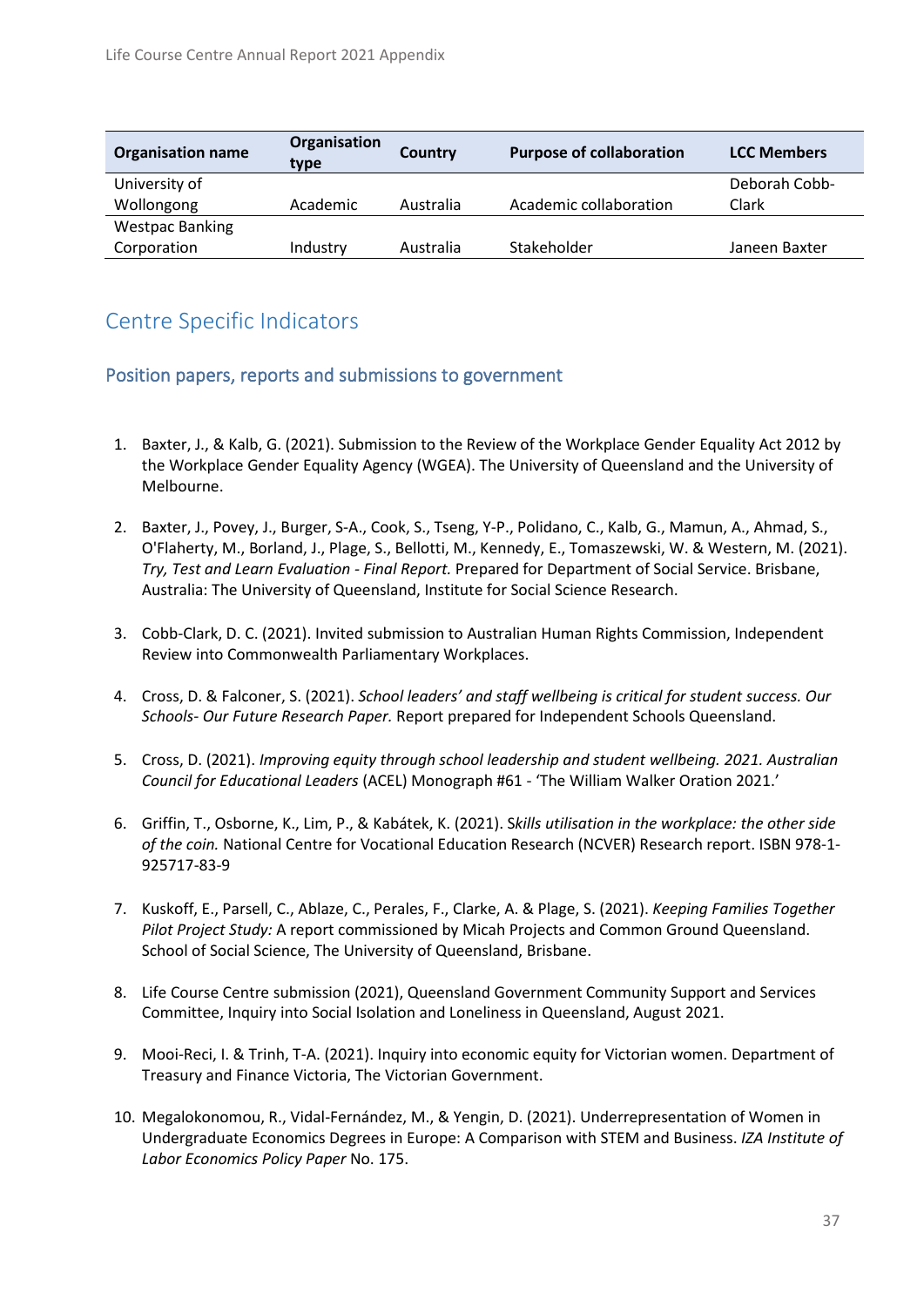- 11. Milton, A. Yeung, M. Conn, K. & Glozier, N. (2021). *batyr@school in Drought Affected Regional School Communities Baseline Report*, University of Sydney, Sydney.
- 12. Potia, A.H., Beatton, T., Tomaszewski, W., Moran, M., Thorpe, K., (2021). *Quantitative Evaluation of the Beyond the Broncos Girls Academy Program. Beyond the Broncos.* Institute for Social Science Research (ISSR), The University of Queensland.
- 13. Potia, A.H., Beatton, T., Tomaszewski, W., Moran, M., Thorpe, K., (2021). *Quantitative evaluation of the Beyond the Broncos Girls Academy Program. Beyond the Broncos*. Institute for Social Science Research (ISSR), The University of Queensland.
- 14. Povey, J., Kennedy, E., Potia, A.H., Bellotti, M., Cook, S., Tomaszewski, W., and Staton, S., (2021). Building Capacity for Quality T*eaching in Australian Schools: Queensland Replication Study Progress Report.* Institute for Social Science Research (ISSR), The University of Queensland.
- 15. Runions, K. & Cross, D. (2021). *Student and Staff Wellbeing and Mental Health.* Report prepared for Independent Schools Australia
- 16. Santkar, S., Williams, D., Deady, M. GLozier, N., Morris, R. & Harvey, S. (2021). Section 2: Has work in Australia become less mentally healthy? Modern work: how changes to the way we work are impacting Australians' mental health White Paper. October 2021. Sydney, AU: Black Dog Institute.
- 17. Smith, S. S., Salom, C., Edmed, S., Marrington, S., Mamun, A. A., Huda, M. M., Potia, A. H., Thorpe, K., Runions, K., & Cross, D. (2021). Final report for the Overarching Evaluation of the National Support for Child and Youth Mental Health program. Institute for Social Science Research (ISSR), The University of Queensland.
- 18. Wilkins, R., Esperanza Vera-Toscano, E., Botha, F. & Dahmann, S. C. (2021). The Household, Income and Labour Dynamics in Australia Survey: Selected Findings from Waves 1 to 19. Melbourne Institute: Applied Economic and Social Research, University of Melbourne, Victoria.

## <span id="page-37-0"></span>Publications and profiling of Centre research in non-academic outlets

## <span id="page-37-1"></span>Non-academic Publications authored by Members

- 1. Botha, F. & Dahmann, S. (2021, 6 December). What's the impact of self-control on our lives? *Pursuit,* <https://pursuit.unimelb.edu.au/articles/what-s-the-impact-of-self-control-on-our-lives>
- 2. Botha, F. & Tomaszewski, W. (2021). Social determinants of subjective wellbeing, in Australian Institute of Health and Welfare 2021. Australia's welfare 2021 data insights. *Australia's welfare series* no. 15. Cat. no. AUS 236. Canberra: AIHW, pp. 23-39.
- 3. Botha, F. (2021, 7 December). A third of Australians under chronic time stress. *Pursuit,*  <https://pursuit.unimelb.edu.au/articles/a-third-of-australians-under-chronic-time-stress>
- 4. Botha, F. (2021, 7 December). Distress signals. *Pursuit*, <https://pursuit.unimelb.edu.au/articles/distress-signals>
- 5. Campbell, A. & Baxter, J. (2021, 6 September). Young Australian women in financial hardship are twice to three times as likely to experience violence. *The Conversation*.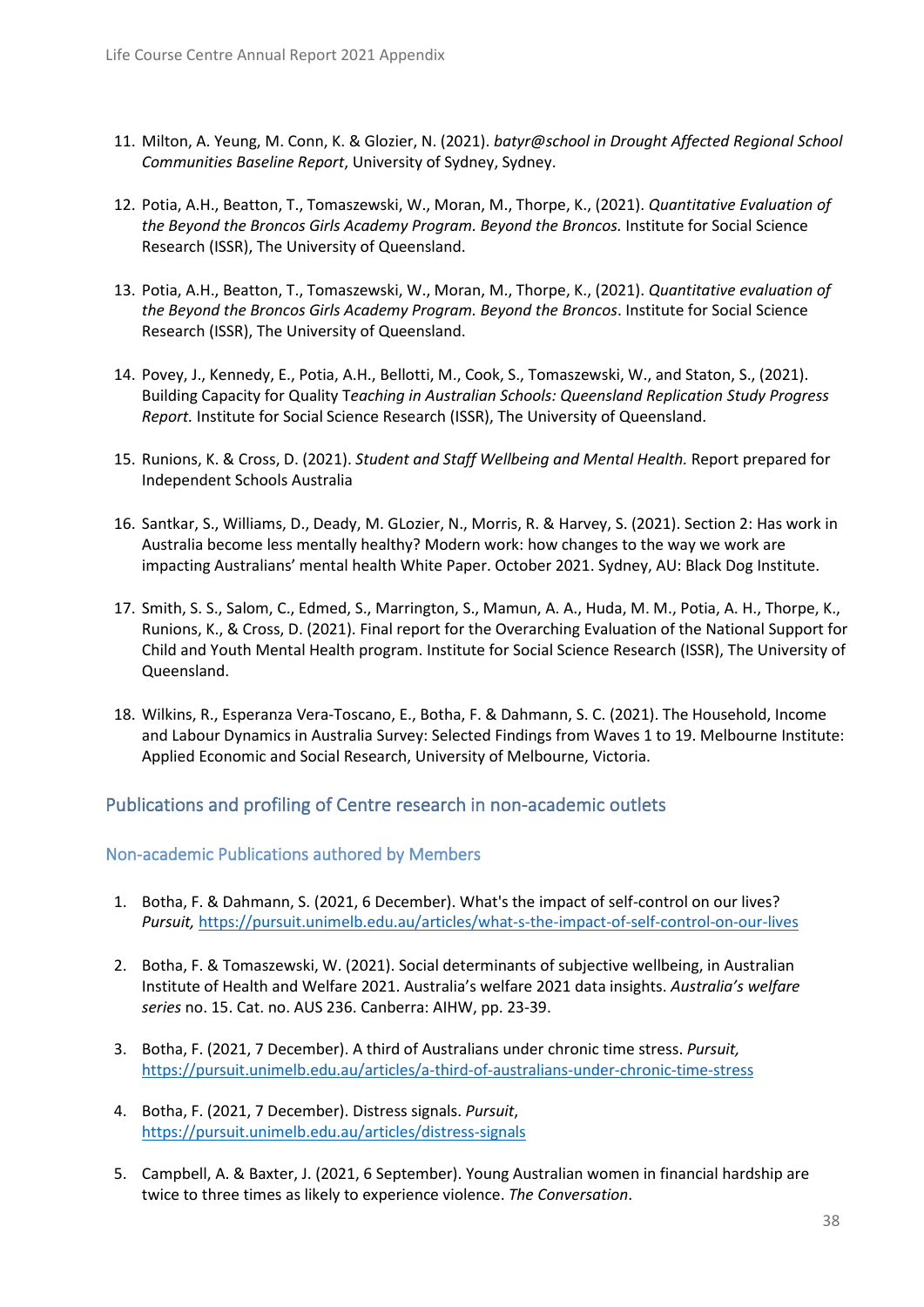[https://theconversation.com/young-australian-women-in-financial-hardship-are-twice-to-three](https://theconversation.com/young-australian-women-in-financial-hardship-are-twice-to-three-times-as-likely-to-experience-violence-167343)[times-as-likely-to-experience-violence-167343](https://theconversation.com/young-australian-women-in-financial-hardship-are-twice-to-three-times-as-likely-to-experience-violence-167343)

- 6. Campbell, A., & Baxter, J. (2021, 14 October). Understanding the links between women, violence and poverty for Anti-Poverty Week. *The Power To Persuade Blog,* [http://www.powertopersuade.org.au/blog/understanding-the-links-between-women-violence](http://www.powertopersuade.org.au/blog/understanding-the-links-between-women-violence-and-poverty-for-anti-poverty-week/14/10/2021)[and-poverty-for-anti-poverty-week/14/10/2021](http://www.powertopersuade.org.au/blog/understanding-the-links-between-women-violence-and-poverty-for-anti-poverty-week/14/10/2021)
- 7. Dahmann, S., & Salamanca, N. (2021). How to break the intergenerational cycle of income support reliance? *Melbourne Institute Research Insight* No. 13/21.
- 8. Dahmann, S., & Salamanca, N. (2021, 17 October). Targeting support to break the cycle of disadvantage. *Pursuit*[, https://pursuit.unimelb.edu.au/articles/targeting-support-to-break-the](https://pursuit.unimelb.edu.au/articles/targeting-support-to-break-the-cycle-of-disadvantage)[cycle-of-disadvantage](https://pursuit.unimelb.edu.au/articles/targeting-support-to-break-the-cycle-of-disadvantage)
- 9. de Gendre, A. & Salamanca, N. (2021, 15 November). Being in a class with high achievers improves students' test scores. We tried to find out why. *The Conversation*. [https://theconversation.com/being-in-a-class-with-high-achievers-improves-students-test-scores](https://theconversation.com/being-in-a-class-with-high-achievers-improves-students-test-scores-we-tried-to-find-out-why-171400)[we-tried-to-find-out-why-171400](https://theconversation.com/being-in-a-class-with-high-achievers-improves-students-test-scores-we-tried-to-find-out-why-171400)
- 10. Fatima, Y. (2021, 8 March). For children, it's not just about getting enough sleep. Bed time matters, too. *The Conversation*[. https://theconversation.com/for-children-its-not-just-about](https://theconversation.com/for-children-its-not-just-about-getting-enough-sleep-bed-time-matters-too-153301)[getting-enough-sleep-bed-time-matters-too-153301](https://theconversation.com/for-children-its-not-just-about-getting-enough-sleep-bed-time-matters-too-153301)
- 11. Goldfeld, S., & Sewell, J. (2021, 24 August). Children need playgrounds now, more than ever. We can reduce COVID risk and keep them open. *The Conversation*. [https://theconversation.com/children-need-playgrounds-now-more-than-ever-we-can-reduce](https://theconversation.com/children-need-playgrounds-now-more-than-ever-we-can-reduce-covid-risk-and-keep-them-open-166562)[covid-risk-and-keep-them-open-166562](https://theconversation.com/children-need-playgrounds-now-more-than-ever-we-can-reduce-covid-risk-and-keep-them-open-166562)
- 12. Goldfeld, S., Bryson, H., & Smith, J. (2021, 30 April). Starting behind: more than half of young Australian kids living in adversity don't have the skills they need to learn to read. *The Conversation*. [https://theconversation.com/starting-behind-more-than-half-of-young-australian](https://theconversation.com/starting-behind-more-than-half-of-young-australian-kids-living-in-adversity-dont-have-the-skills-they-need-to-learn-to-read-159058)[kids-living-in-adversity-dont-have-the-skills-they-need-to-learn-to-read-159058](https://theconversation.com/starting-behind-more-than-half-of-young-australian-kids-living-in-adversity-dont-have-the-skills-they-need-to-learn-to-read-159058)
- 13. Kabatek, J. (2021, 18 May). Fading signs of son preference. *OUP Blog, Oxford University Press's*  Academic insights for the thinking world. [https://blog.oup.com/2021/05/fading-signs-of-son](https://blog.oup.com/2021/05/fading-signs-of-son-preference/)[preference/](https://blog.oup.com/2021/05/fading-signs-of-son-preference/)
- 14. Kabatek, J., & Perales, F. (2021, 16 February). Children with same-sex parents do better at school than their peers. The Conversation. [https://theconversation.com/children-with-same-sex](https://theconversation.com/children-with-same-sex-parents-do-better-at-school-than-their-peers-155205)[parents-do-better-at-school-than-their-peers-155205](https://theconversation.com/children-with-same-sex-parents-do-better-at-school-than-their-peers-155205)
- 15. Kalb, G. (2021, 26 March) How to empower women: a key challenge for the G20. *Italian Institute for International Political Studies Online*. [https://www.ispionline.it/en/pubblicazione/how](https://www.ispionline.it/en/pubblicazione/how-empower-women-key-challenge-g20-29723)[empower-women-key-challenge-g20-29723](https://www.ispionline.it/en/pubblicazione/how-empower-women-key-challenge-g20-29723)
- 16. Kalb, G. (2021, 26 March). Commentary. How to Empower Women: A Key Challenge for the G20. *ISPI Italian Institute for International Political Studies.* <https://www.ispionline.it/en/pubblicazione/how-empower-women-key-challenge-g20-29723>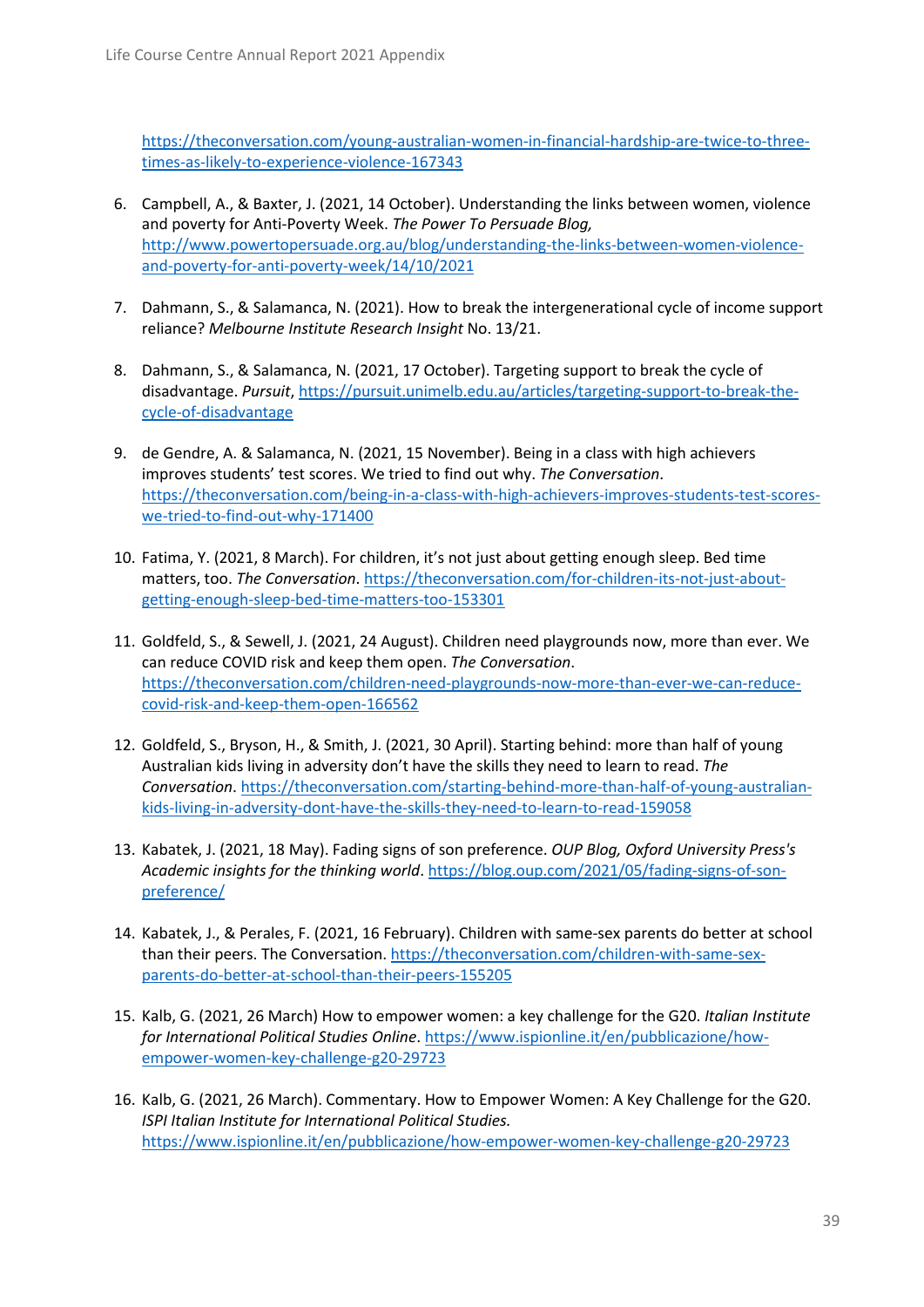- 17. Kettlewell, N., Glozier, N., & Morris, R. (2021, 6 July). Marriage and money help but don't lead to long-lasting happiness. *The Conversation*[. https://theconversation.com/marriage-and-money](https://theconversation.com/marriage-and-money-help-but-dont-lead-to-long-lasting-happiness-140431)[help-but-dont-lead-to-long-lasting-happiness-140431](https://theconversation.com/marriage-and-money-help-but-dont-lead-to-long-lasting-happiness-140431)
- 18. Lee, R., Tan, X. & Ruppanner, L. (2021, 26 March). Anti-Asian bias isn't just an American problem. *Washington Post, Monkey Cage Analysis*. [https://www.washingtonpost.com/politics/2021/03/26/anti-asian-bias-isnt-just-an-american](https://www.washingtonpost.com/politics/2021/03/26/anti-asian-bias-isnt-just-an-american-problem/)[problem/](https://www.washingtonpost.com/politics/2021/03/26/anti-asian-bias-isnt-just-an-american-problem/)
- 19. Meekes, J. (2021). Does job flexibility impact gender gaps in employment and wages? *Melbourne Institute Research Insight* No. 02/21. March 2021.
- 20. Meekes, J. (2021, 6 March) Why do women get paid less than men? Hours and commuting provide clues. *The Conversation*[. https://theconversation.com/why-do-women-get-paid-less-than](https://theconversation.com/why-do-women-get-paid-less-than-men-hours-and-commuting-provide-clues-155883)[men-hours-and-commuting-provide-clues-155883?](https://theconversation.com/why-do-women-get-paid-less-than-men-hours-and-commuting-provide-clues-155883)
- 21. Megalokonomou, R., Vidal-Fernandez, M., & Yengin, D. (2021, 11 November). Why having more women/diverse economists benefits us all. *VoxEU: Centre for Economic Policy Research (CEPR).*  <https://voxeu.org/article/why-having-more-womendiverse-economists-benefits-us-all>
- 22. Morris, R., & Glozier, N. (2021, 8 November). Why happiness is becoming more expensive and out of reach for many Australians. *The Conversation.* [https://theconversation.com/why-happiness-is](https://theconversation.com/why-happiness-is-becoming-more-expensive-and-out-of-reach-for-many-australians-170877)[becoming-more-expensive-and-out-of-reach-for-many-australians-170877](https://theconversation.com/why-happiness-is-becoming-more-expensive-and-out-of-reach-for-many-australians-170877)
- 23. Runions, K., Pearce, N., & Cross, D. (2021). Leading excellence through equity: Social emotional learning for a Fair Go. *Australian Educational Leader* 43(3): 16-20.
- 24. Rupanner, L., & Meekes, J. (2021, 8 March) Flexible work arrangements help women, but only if they are also offered to men. *The Conversation*[. https://theconversation.com/flexible-work](https://theconversation.com/flexible-work-arrangements-help-women-but-only-if-they-are-also-offered-to-men-155882)[arrangements-help-women-but-only-if-they-are-also-offered-to-men-155882](https://theconversation.com/flexible-work-arrangements-help-women-but-only-if-they-are-also-offered-to-men-155882)
- 25. Ruppanner, L., Collins, C., Landivar, C. L., Scarborough, W. & Tan, X. (2021, 12 February) COVID forced Australian fathers to do more at home, but at the same cost mothers have long endured. *The Conversation*. [https://theconversation.com/covid-forced-australian-fathers-to-do-more-at](https://theconversation.com/covid-forced-australian-fathers-to-do-more-at-home-but-at-the-same-cost-mothers-have-long-endured-154834)[home-but-at-the-same-cost-mothers-have-long-endured-154834](https://theconversation.com/covid-forced-australian-fathers-to-do-more-at-home-but-at-the-same-cost-mothers-have-long-endured-154834)
- 26. Ruppanner, L. & Carson, A. (2021, 24 June). Politicians criticising women for 'outsourcing' parenting need a reality check. Here it is. *The Conversation.* [https://theconversation.com/politicians-criticising-women-for-outsourcing-parenting-need-a](https://theconversation.com/politicians-criticising-women-for-outsourcing-parenting-need-a-reality-check-here-it-is-163357)[reality-check-here-it-is-163357](https://theconversation.com/politicians-criticising-women-for-outsourcing-parenting-need-a-reality-check-here-it-is-163357)
- 27. Tan, X. Ruppanner, L. & Lee, R. (30 March 2021). Taking the measure of prejudice in a pandemic. *Lowy Institute, The Interpreter*. [https://www.lowyinstitute.org/the](https://www.lowyinstitute.org/the-interpreter/taking-measure-prejudice-pandemic)[interpreter/taking-measure-prejudice-pandemic](https://www.lowyinstitute.org/the-interpreter/taking-measure-prejudice-pandemic)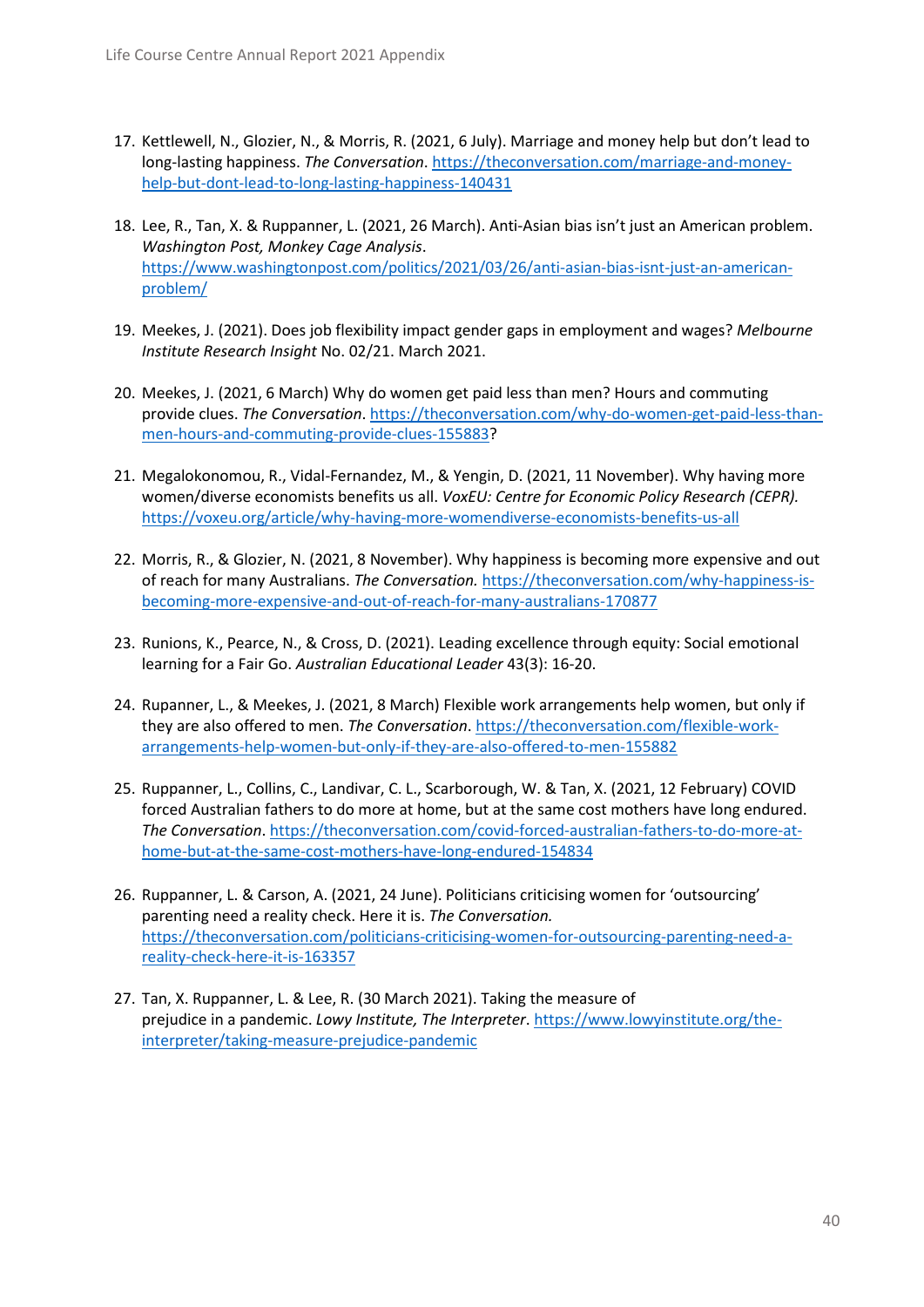## <span id="page-40-0"></span>Non-academic Publications featuring Members

- 28. The importance of healthy sleep. (2021, 14 October), featuring Dure Sameen Jabran, Yaqoot Fatima and Dan Fernandez, *First Five Years: Child development.* [https://www.firstfiveyears.org.au/child](https://www.firstfiveyears.org.au/child-development/the-importance-of-healthy-sleep)[development/the-importance-of-healthy-sleep](https://www.firstfiveyears.org.au/child-development/the-importance-of-healthy-sleep)
- 29. Covid-19 Raised Housework Demands, and Women Carried More of the Burden (2021, 21 May), featuring Leah Ruppanner, *The Wall Street Journal.* [https://www.wsj.com/articles/covid-19-raised](https://www.wsj.com/articles/covid-19-raised-housework-demands-and-women-carried-more-of-the-burden-11621589410)[housework-demands-and-women-carried-more-of-the-burden-11621589410](https://www.wsj.com/articles/covid-19-raised-housework-demands-and-women-carried-more-of-the-burden-11621589410)
- 30. The hidden load: How 'thinking of everything' holds mums back (2021, 19 May), featuring Leah Ruppanner, *BBC*[, https://www.bbc.com/worklife/article/20210518-the-hidden-load-how-thinking-of](https://www.bbc.com/worklife/article/20210518-the-hidden-load-how-thinking-of-everything-holds-mums-back)[everything-holds-mums-back](https://www.bbc.com/worklife/article/20210518-the-hidden-load-how-thinking-of-everything-holds-mums-back)
- 31. Inflexible attitudes to workers may entrench inequalities (2021, 8 March), featuring Jordy Meekes, *Herald Sun, Melbourne, Vic.*
- 32. Teen Mental Health Study, featuring Bonnie Searle*, Making a difference: Outcomes of ARC supported research 2020–21 publication*, released in 2021, pages 24-25.
- 33. Rowell, K. (2021). Spotlight on: Bonnie Searle, pediatric dietitian and PhD candidate. *Responsive Feeding PRO.* [https://responsivefeedingpro.com/spotlight-on-bonnie-searle-pediatric-dietitian-and](https://responsivefeedingpro.com/spotlight-on-bonnie-searle-pediatric-dietitian-and-phd-candidate/)[phd-candidate/](https://responsivefeedingpro.com/spotlight-on-bonnie-searle-pediatric-dietitian-and-phd-candidate/)
- 34. Schlesinger. L. (2021, January 22). The boom in country towns is no flash in the pan, featuring Jordy Meekes, *The Australian Financial Review*. [https://www.afr.com/property/commercial/the-boom-in](https://www.afr.com/property/commercial/the-boom-in-country-towns-is-no-flash-in-the-pan-20210120-p56vnl)[country-towns-is-no-flash-in-the-pan-20210120-p56vnl](https://www.afr.com/property/commercial/the-boom-in-country-towns-is-no-flash-in-the-pan-20210120-p56vnl)
- 35. Who did COVID-19 boot from the workforce and what does that mean for families? (2021, 5 March), featuring Irma Mooi-Reci*, The Deseret News.*
- 36. Women more electable but 'motherhood penalty' keeps young mums off councils (2021, 25 July), featuring Leah Ruppanner,*The Age*[, https://www.theage.com.au/national/victoria/women-more](https://www.theage.com.au/national/victoria/women-more-electable-but-motherhood-penalty-keeps-young-mums-off-councils-20210722-p58bys.html)[electable-but-motherhood-penalty-keeps-young-mums-off-councils-20210722-p58bys.html](https://www.theage.com.au/national/victoria/women-more-electable-but-motherhood-penalty-keeps-young-mums-off-councils-20210722-p58bys.html)

## <span id="page-40-1"></span>Radio / Television Appearances

- 37. Matthew Sanders (20 January 2021), Channel 7 News, Television
- 38. Jordy Meeks (9 March, 2021), Gender gaps, Radio Adelaide, Radio
- 39. Karen Thorpe, Sally Staton (19 March, 2021), Channel 10 News, Television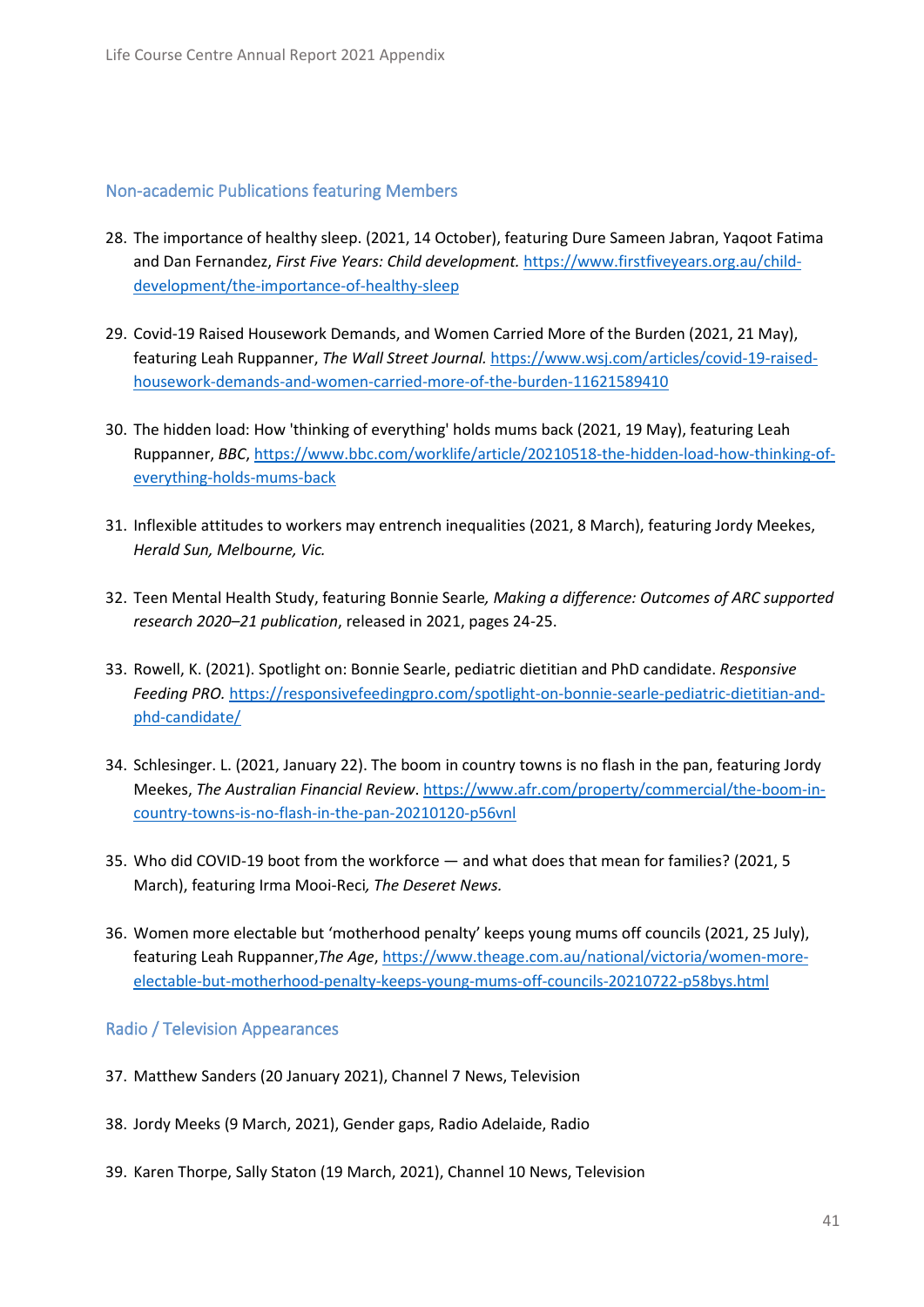- 40. Janeen Baxter (15 June, 2021), The anxiety of parenting and happiness, ABC Radio: Big Ideas with Paul Barclay, Radio
- 41. Sharon Goldfield (25 October, 2021). ABC 730 Report, Television
- 42. Guyonne Kalb (16 November, 2021), Growth and the labour market of temporary migrants leaving Australia, ABC News Radio Interview with Mandy Presland, Radio

## <span id="page-41-0"></span>Public awareness and outreach activities

## <span id="page-41-1"></span>Life Course Centre Media Releases

- 1. Assessing anti-Asian attitudes in the USA and Australia, featuring Leah Ruppanner, Rennie Lee, <https://lifecoursecentre.org.au/news/assessing-anti-asian-attitudes-in-the-usa-and-australia/>
- 2. Australian-first sleep study for children now recruiting, featuring Karen Thorpe, <https://lifecoursecentre.org.au/news/australian-first-sleep-study-for-children-now-recruiting/>
- 3. Award-Winning Working Papers Target Key Issues of Disadvantage, featuring Janeen Baxter, Karen Thorpe, Deborah Cobb-Clark, Guyonne Kalb, Cameron Parsell, Sarah Dahmann, [https://lifecoursecentre.org.au/news/award-winning-working-papers-target-key-issues-of](https://lifecoursecentre.org.au/news/award-winning-working-papers-target-key-issues-of-disadvantage/)[disadvantage/](https://lifecoursecentre.org.au/news/award-winning-working-papers-target-key-issues-of-disadvantage/)
- 4. COVID-19 silver linings: Life Course Centre researchers outline opportunities from pandemic for major social reforms, featuring Janeen Baxter, Deborah Cobb-Clark, Guyonne Kalb, [https://lifecoursecentre.org.au/news/covid-19-silver-linings-life-course-centre-researchers-outline](https://lifecoursecentre.org.au/news/covid-19-silver-linings-life-course-centre-researchers-outline-opportunities-for-social-reforms/)[opportunities-for-social-reforms/](https://lifecoursecentre.org.au/news/covid-19-silver-linings-life-course-centre-researchers-outline-opportunities-for-social-reforms/)
- 5. Dr Yaqoot Fatima honoured at 2021 Queensland Young Tall Poppy Science Awards, featuring Yaqoot Fatima, [https://lifecoursecentre.org.au/news/dr-yaqoot-fatima-honoured-at-2021-queensland](https://lifecoursecentre.org.au/news/dr-yaqoot-fatima-honoured-at-2021-queensland-young-tall-poppy-science-awards/)[young-tall-poppy-science-awards/](https://lifecoursecentre.org.au/news/dr-yaqoot-fatima-honoured-at-2021-queensland-young-tall-poppy-science-awards/)
- 6. Examining the labour market outcomes of immigrant women, featuring Rennie Lee, <https://lifecoursecentre.org.au/news/examining-the-labour-market-outcomes-of-immigrant-women/>
- 7. Funding to research children and families and inform policy in New Zealand featuring Janeen Baxter, Jack Lam, [https://lifecoursecentre.org.au/news/funding-to-research-children-and-families-and](https://lifecoursecentre.org.au/news/funding-to-research-children-and-families-and-inform-policy-in-new-zealand/)[inform-policy-in-new-zealand/](https://lifecoursecentre.org.au/news/funding-to-research-children-and-families-and-inform-policy-in-new-zealand/)
- 8. Helping educators manage behavioural challenges in early childhood services, featuring Narayan Panthi, [https://lifecoursecentre.org.au/news/supporting-educators-to-manage-behavioural](https://lifecoursecentre.org.au/news/supporting-educators-to-manage-behavioural-challenges-in-early-childhood-services/)[challenges-in-early-childhood-services/](https://lifecoursecentre.org.au/news/supporting-educators-to-manage-behavioural-challenges-in-early-childhood-services/)
- 9. How retirement impacts social support and wellbeing, featuring Jack Lam, <https://lifecoursecentre.org.au/news/how-retirement-impacts-social-support-and-wellbeing/>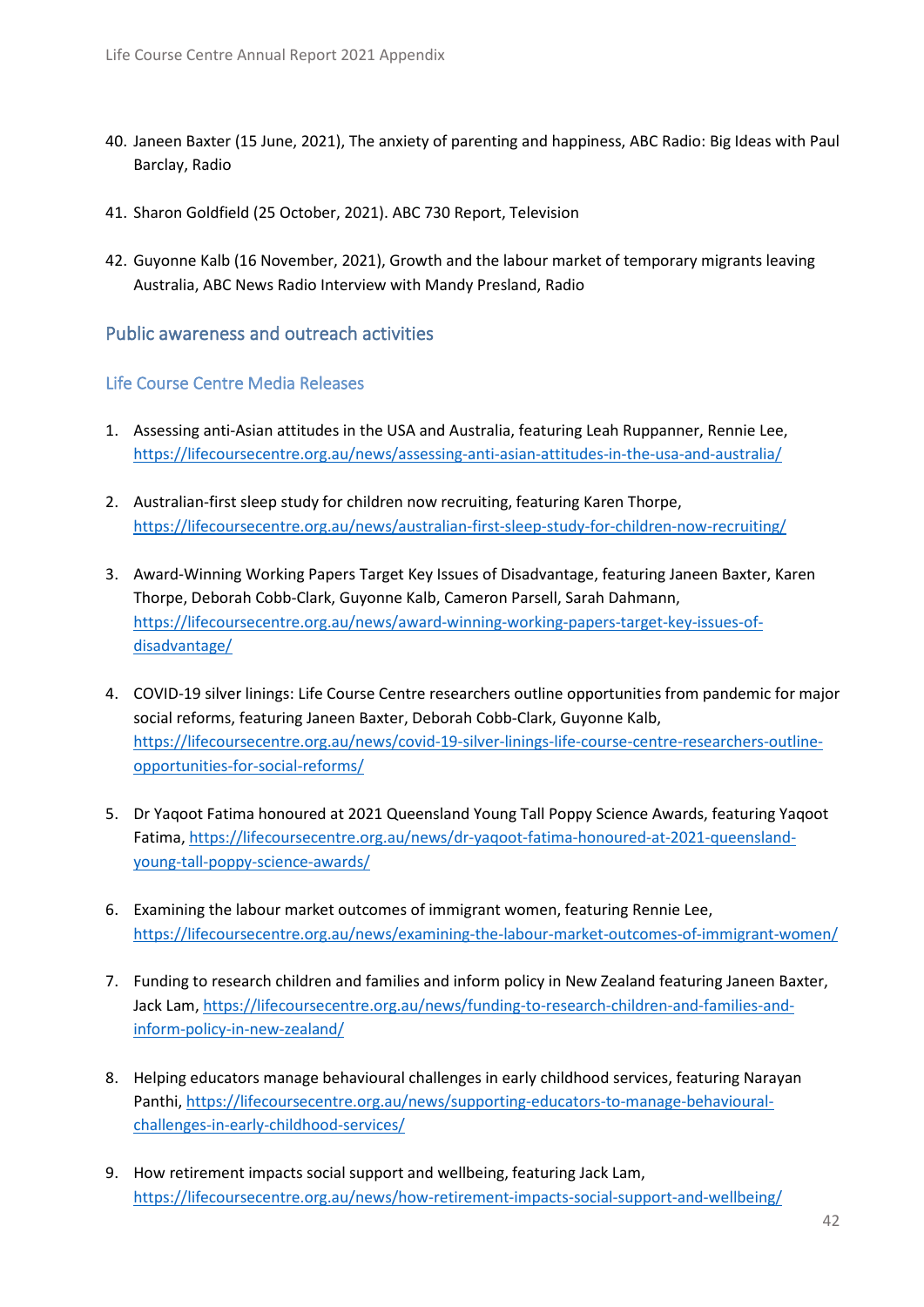- 10. Loneliness, sleep and alcohol are keys to tackling teenage bullying and suicidal behaviours, featuring Janeen Baxter, Abdullah Mamun, Yaqoot Fatima, Md. Mehedi Hasan, [https://lifecoursecentre.org.au/news/loneliness-sleep-and-alcohol-are-keys-to-tackling-teenage](https://lifecoursecentre.org.au/news/loneliness-sleep-and-alcohol-are-keys-to-tackling-teenage-bullying-and-suicidal-behaviours/)[bullying-and-suicidal-behaviours/](https://lifecoursecentre.org.au/news/loneliness-sleep-and-alcohol-are-keys-to-tackling-teenage-bullying-and-suicidal-behaviours/)
- 11. Mothers and babies can be saved by controlling caesarean deliveries, featuring Abdullah Mamun, [https://lifecoursecentre.org.au/news/mothers-and-babies-can-be-saved-by-controlling-caesarean](https://lifecoursecentre.org.au/news/mothers-and-babies-can-be-saved-by-controlling-caesarean-deliveries/)[deliveries/](https://lifecoursecentre.org.au/news/mothers-and-babies-can-be-saved-by-controlling-caesarean-deliveries/)
- 12. Prejudice in a pandemic: Anti-Asian sentiment a global concern, featuring Leah Ruppanner, Rennie Lee, [https://lifecoursecentre.org.au/news/prejudice-in-a-pandemic-anti-asian-sentiment-a-global](https://lifecoursecentre.org.au/news/prejudice-in-a-pandemic-anti-asian-sentiment-a-global-concern/)[concern/](https://lifecoursecentre.org.au/news/prejudice-in-a-pandemic-anti-asian-sentiment-a-global-concern/)
- 13. Shift work is associated with increased risk of COVID-19, featuring Abdullah Mamun, and Yaqoot Fatima, [https://lifecoursecentre.org.au/news/shift-work-is-associated-with-increased-risk-of](https://lifecoursecentre.org.au/news/shift-work-is-associated-with-increased-risk-of-covid%e2%80%9019/)[covid%e2%80%9019/](https://lifecoursecentre.org.au/news/shift-work-is-associated-with-increased-risk-of-covid%e2%80%9019/)
- 14. The gendered consequences of COVID-19: Life Course Centre seminar series, featuring Leah Ruppanner[, https://lifecoursecentre.org.au/news/the-gendered-consequences-of-covid-19-life](https://lifecoursecentre.org.au/news/the-gendered-consequences-of-covid-19-life-course-centre-seminar-series/)[course-centre-seminar-series/](https://lifecoursecentre.org.au/news/the-gendered-consequences-of-covid-19-life-course-centre-seminar-series/)
- 15. Wealthy, educated and urban women more prone to being overweight, featuring Abdullah Mamun, [https://lifecoursecentre.org.au/news/wealthy-educated-and-urban-women-more-prone-to-being](https://lifecoursecentre.org.au/news/wealthy-educated-and-urban-women-more-prone-to-being-overweight/)[overweight/](https://lifecoursecentre.org.au/news/wealthy-educated-and-urban-women-more-prone-to-being-overweight/)

<span id="page-42-0"></span>University of Melbourne Media Releases

- 16. A third of Australians under chronic time stress, featuring Ferdi Botha, <https://pursuit.unimelb.edu.au/articles/a-third-of-australians-under-chronic-time-stress>
- 17. Assessing anti-Asian attitudes in the USA and Australia, featuring Leah Ruppanner, Rennie Lee, [https://about.unimelb.edu.au/newsroom/news/2021/august/assessing-anti-asian-attitudes-in-the](https://about.unimelb.edu.au/newsroom/news/2021/august/assessing-anti-asian-attitudes-in-the-usa-and-australia)[usa-and-australia](https://about.unimelb.edu.au/newsroom/news/2021/august/assessing-anti-asian-attitudes-in-the-usa-and-australia)
- 18. Children of same-sex parents outperform others at school, featuring Francisco Perales Perez, Jan Kabátek[, https://fbe.unimelb.edu.au/newsroom/children-of-same-sex-parents-outperform-others-at](https://fbe.unimelb.edu.au/newsroom/children-of-same-sex-parents-outperform-others-at-school)[school](https://fbe.unimelb.edu.au/newsroom/children-of-same-sex-parents-outperform-others-at-school)
- 19. Ensuring families aren't left behind in the recovery featuring A. Abigail Payne, <https://pursuit.unimelb.edu.au/articles/ensuring-families-aren-t-left-behind-in-the-recovery>
- 20. Targeting support to break the cycle of disadvantage, featuring Nicolas Salamanca, Sarah Dahmann, <https://pursuit.unimelb.edu.au/articles/targeting-support-to-break-the-cycle-of-disadvantage>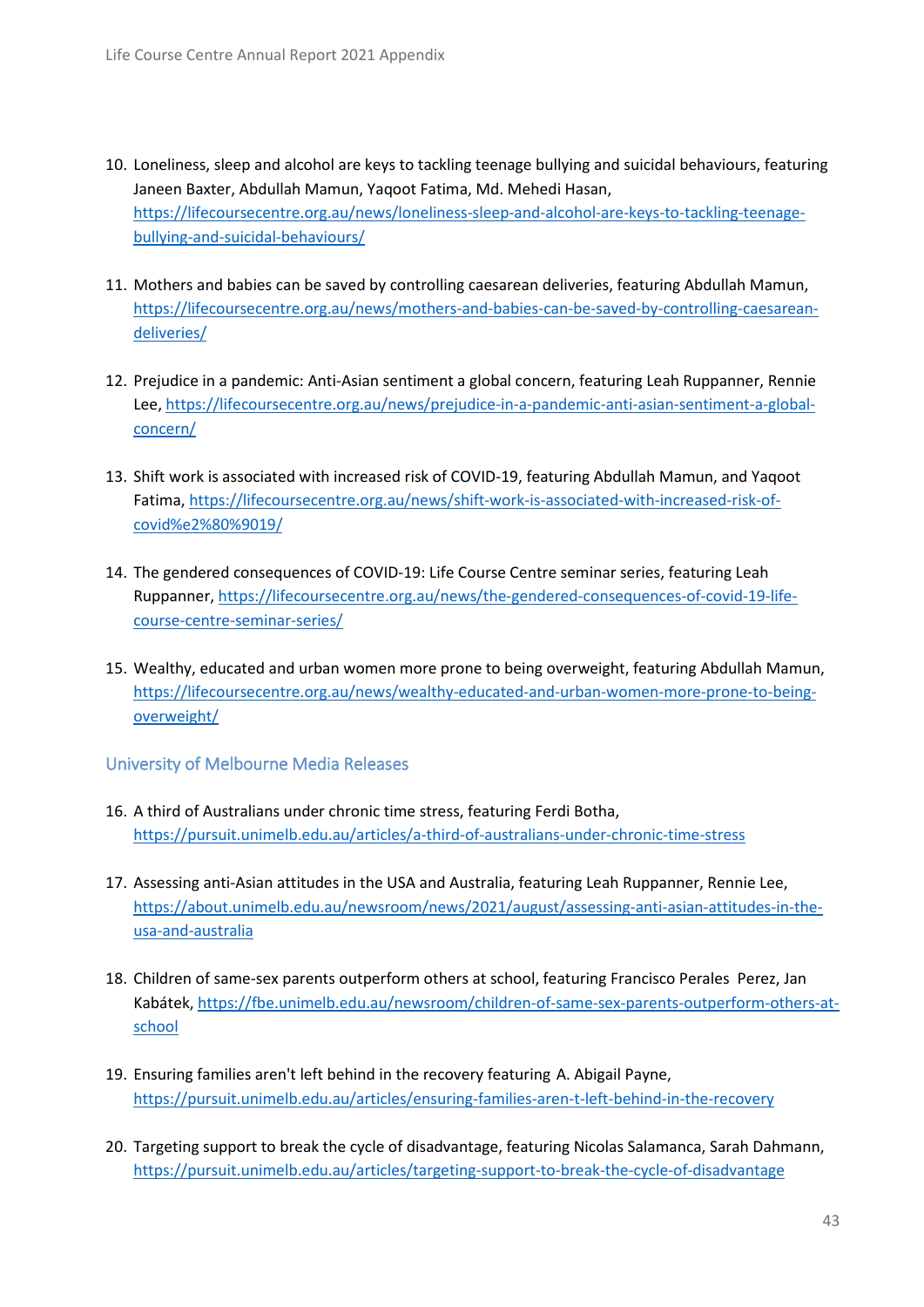21. What's the impact of self-control on our lives? Featuring Sarah Dahmann, Ferdi Botha, <https://pursuit.unimelb.edu.au/articles/what-s-the-impact-of-self-control-on-our-lives>

<span id="page-43-0"></span>University of Queensland Media Release

- 22. Award for UQ's budding science communicators, featuring Yaqoot Fatima, <https://www.uq.edu.au/news/article/2021/07/award-uqs-budding-science-communicators>
- 23. Efforts to wipe-out childhood anaemia fall short, featuring Abdullah Mamun, Sonia Pervin, Yaqoot Fatima,<https://www.uq.edu.au/news/article/2021/08/efforts-wipe-out-childhood-anaemia-fall-short>
- 24. How women can get a better night's sleep, featuring Cassandra Pattinson, <https://stories.uq.edu.au/research/2021/how-women-can-get-a-better-nights-sleep/index.html>
- 25. More than half of adolescents practice poor hand hygiene, featuring Abdullah Mamun, and Yaqoot Fatima, [https://www.uq.edu.au/news/article/2021/05/more-half-of-adolescents-practice-poor-hand](https://www.uq.edu.au/news/article/2021/05/more-half-of-adolescents-practice-poor-hand-hygiene)[hygiene](https://www.uq.edu.au/news/article/2021/05/more-half-of-adolescents-practice-poor-hand-hygiene)
- 26. Mothers and babies can be saved by controlling caesarean deliveries, featuring Abdullah Mamun, [https://www.uq.edu.au/news/article/2021/06/mothers-and-babies-can-be-saved-controlling](https://www.uq.edu.au/news/article/2021/06/mothers-and-babies-can-be-saved-controlling-caesarean-deliveries)[caesarean-deliveries](https://www.uq.edu.au/news/article/2021/06/mothers-and-babies-can-be-saved-controlling-caesarean-deliveries)
- 27. Wealthy, educated and urban women more prone to being overweight, featuring Abdullah Mamun, [https://www.uq.edu.au/news/article/2021/07/wealthy-educated-and-urban-women-more-prone](https://www.uq.edu.au/news/article/2021/07/wealthy-educated-and-urban-women-more-prone-being-overweight)[being-overweight](https://www.uq.edu.au/news/article/2021/07/wealthy-educated-and-urban-women-more-prone-being-overweight)

## <span id="page-43-1"></span>University of Technology Media Release

28. How retirement impacts social support and wellbeing, featuring Jack Lam, <https://www.uts.edu.au/news/health-science/how-retirement-impacts-social-support-and-wellbeing>

## <span id="page-43-2"></span>Fact Sheets

- 29. Project Update: Enhancing children's journeys through Out of Home Care: A multi-perspective study, <https://lifecoursecentre.org.au/wp-content/uploads/2022/01/LCC-UQ-OOHCproject-170821.pdf>
- 30. Supporting Educator Relaxation in Early Childhood Education and Care, [https://lifecoursecentre.org.au/wp-content/uploads/2022/02/LCC-ECEC-Relaxation-educator-factsheet-](https://lifecoursecentre.org.au/wp-content/uploads/2022/02/LCC-ECEC-Relaxation-educator-factsheet-1.pdf)[1.pdf](https://lifecoursecentre.org.au/wp-content/uploads/2022/02/LCC-ECEC-Relaxation-educator-factsheet-1.pdf)
- 31. Supporting Children's Relaxation in Early Childhood Education and Care, <https://lifecoursecentre.org.au/wp-content/uploads/2022/02/LCC-ECEC-Relaxation-child-factsheet.pdf>
- 32. Anti-Poverty Week Fact Sheet, [https://antipovertyweek.org.au/wp-content/uploads/2021/09/APW-Final-](https://antipovertyweek.org.au/wp-content/uploads/2021/09/APW-Final-Women-Violence-and-Poverty-Fast-Facts-30.08.2021.pdf)[Women-Violence-and-Poverty-Fast-Facts-30.08.2021.pdf](https://antipovertyweek.org.au/wp-content/uploads/2021/09/APW-Final-Women-Violence-and-Poverty-Fast-Facts-30.08.2021.pdf)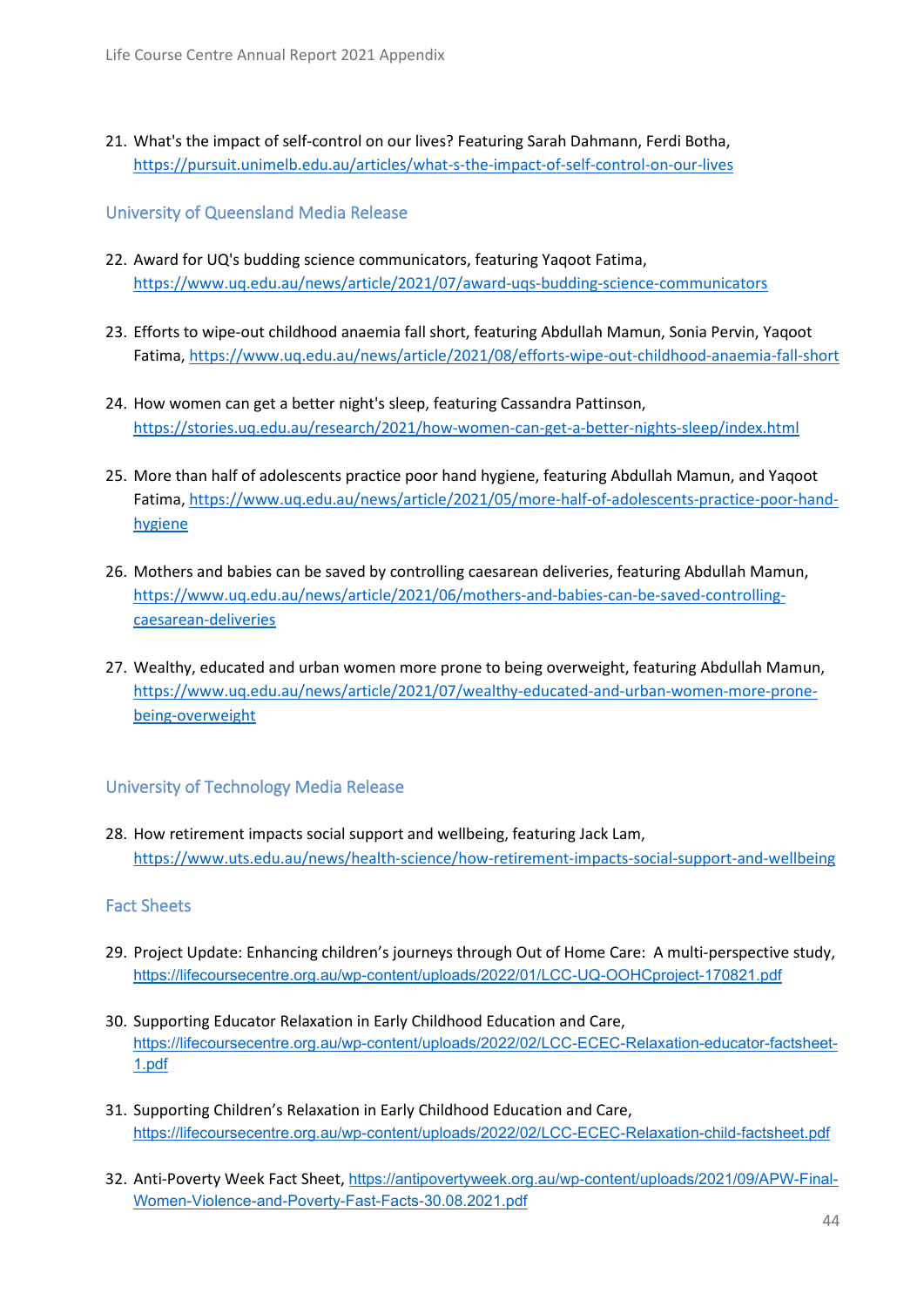## <span id="page-44-0"></span>**Newsletters**

- 33. Women's History Month (March 2021) featuring Deborah Cobb-Clark, Hayley Christian, [https://www.vision6.com.au/v/39362/1245532/email.html?k=R](https://www.vision6.com.au/v/39362/1245532/email.html?k=R-zHR5DRCLfSVyMjSj0elJRoqmUignrzsgCiO1Q5I5Y)[zHR5DRCLfSVyMjSj0elJRoqmUignrzsgCiO1Q5I5Y](https://www.vision6.com.au/v/39362/1245532/email.html?k=R-zHR5DRCLfSVyMjSj0elJRoqmUignrzsgCiO1Q5I5Y)
- 34. Life Course Centre Digest (May 2021) featuring snapshot of latest publications and other research [https://www.vision6.com.au/v/39362/1250824/email.html?k=TzCdtU5trez4T5](https://www.vision6.com.au/v/39362/1250824/email.html?k=TzCdtU5trez4T5-ljvqW0ZkmrQEEkRwDgJCP2ktv1i4) [ljvqW0ZkmrQEEkRwDgJCP2ktv1i4](https://www.vision6.com.au/v/39362/1250824/email.html?k=TzCdtU5trez4T5-ljvqW0ZkmrQEEkRwDgJCP2ktv1i4)
- 35. National Growth Areas Alliance (September 2021) featuring Jordy Meekes, Guyonne Kalb, Hayley Christian, Sangeetha Chandrashekeran, Rosemary Cahill, [https://www.vision6.com.au/v/39362/1257714/email.html?k=RogNopWr5FP73iagR8-e](https://www.vision6.com.au/v/39362/1257714/email.html?k=RogNopWr5FP73iagR8-e-mashXxFZLOqXv_GUijRVm4)[mashXxFZLOqXv\\_GUijRVm4](https://www.vision6.com.au/v/39362/1257714/email.html?k=RogNopWr5FP73iagR8-e-mashXxFZLOqXv_GUijRVm4)
- 36. Anti-Poverty Week (October 2021) featuring Janeen Baxter, Deborah Cobb-Clark, Guyonne Kalb, Matthew Sanders, Cameron Parsell, Francisco Perales Perez, Nicolas Salamanca, Sarah Dahmann, Cassandra Pattinson, Jack Lam, Francis Mitrou, [https://www.vision6.com.au/v/39362/1264590/email.html?k=MtIeEOrxdi-](https://www.vision6.com.au/v/39362/1264590/email.html?k=MtIeEOrxdi-MKwhfbZoDRZtDJGqVsrXBSacD7y4UGos)[MKwhfbZoDRZtDJGqVsrXBSacD7y4UGos](https://www.vision6.com.au/v/39362/1264590/email.html?k=MtIeEOrxdi-MKwhfbZoDRZtDJGqVsrXBSacD7y4UGos)
- 37. December 2021 featuring Janeen Baxter, Karen Thorpe, Nick Glozier, Matthew Sanders, Cameron Parsell, Hayley Christian, Simon Smith, [https://www.vision6.com.au/v/39362/1269822/email.html?k=-7XCgAQYg-lr-](https://www.vision6.com.au/v/39362/1269822/email.html?k=-7XCgAQYg-lr-83N80a6e_yQwUH8fPNAlABOeZkihHQ)[83N80a6e\\_yQwUH8fPNAlABOeZkihHQ](https://www.vision6.com.au/v/39362/1269822/email.html?k=-7XCgAQYg-lr-83N80a6e_yQwUH8fPNAlABOeZkihHQ)

## <span id="page-44-1"></span>Podcasts

- 38. Rapid responses to families' changing circumstances, (Jan 2021), *Families Under Pressure, Episode 5,*  featuring Matt Sanders and Jenna McWilliam, <https://open.spotify.com/episode/3kqNM2zsi9ZoT3jwLAxVCA>
- 39. The Every Family population trial of parenting support (Jan 2021), *Families Under Pressure, Episode 6*, featuring Matt Sanders and Kylie Burke, <https://open.spotify.com/episode/02vw6N2wMKJyKmEefAHzja>
- 40. Supporting parents to combine work and family (Feb 2021), *Families Under Pressure, Episode 7,* featuring Matt Sanders and Guyonne Kalb, <https://open.spotify.com/episode/1WYw2Vu9vPEWfEZgqI1uOs>
- 41. New research directions for the Life Course Centre (March 2021*), Families Under Pressure, Episode 8,* featuring Matt Sanders, Janeen Baxter, and Deborah Cobb-Clark, <https://open.spotify.com/episode/60x1cQdgkTY6lsD2PmGxll>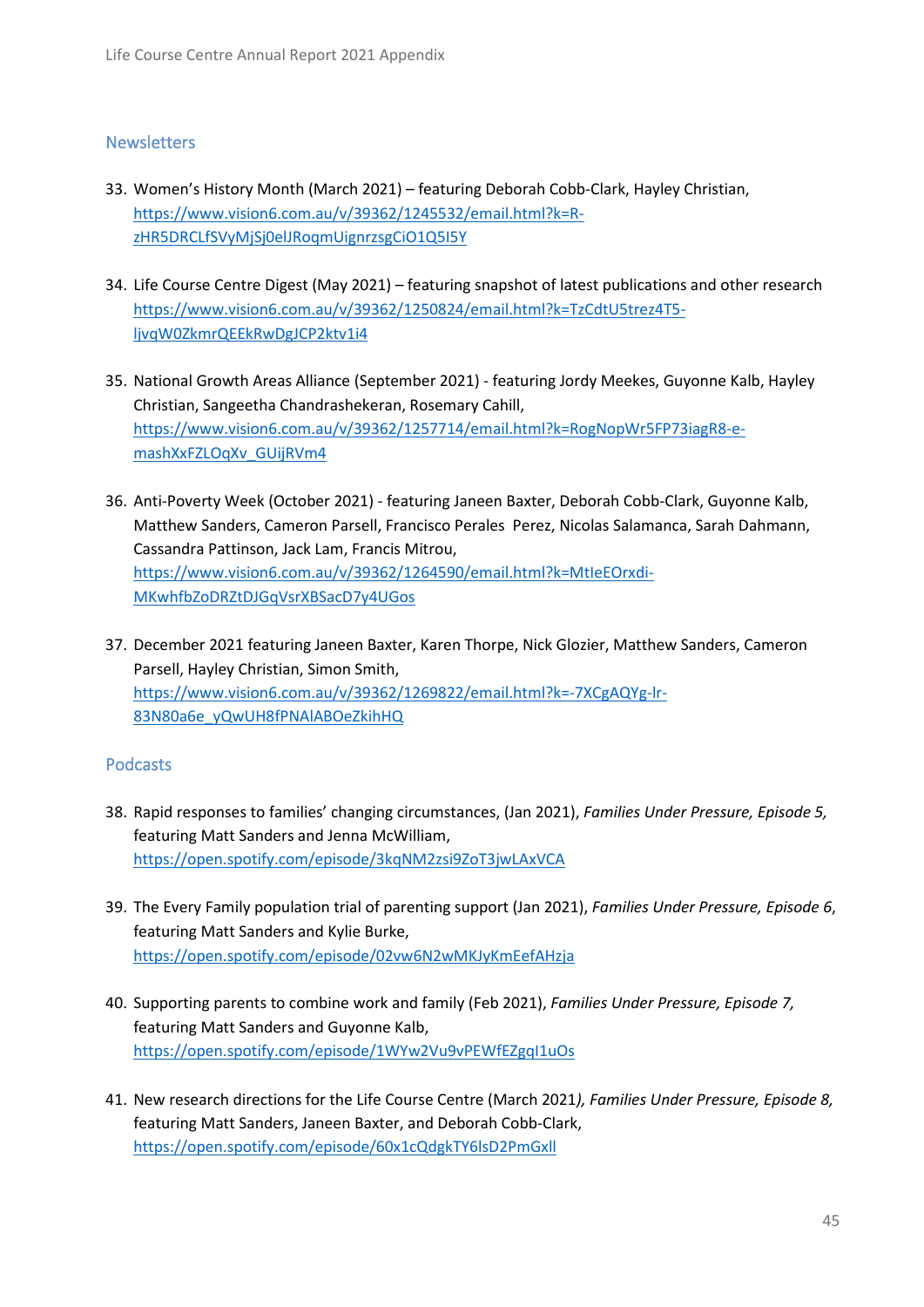- 42. Every child in every community deserves a fair go (Oct 2021), *Families Under Pressure, Episode 9,* featuring Matt Sanders and Daryl Higgins, <https://open.spotify.com/episode/5Ur0sgmcv52wSLQ5vdvuaU>
- 43. Who experiences poverty in Australia and what can we do about it? (Oct 2021*), Families Under Pressure, Episode 10,* featuring Matt Sanders and Toni Wren, <https://open.spotify.com/episode/2zUWAvcLVyr3sJoaRMwqIe>
- 44. Never let a crisis go to waste: COVID-19 silver linings (Nov 2021), *Families Under Pressure, Episode 11,* featuring Janeen Baxter, Stephen Zubrick, Deborah Cobb-Clark and Guyonne Kalb, <https://open.spotify.com/episode/08ZjJI0fYJec8DLGW0g6j3>
- 45. How social science can address our biggest challenges, (Dec 2021), *Families Under Pressure, Episode 12,* featuring Matt Sanders and Mark Western, <https://open.spotify.com/episode/79aLEoMEaMUQbQ9Becr1wt>

# <span id="page-45-0"></span>Annual Report

46. Life Course Centre Annual Report 2020, [https://www.lifecoursecentre.org.au/wp](https://www.lifecoursecentre.org.au/wp-content/uploads/2021/05/LifeCourseCentre-AnnualReport2020-WEB.pdf)[content/uploads/2021/05/LifeCourseCentre-AnnualReport2020-WEB.pdf](https://www.lifecoursecentre.org.au/wp-content/uploads/2021/05/LifeCourseCentre-AnnualReport2020-WEB.pdf) 

<span id="page-45-1"></span>Increasing participation in research: undergraduate researchers, community researchers and participants in equity initiatives

| Researcher                                        | Supervisor(s)                             | <b>Institution</b> | <b>Activity</b>                  |
|---------------------------------------------------|-------------------------------------------|--------------------|----------------------------------|
| Haripriyaa Naidu D/o<br>Gurusamy (Priya)<br>Kumar | Dr Alice Campbell                         | UQ.                | Undergraduate research placement |
| <b>Tiffany Hales</b>                              | Dr Rennie Lee                             | UQ.                | Undergraduate research placement |
| Amira Hassan                                      | Dr Yanshu Huang, Dr Jack<br>Lam           | UQ.                | Undergraduate research placement |
| Zoe Hodson                                        | Dr Caroline Salom, Dr Joemer<br>Maravilla | UQ.                | Undergraduate research placement |
| Mehar Mehar                                       | Dr Shamsi Shekari<br>Soleimanloo          | UQ.                | Undergraduate research placement |
| <b>Sitong Shen</b>                                | AProf Abdullah Mamun, Dr<br>Nam Tran      | UQ.                | Undergraduate research placement |
| Christopher<br><b>Buchanan</b>                    | Dr Christine Ablaza, Dr Ella<br>Kuskoff   | UQ.                | Undergraduate research placement |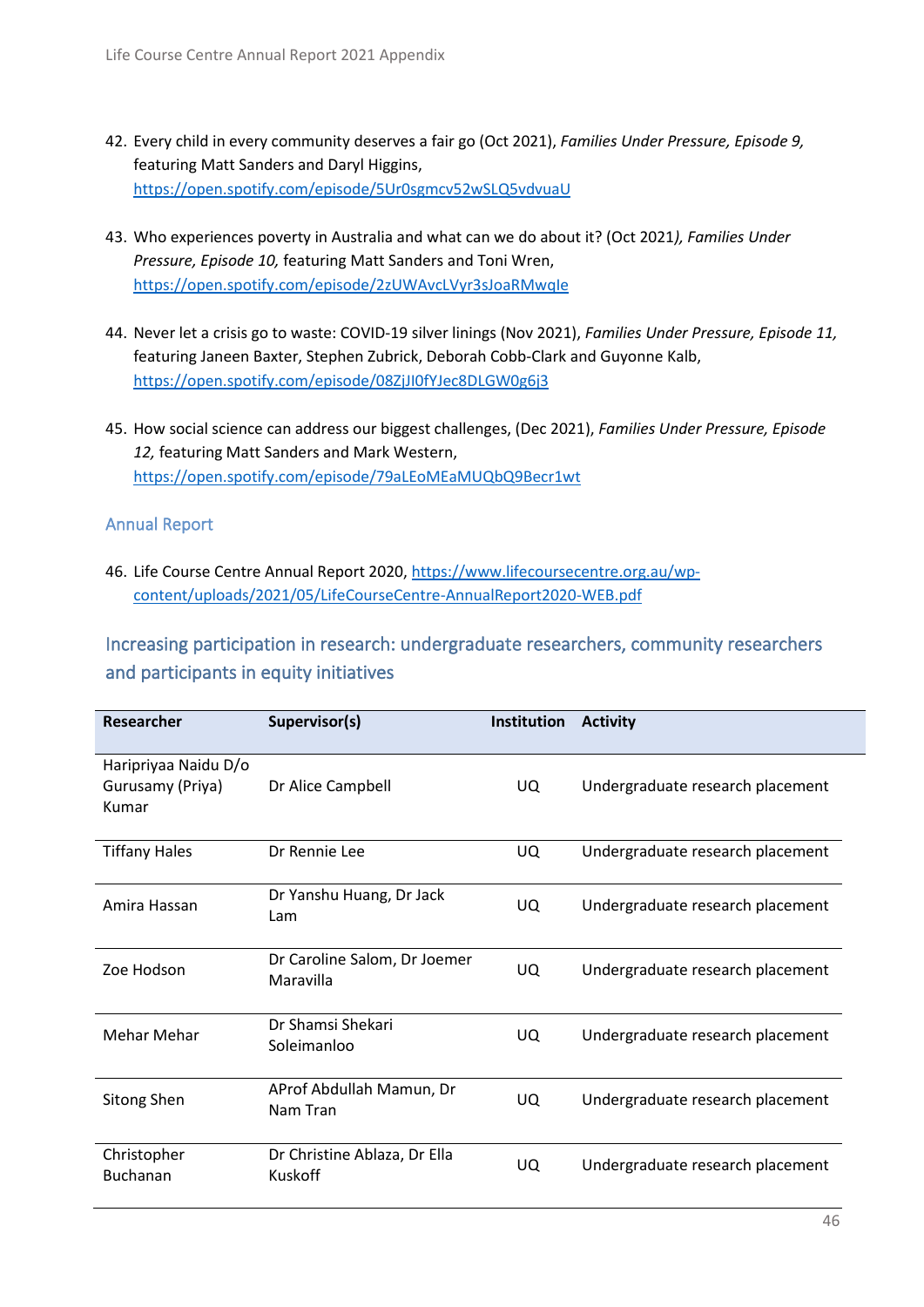## <span id="page-46-0"></span>Demonstrated influence on policy and practice

- 1. We worked closely with our long-term partner, the Australian Institute of Health and Welfare (AIHW), on their latest report on the welfare of Australians released in September 2021. In the lead up to the release of Australia's Welfare 2021, we undertook a review of AIHW's wellbeing indicators. This review, led by **Matthias Kubler**, UQ, analysed other wellbeing frameworks, including those used by New Zealand, Sweden and the OECD. We highlighted other indicators that can help to measure wellbeing, including the environment, disaster resistance, sustainability, and cohesiveness, and these were used to enhance and fine-tune AIHW's existing framework. Australia's Welfare 2021 also featured a chapter 'Social determinants of subjective wellbeing' authored by Centre researchers **Dr Ferdi Botha**, Melbourne, and **AProf Wojtek Tomaszewski**, UQ.
- 2. The Keeping Families Together report was supported by the Life Course Centre and authored by a research team led by **Prof Cameron Parsell**, UQ. It examined a 12-month supportive housing pilot, delivered by Micah Projects, Common Ground Queensland, and the Queensland Government, that provided secure, affordable housing and supports for 20 vulnerable families. The report was launched at a December 2021 Micah Projects event with a presentation by Cameron and first-hand accounts from some of the families involved. Our researchers investigated the experiences of those in the program, with key findings including more safety and stability for families, less interactions with child safety, and increased parental confidence and child school participation. The report recommends expansion of the program and embedding supportive housing in government policy.
- 3. **Prof Janeen Baxter and Dr Alice Campbell** worked closely with the organisers of Anti-Poverty Week in 2021 to shine a light on the associations between an experience of violence and subsequent financial hardship for Australian women. This research was released just prior to the National Summit on Women's Safety in September 2021. It was presented as a Life Course Centre Briefing Paper [\(https://antipovertyweek.org.au/wp-content/uploads/2021/08/Final-APW-Life-Course-Centre](https://antipovertyweek.org.au/wp-content/uploads/2021/08/Final-APW-Life-Course-Centre-analysis24821.pdf)[analysis24821.pdf\)](https://antipovertyweek.org.au/wp-content/uploads/2021/08/Final-APW-Life-Course-Centre-analysis24821.pdf) and an Anti-Poverty Week Fact Sheet [\(https://antipovertyweek.org.au/wp](https://antipovertyweek.org.au/wp-content/uploads/2021/09/APW-Final-Women-Violence-and-Poverty-Fast-Facts-30.08.2021.pdf)[content/uploads/2021/09/APW-Final-Women-Violence-and-Poverty-Fast-Facts-30.08.2021.pdf\)](https://antipovertyweek.org.au/wp-content/uploads/2021/09/APW-Final-Women-Violence-and-Poverty-Fast-Facts-30.08.2021.pdf) and attracted high levels of media attention including in The Australian, The Conversation, and ABC Radio National. It also generated positive feedback and requests for further information from a range of government, business and community organisations, including The Champions of Change Coalition and the Women's Policy Action Tank. Significantly, the associations between women, violence and poverty, and the need to address structural gender inequalities, were reflected in the Final Statement from Delegates at the National Summit on Women's Safety

[\(https://az659834.vo.msecnd.net/eventsairaueprod/production-regonsite-](https://az659834.vo.msecnd.net/eventsairaueprod/production-regonsite-public/e626677d4b4c4a5ebfe33a68b05bdd6b)

[public/e626677d4b4c4a5ebfe33a68b05bdd6b\)](https://az659834.vo.msecnd.net/eventsairaueprod/production-regonsite-public/e626677d4b4c4a5ebfe33a68b05bdd6b). The Australian Government also directly recognised the link between violence and financial hardship for women when it announced a new two-year Escaping Violence Payment trial in October 2021 to support women fleeing violent relationships [\(https://ministers.dss.gov.au/media-releases/7676\).](https://ministers.dss.gov.au/media-releases/7676))"

4. The KPMG Report 'Enhancing work-life balance – a better system of paid parental leave' was released in April 2021. It was produced by KPMG in partnership with the Business Council of Australia's Women's Participation Taskforce and outlined opportunities for paid parental leave to improve, work-life balance and economic outcomes, and address inequalities. The report referenced Life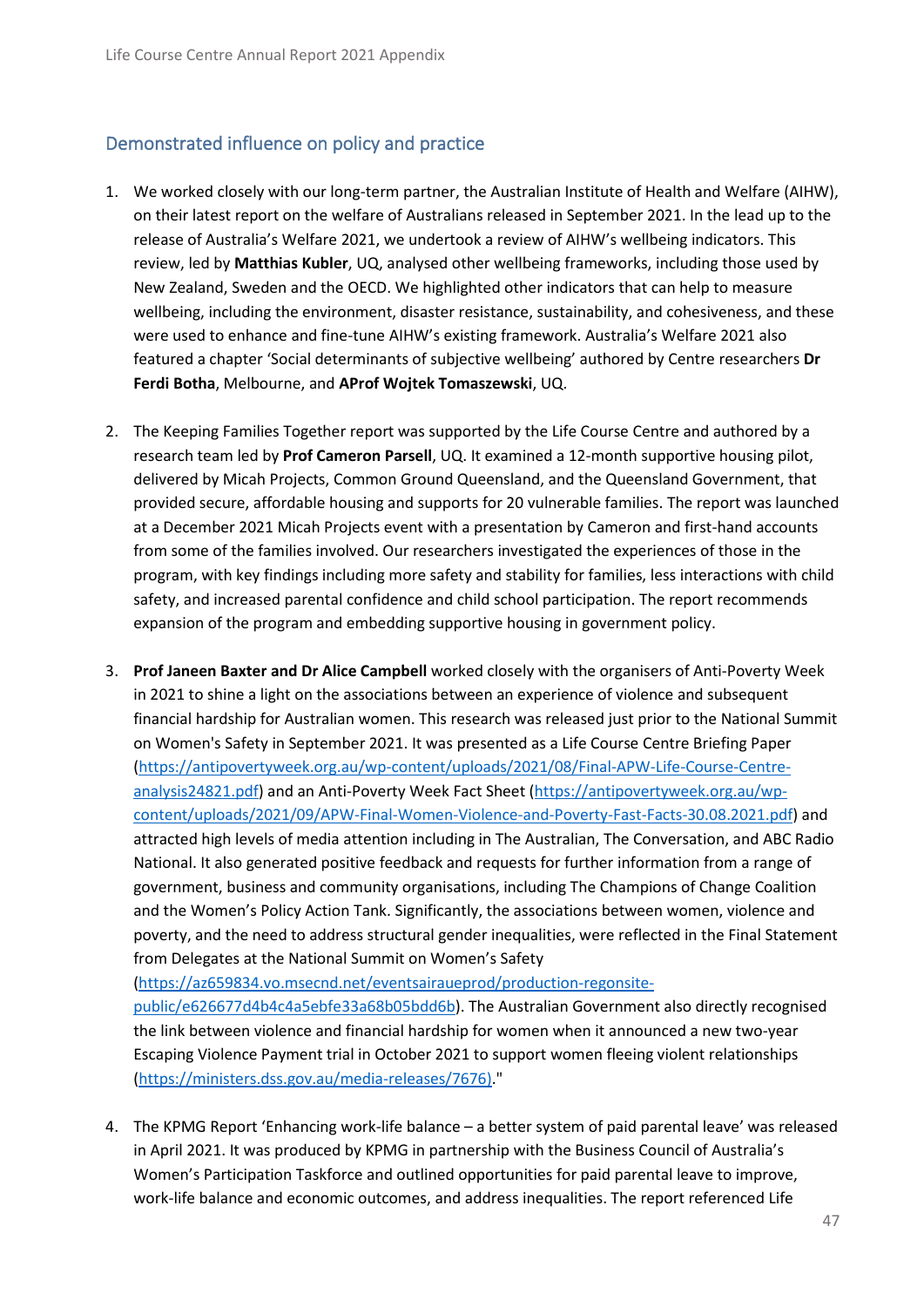Course centre research by Chief Investigator **Prof Guyonne Kalb**, Melbourne. (Kalb, G. (2018). Paid parental leave and female labour force supply: A review. Economic Record 94.304 80-100)

- 5. **Prof Donna Cross** contributed to UNESCO Education school bullying research expert panel in Paris/online in the latter half of the year, culminating in new UNESCO bullying prevention guidelines for schools.
- 6. The Productivity Commission released a new report in January 2021 on the National Agreement for Skills and Workforce Development Review, which highlighted the need for new reform in Vocational Education and Training (VET). This report referenced a series of VET-related research (a total of 5 research outputs) from Associate Investigator **Dr Cain Polidano**, Melbourne.
- 7. The Grattan Institute released a new report in September 2021; 'Dad days: how more gender-equal parental leave would improve the lives of Australian families'. Our Centre Director **Prof Janeen Baxter** was acknowledged for her input to the report, which referenced 6 separate research outputs by Life Course Centre researchers.
- 8. The Life Course Centre was the research partner for the three-day National Growth Areas Alliance (NGAA) 2021 Symposium, held online in July and August 2021. A new Centre partner, NGAA advocates for a stronger focus on the needs of Australia's fast-growing outer suburbs, home to more than 5 million people. Five Life Course Centre researchers, **Prof Guyonne Kalb, Dr Jordy Meekes, AProf Hayley Christian, Dr Rosemary Cahill and Dr Sangeetha Chandrashekeran**, presented to the symposium, which attracted more than 130 delegates from all levels of government and the planning, property and infrastructure sectors – an important new audience for our researchers to inform evidence-based policy and practice. "
- 9. In May 2021, the Queensland Government's Community Support and Services Committee launched an Inquiry into Social Isolation & Loneliness in Queensland. The Life Course Centre, in conjunction with the Institute for Social Science Research at UQ, provided a detailed submission to the inquiry that highlighted relevant Centre research as well as national and international best practice examples of mitigating social isolation and loneliness. Our submission, led by **Prof Janeen Baxter** covered: causes and drivers of social isolation and loneliness; protective factors; measuring social isolation and loneliness and the effectiveness of government programs; services for connecting individuals and communities; and targeted support to vulnerable and disadvantaged groups. After consideration of submissions, the Community Support and Services Committee tabled a report on the inquiry to the Queensland Parliament in December 2021. Of the 196 submissions received, our submission was heavily referenced throughout the tabled report.
- 10. **Prof Deborah Cobb-Clark** organised a mentoring retreat in 2016 with a small group of female midcareer economists, and senior economists from Australia. Out of that retreat, the Women in Economics Australia network was formed. Deborah served on the board and advisory committee for some years. The impact of this network has been documented and presented at the US Federal Reserve Board Conference on Diversity and Inclusion in Economics, Finance, and Central Banking 2021.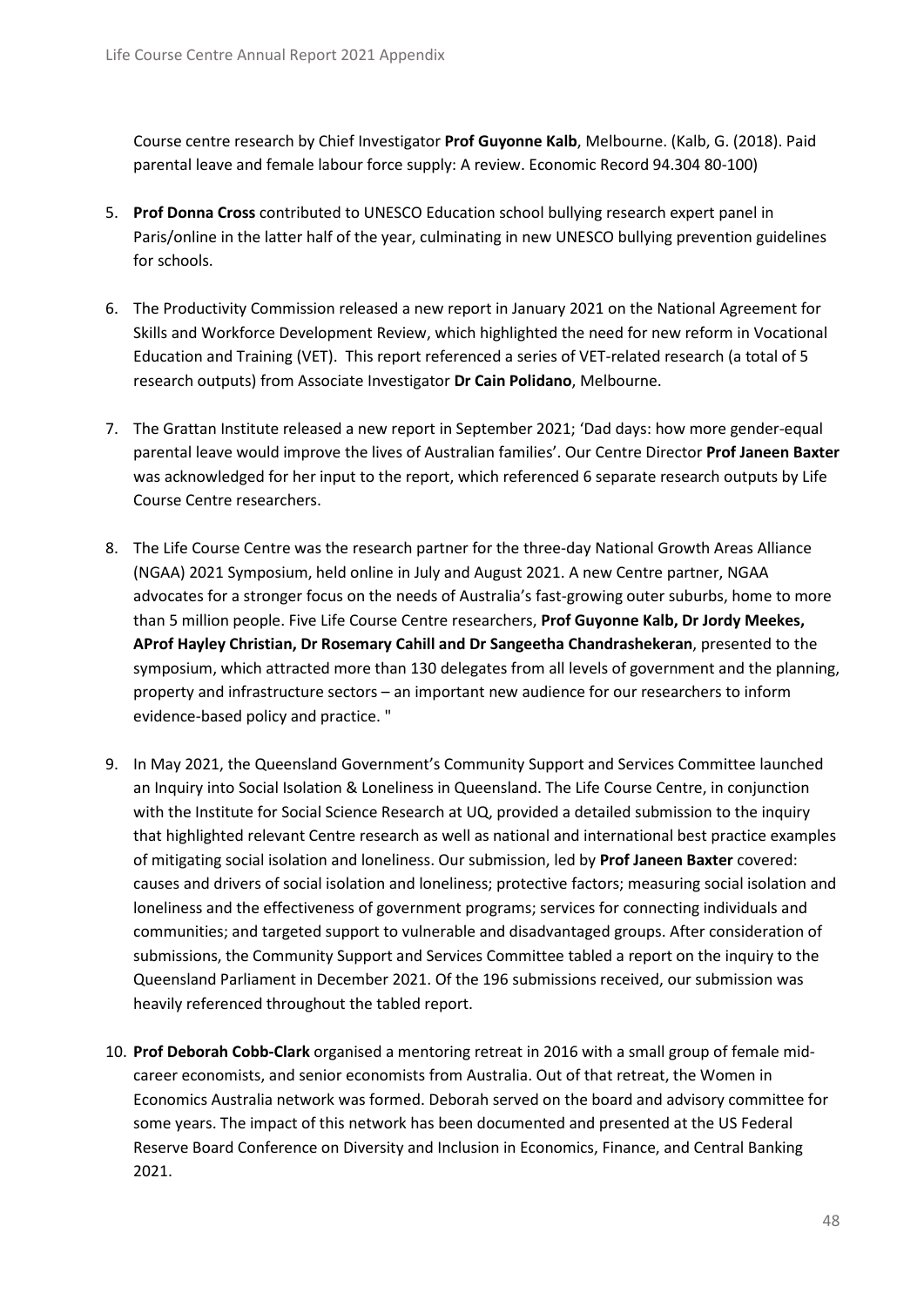# <span id="page-48-0"></span>New Research Projects Co-designed with Partners

#### **1. Homelessness Systems, Pathways and Experiences**

Project Lead: Cameron Parsell, Ella Kuskoff, Christine Ablaza, Francisco Perales Perez, Joel Cullin Description: Along with partners, Micah Projects in Brisbane, this project aims to identify the homeless population in Brisbane, including their demographics, duration of homelessness, and housing support needs; examine the support they receive; map people's movements between homelessness and housing (including back to homelessness) and examine the nature of, experience with, and outcomes of Micah Project's collaboration with the Brisbane City Council.

## **2. Kulingi kaiejin ruwe: Tati Tati people, water and Country, and impacts on wellbeing over the life course**

Project Lead: Sangeetha Chandrashekeran, Julia de Bruyn, Melissa Kennedy, Brendan Kennedy Description: Co-designed with Tati Tati leaders and Traditional Owners, this project aims to describe the nature and significance of Tati Tati connection to water, waterways and Country, and how this varies over time and place; to measure and evaluate how access to water and health of waterways and Country influences the wellbeing of Tati Tati people, across the life course; and work with Tati Tati to design pathways for enhanced wellbeing through access to water and caring for Country.

## **3. Beyond the clinic: An evidence-based self-management intervention for people with schizophrenia related disorders**

## Project Lead: Alyssa Milton, Nick Glozier

Description: This project aims to translate and pilot a gold-standard self-management program for people with schizophrenia related disorders provided within Australian Secondary Care Mental Health and NDIS services, to the Australian and digital context using participatory design.

## **4. Play Active: Evidence-informed physical activity policy for early childhood education and care**

#### Project Lead: Hayley Christian

Description: Play Active is a collaboration with our partners Cancer Council WA, National Heart Foundation, Goodstart Australia, Nature Play Australia, Australian Childcare Alliance, Minderoo Collaboration for Kids (CoLab), Department of Health and Department of Local Government, Sport and Culture. The overarching aim of Play Active is to develop, implement and evaluate evidencebased policy strategies for improving the physical activity and health of children attending early childhood education and care (ECEC).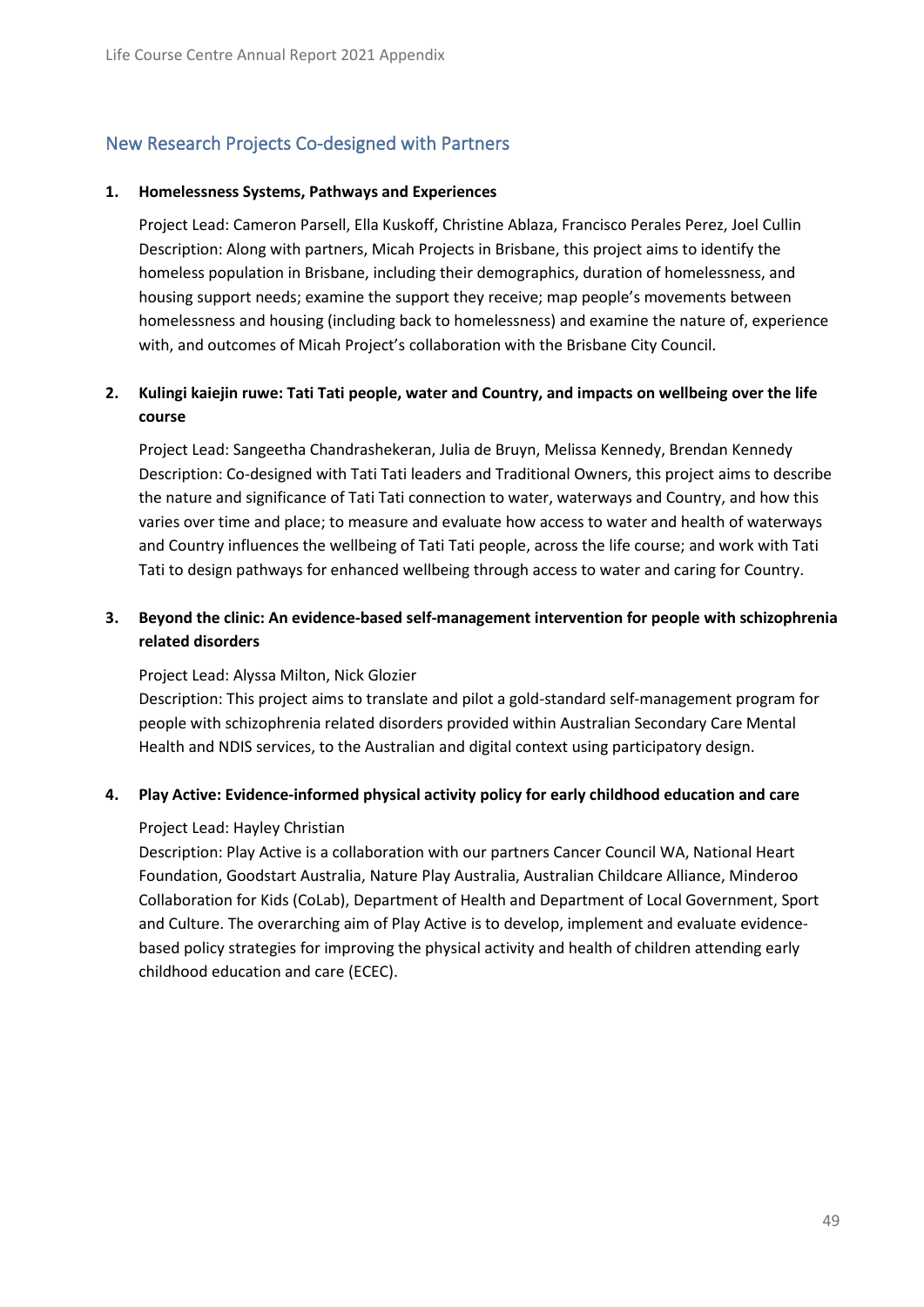# <span id="page-49-0"></span>New funding associated with the Centre

| <b>Centre Members</b><br>Involved                                                                                                    | <b>Funded Project Title</b>                                                                                                                                                      | <b>Amount</b> | <b>Funding Scheme / Organisation</b>                                                                         |
|--------------------------------------------------------------------------------------------------------------------------------------|----------------------------------------------------------------------------------------------------------------------------------------------------------------------------------|---------------|--------------------------------------------------------------------------------------------------------------|
| Abdullah Mamun,<br>Yaqoot Fatima                                                                                                     | <b>Exposure to Trihalomethanes</b><br>in pregnancy and birth<br>outcomes in Queensland:<br>integrated data analysis and<br>case studies for better policy<br>and health outcomes | \$522,284     | Partnerships Project Grant, National<br><b>Health and Medical Research Council</b><br>(NHMRC)                |
| <b>Cameron Parsell</b>                                                                                                               | <b>ALIVE - A National Research</b><br><b>Translation Centre to</b><br>implement Mental Health<br>Care at Scale                                                                   | \$100,000     | NHMRC Special Initiative in Mental<br>Health, National Health and Medical<br><b>Research Council (NHMRC)</b> |
| Cameron Parsell,<br><b>Francisco Perales</b><br>Perez, Christine<br>Ablaza, Andrew<br>Clarke, Ella Kuskoff                           | Homelessness Systems,<br>Pathways and Experiences                                                                                                                                | \$110,000     | Micah Projects Inc                                                                                           |
| Cameron Parsell,<br><b>Francisco Perales</b><br>Perez, Christine<br>Ablaza, Andrew<br>Clarke, Ella Kuskoff,<br><b>Stefanie Plage</b> | An empirical investigation of<br>the St Vincent de Paul<br>Society Park Hotel<br><b>Homelessness Trial</b>                                                                       | \$119,000     | St Vincent de Paul Society Queensland                                                                        |
| Deborah Cobb-Clark                                                                                                                   | Insecure Work and the<br><b>Mental Health of Workers</b><br>and their Families                                                                                                   | \$341,595     | Linkage Grant, Australian Research<br>Council (ARC)                                                          |
| Deborah Cobb-Clark,<br>Hannah Schildberg-<br>Hörisch                                                                                 | Self-control in Economic<br>Behaviour                                                                                                                                            | \$396,388     | Discovery Grant, Australian Research<br>Council (ARC)                                                        |
| Deborah Cobb-Clark,<br>Kai Liu, Nicolas<br>Salamanca, Sarah<br>Dahmann, Hayley<br>Fisher                                             | Intergenerational<br>Disadvantage: Causes,<br>Pathways, and Consequences                                                                                                         | \$477,859     | Linkage Grant, Australian Research<br>Council (ARC)                                                          |
| Ferdi Botha                                                                                                                          | Suicide risk and economic<br>circumstances                                                                                                                                       | \$23,452      | Early Career Researcher Grant (Faculty<br>of Business and Economics), The<br>University of Melbourne         |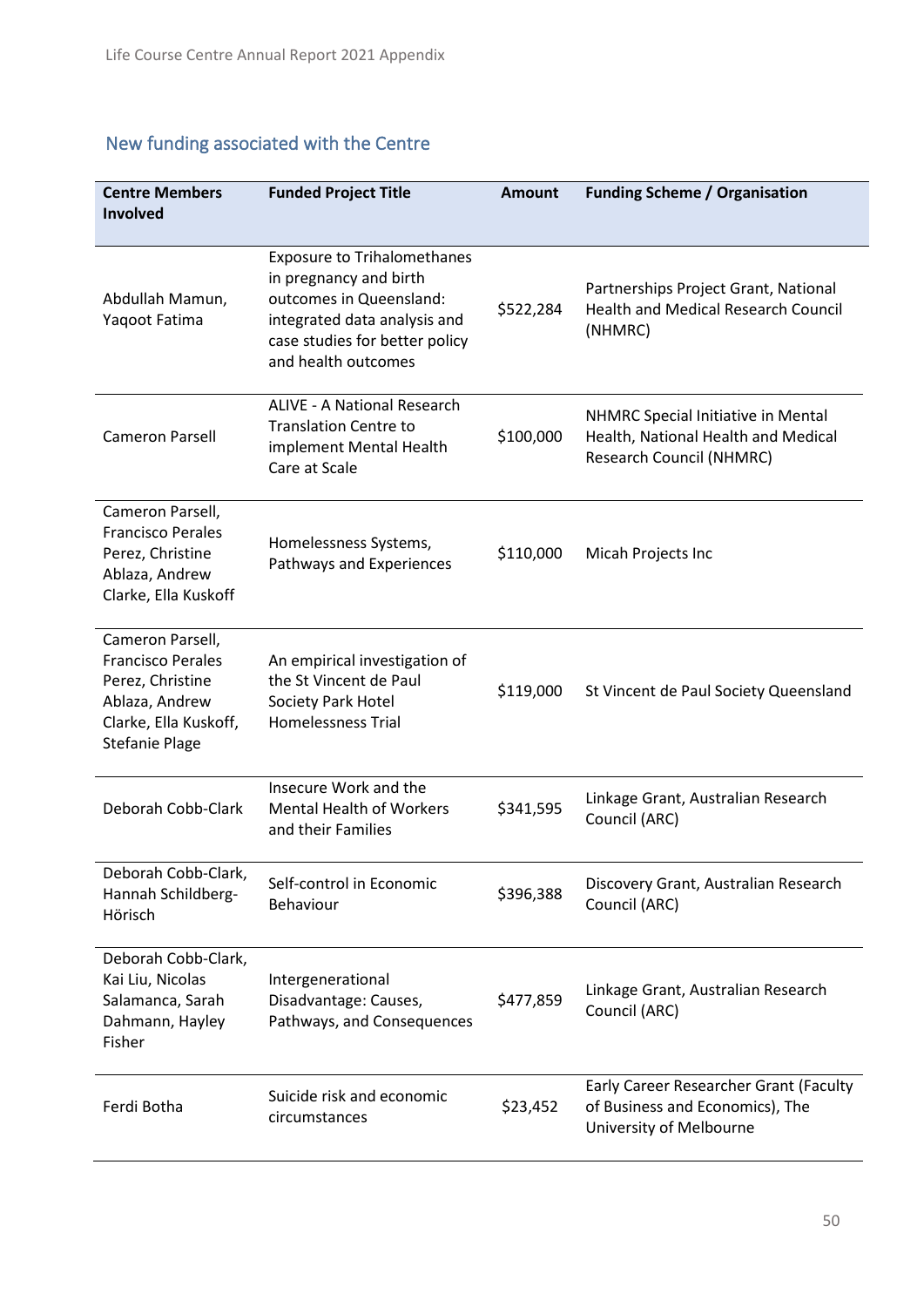| Ferdi Botha, Ilan<br>Wiesel, Rebecca<br>Bentley                                                              | Beyond the surface of<br>housing affordability stress:<br>What is the role of financial<br>wellbeing in explaining<br>negative mental health<br>effects? | \$10,000    | Hallmark Research Initiative for<br>Affordable Housing (HRIAH) Grant,<br>The University of Melbourne |
|--------------------------------------------------------------------------------------------------------------|----------------------------------------------------------------------------------------------------------------------------------------------------------|-------------|------------------------------------------------------------------------------------------------------|
| <b>Francisco Perales</b><br>Perez, Wojtek<br>Tomaszewski,<br>Tomasz Zajac                                    | School-to-work pathways: a<br>longitudinal analysis of linked<br>administrative data                                                                     | \$119,984   | <b>NSW Department of Education</b>                                                                   |
| Irma Mooi-Reci                                                                                               | Interventions for better life-<br>time mental health outcomes<br>for young Australians with<br>disability                                                | \$500,000   | Synergy Grant, National Health and<br>Medical Research Council (NHMRC)                               |
| Irma Mooi-Reci                                                                                               | <b>Casual Fertility</b><br>Consequences: The Role of<br>Non-Standard Employment<br>(NSE)                                                                 | \$268,000   | Special Research Initiative (SRI),<br>Australian Research Council (ARC)                              |
| Irma Mooi-Reci                                                                                               | The Fertility Consequences of<br>Non-Standard Employment:<br>A Comparison between<br><b>Australia and Germany</b>                                        | \$25,000    | Deutscher Akademischer<br>Austauschdienst (DAAD)                                                     |
| Janeen Baxter,<br>Yanshu Huang, Jack<br>Lam                                                                  | Parental Health and<br>Children's Psychosocial and<br>Cognitive Development: New<br>Evidence from the GUINZ<br>Study                                     | \$107,379   | MSD's Round 5 Children and Families<br>funding, New Zealand Ministry of<br>Social Development        |
| Juliana Silva<br>Gonçalves                                                                                   | Promoting growth mindset in<br>left-behind children                                                                                                      | \$15,000    | Monash Business School Seed Funding<br>Scheme, Monash University                                     |
| Karen Thorpe, Azhar<br>Hussain Potia, Peter<br>Rankin                                                        | Successful transition:<br>identifying predictors of<br>resilient trajectories of<br>transition into secondary<br>school (2021)                           | \$97,342    | <b>Education Horizon, Queensland</b><br>Government Department of Education                           |
| Karen Thorpe, Simon<br>Smith, Abdullah<br>Mamun, Caroline<br>Salom, Shannon<br>Edmed, Azhar<br>Hussain Potia | Evaluation of the national<br>support for child and youth<br>mental health program and<br>longitudinal research plan                                     | \$2,596,031 | Australian Government Department of<br>Health                                                        |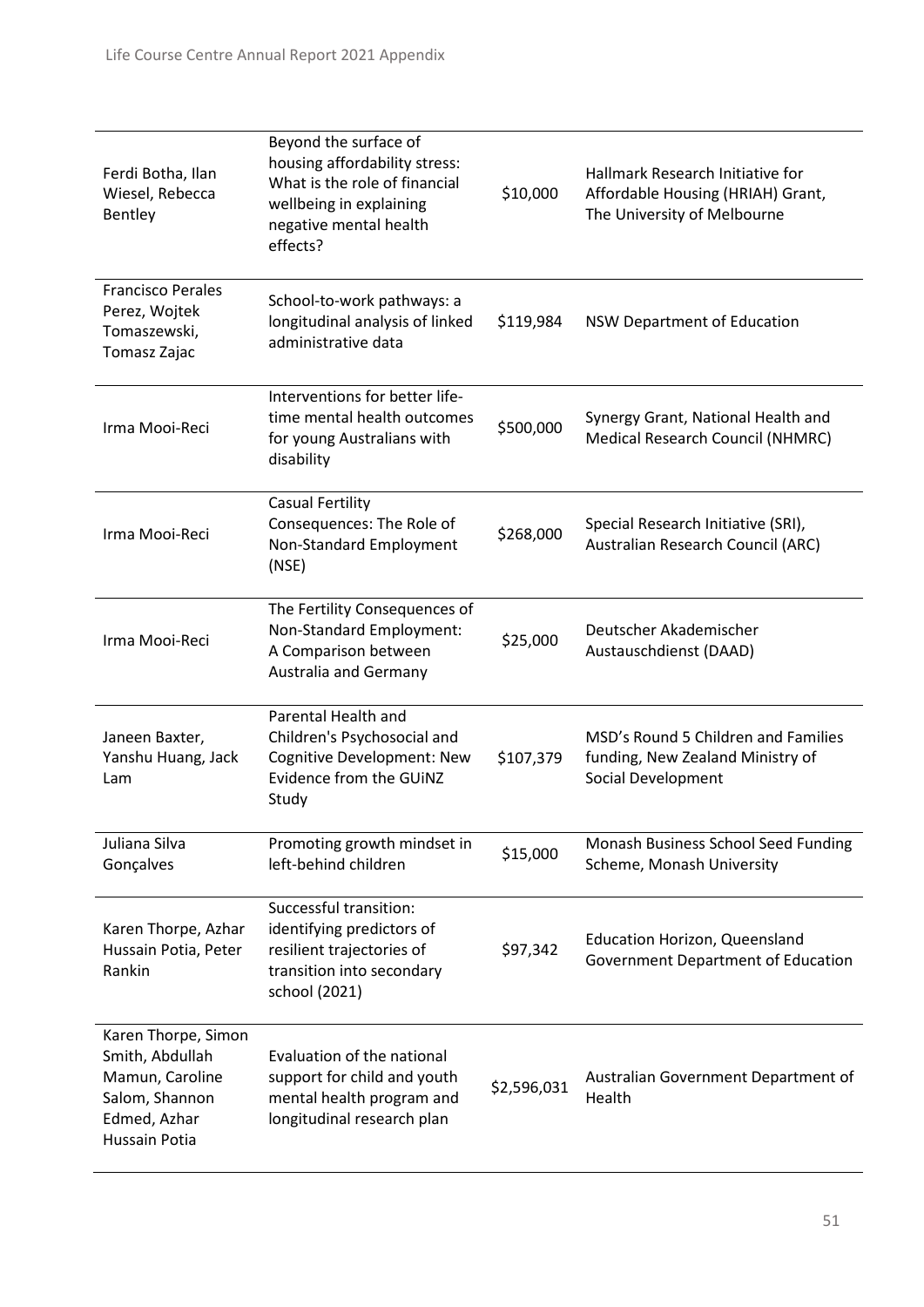| Nick Glozier                                                                | Mental Health Australia<br><b>General Clinical Trial</b><br>Network (MAGNET)                                                      | \$400,000 | NHMRC MRFF: 2020 Million Minds<br><b>Mission Mental Health Research Grant</b>                                                                                                                             |
|-----------------------------------------------------------------------------|-----------------------------------------------------------------------------------------------------------------------------------|-----------|-----------------------------------------------------------------------------------------------------------------------------------------------------------------------------------------------------------|
| Nick Glozier, Alyssa<br>Milton                                              | batyr x DOE drought project                                                                                                       | \$65,000  | NSW Department of Education, batyr<br>Australia                                                                                                                                                           |
| Nick Glozier, Alyssa<br>Milton                                              | Beyond the clinic: An<br>evidence-based self-<br>management intervention<br>for people with<br>schizophrenia related<br>disorders | \$100,000 | Moyira Elizabeth Vine Fund for<br>Research into Schizophrenia, The<br>University of Sydney                                                                                                                |
| Nick Glozier, Alyssa<br>Milton, Jacqueline<br>Huber                         | The function and utility of<br><b>Psychiatric Emergency Care</b><br>Centres in NSW                                                | \$30,000  | AMR Translational Research Grant, St<br>Vincent's Hospital Sydney                                                                                                                                         |
| Nick Glozier, Alyssa<br>Milton, Jacqueline<br>Huber                         | The function and utility of<br><b>Psychiatric Emergency Care</b><br>Centres in NSW                                                | \$124,674 | Department of Education, Skills and<br>Employment Scholarship - Research<br>Training Program, Australian<br>Government Department of<br>Education, Skills and Employment, St<br>Vincent's Hospital Sydney |
| Nick Glozier, Isabella<br>Choi                                              | Digital Wellbeing program for<br>Chinese overseas students                                                                        | \$200,000 | National Foundation for Australia<br><b>China Relations</b>                                                                                                                                               |
| Nick Glozier, Richard<br>Morris, Alyssa Milton                              | Evaluation of the Early<br>Psychosis Youth Service                                                                                | \$184,433 | Australian Government Department of<br>Health                                                                                                                                                             |
| Sally Staton, Wojtek<br>Tomaszewski, Azhar<br>Hussain Potia, Jenny<br>Povey | <b>Building Capacity for Quality</b><br><b>Teaching in Australian</b><br>Schools - New Jurisdictions                              | \$339,039 | Paul Ramsay Foundation, The<br>University of Newcastle                                                                                                                                                    |
| Sarah Dahmann                                                               | Self-Control, Behavioural<br>Choices during COVID-19,<br>and Mental Health in<br>Australia                                        | \$24,961  | Early Career Researcher Grant Scheme,<br>The University of Melbourne                                                                                                                                      |
| Sarah Dahmann,<br>Ferdi Botha                                               | The relationship between<br>locus of control and self-<br>control                                                                 | \$5,000   | <b>COVID-Recovery Faculty Research</b><br>Grant 2021, FBE, The University of<br>Melbourne                                                                                                                 |
| Simon Smith, Arvind<br>Gnani Srinivasan                                     | Characteristics of driver<br>impairments under chronic<br>influence of illicit drugs and                                          | \$20,000  | UQ Early Career Researcher, The<br>University of Queensland                                                                                                                                               |